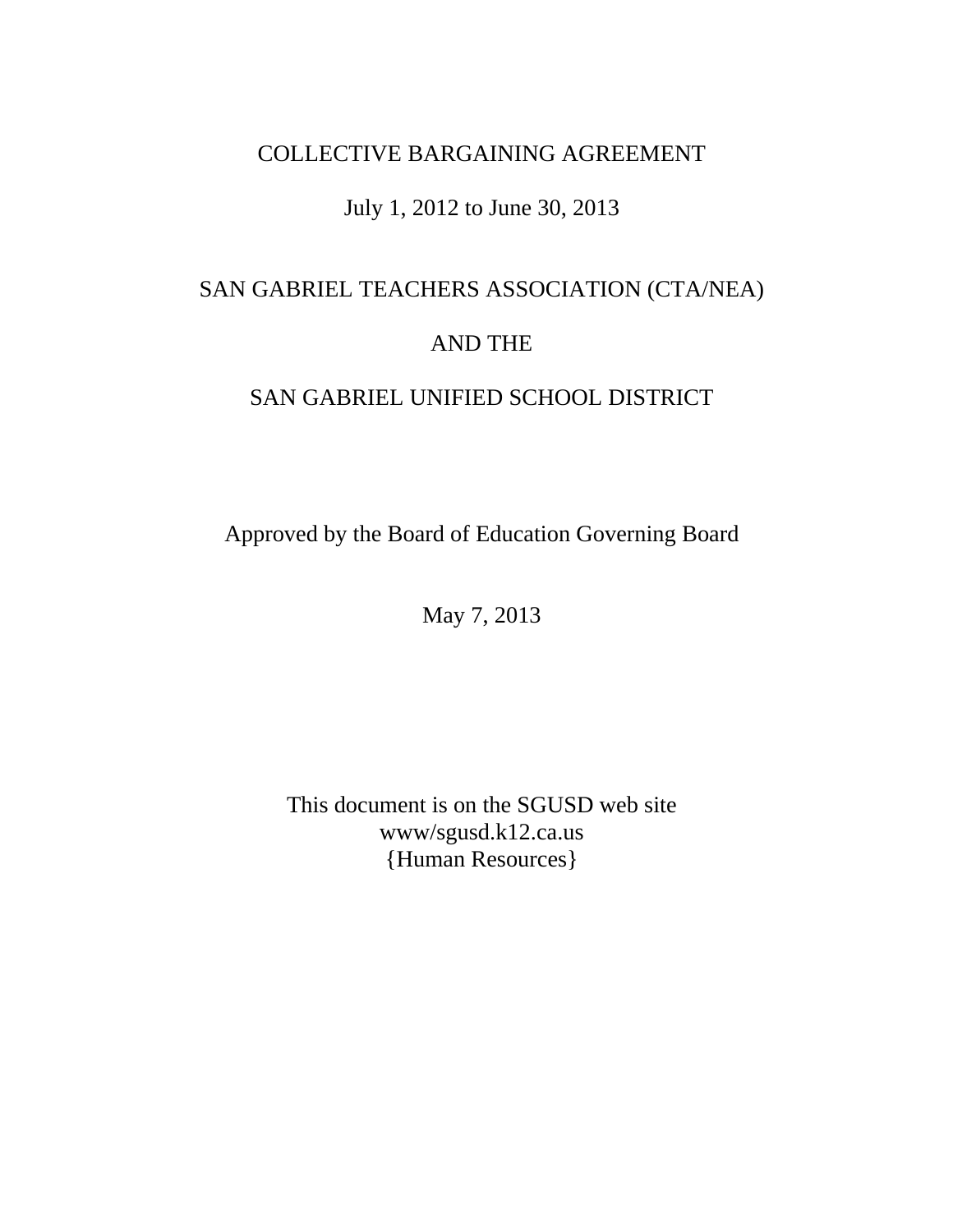# COLLECTIVE BARGAINING AGREEMENT July 1, 2012 to June 30, 2013 SAN GABRIEL TEACHERS ASSOCIATION (CTA/NEA) AND THE SAN GABRIEL UNIFIED SCHOOL DISTRICT

# **TABLE OF CONTENTS**

| <u>ARTICLE</u> |                |    | PAGE |
|----------------|----------------|----|------|
| I              |                |    |      |
| $\mathbf{I}$   |                |    |      |
|                | A.             |    |      |
|                | <b>B.</b>      |    |      |
|                | $C$ .          |    |      |
|                | D.             |    |      |
|                | E.             |    |      |
|                | F.             |    |      |
|                | G.             |    |      |
|                | H.             |    |      |
|                | I.             |    |      |
|                | J <sub>1</sub> |    |      |
| <b>III</b>     |                |    |      |
| IV             |                |    |      |
|                | $\mathsf{A}$ . |    |      |
|                | <b>B.</b>      |    |      |
|                | $C_{\cdot}$    |    |      |
|                | D.             |    |      |
|                |                |    |      |
|                | $F_{\cdot}$    |    |      |
|                |                | 1. |      |
|                |                | 2. |      |
|                |                | 3. |      |
|                |                | 4. |      |
|                |                | 5. |      |
|                |                | 6. |      |
|                | G.             |    |      |
|                | H.             |    |      |
|                | I.             |    |      |
|                | J.             |    |      |
|                | K.             |    |      |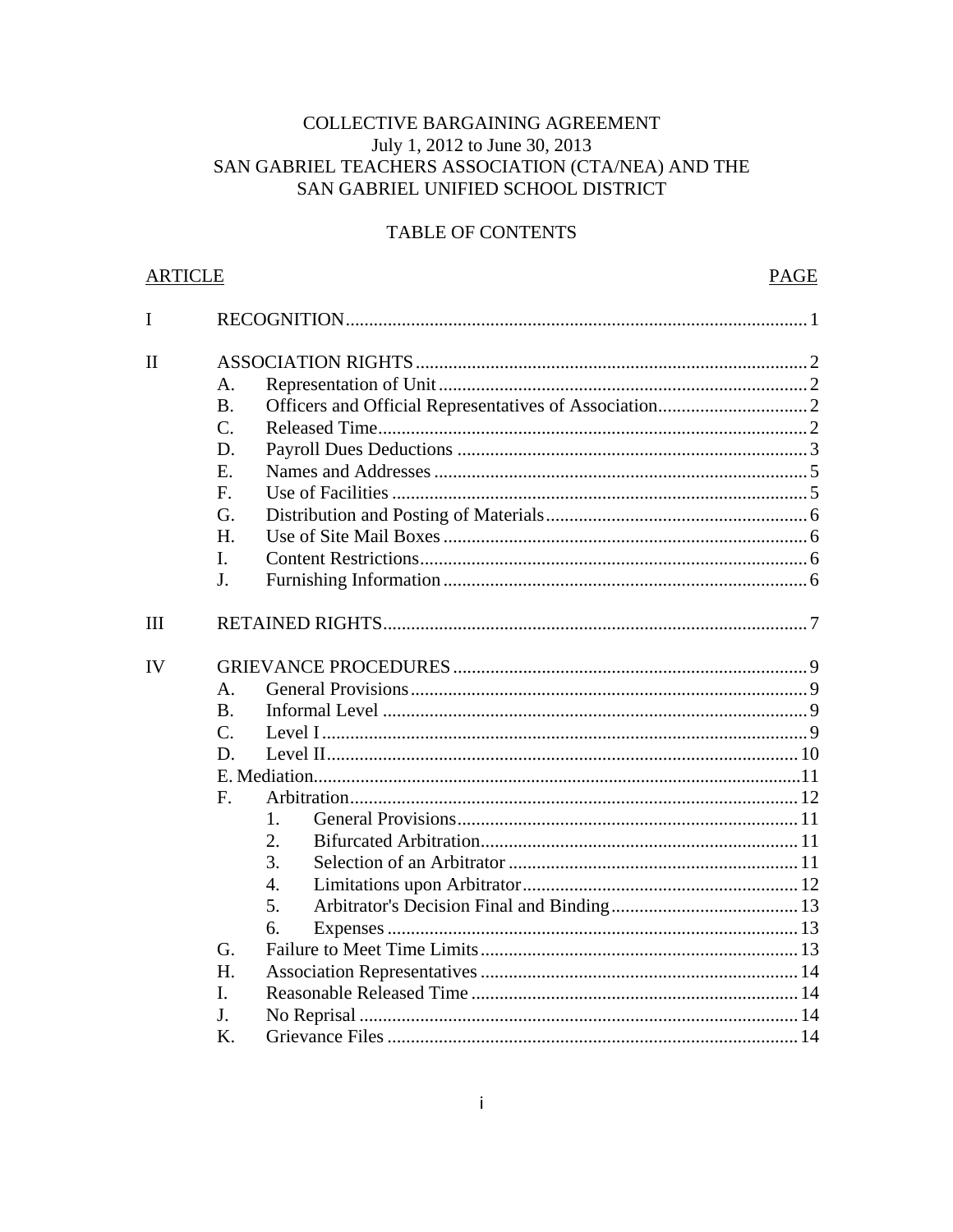| V   |                |                                                               |  |
|-----|----------------|---------------------------------------------------------------|--|
| VI  |                |                                                               |  |
|     | A.             |                                                               |  |
|     | <b>B.</b>      |                                                               |  |
|     | $C_{\cdot}$    |                                                               |  |
|     |                |                                                               |  |
|     |                |                                                               |  |
|     |                |                                                               |  |
|     | D.             |                                                               |  |
|     | E.             |                                                               |  |
|     | F.             |                                                               |  |
|     |                |                                                               |  |
|     |                |                                                               |  |
|     |                |                                                               |  |
|     | G.             |                                                               |  |
|     | H.             |                                                               |  |
|     | L.             |                                                               |  |
|     | J <sub>r</sub> |                                                               |  |
|     | K.             |                                                               |  |
|     | L.             |                                                               |  |
|     | M.             |                                                               |  |
|     |                |                                                               |  |
|     |                |                                                               |  |
|     | N.             |                                                               |  |
|     | O.             |                                                               |  |
|     |                |                                                               |  |
|     |                |                                                               |  |
|     |                |                                                               |  |
|     |                |                                                               |  |
|     |                |                                                               |  |
|     |                |                                                               |  |
|     |                | 7. Failure to Return or Observe the Sabbatical Leave Plan  28 |  |
| VII |                |                                                               |  |
|     | A.             |                                                               |  |
|     | <b>B.</b>      |                                                               |  |
|     | $C_{\cdot}$    |                                                               |  |
|     | D.             |                                                               |  |
|     | E.             |                                                               |  |
|     | F.             |                                                               |  |
|     | G.             | Lunch Period, Preparation Period and Replacement services  32 |  |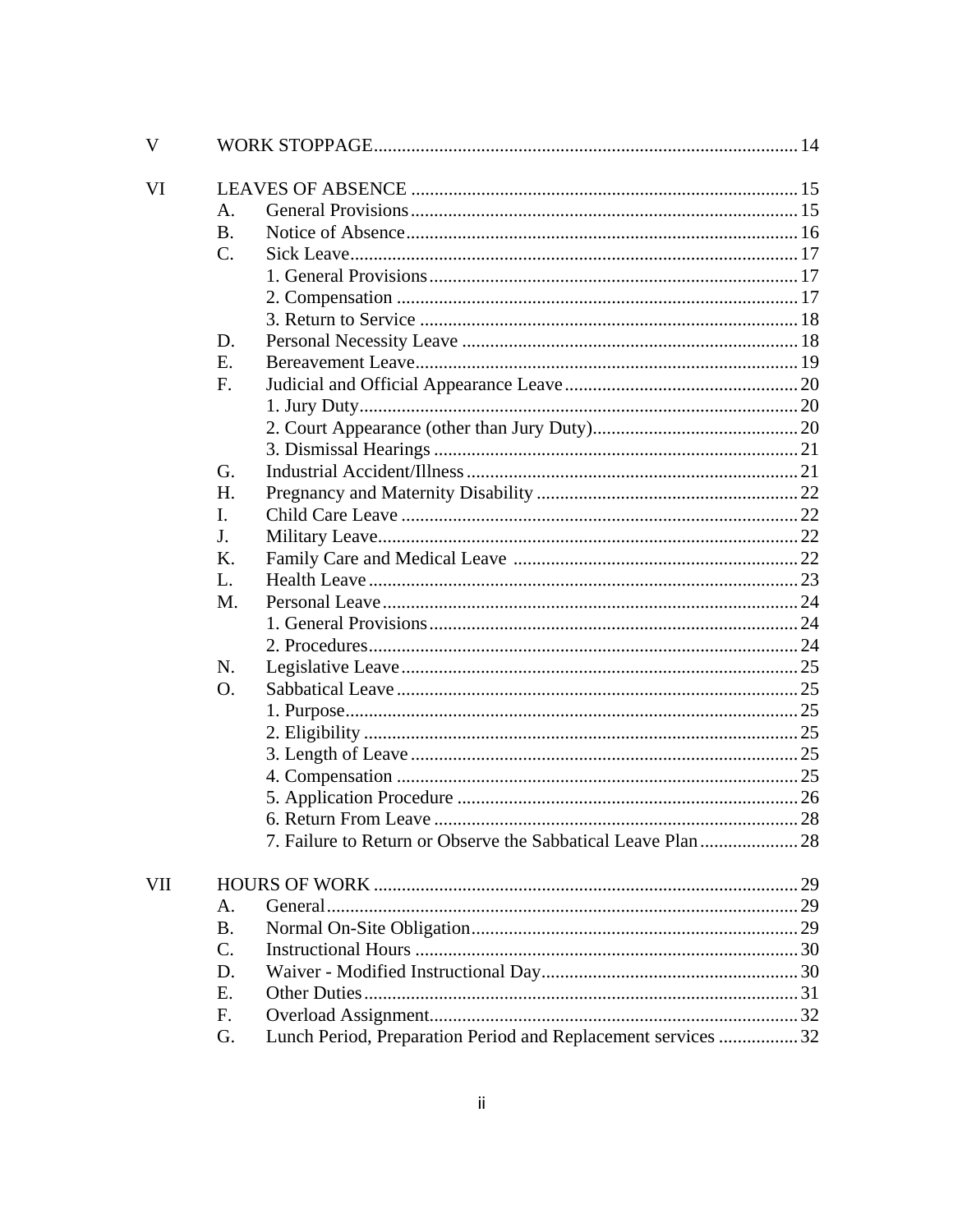|             | H.                                                                |  |
|-------------|-------------------------------------------------------------------|--|
|             | I.                                                                |  |
| <b>VIII</b> |                                                                   |  |
|             | A.                                                                |  |
|             | <b>B.</b>                                                         |  |
|             | $\mathcal{C}$ .                                                   |  |
|             | Consultation Regarding Non-Transfer Assignment Changes 37<br>D.   |  |
|             | E.                                                                |  |
| IX          |                                                                   |  |
|             | A <sub>1</sub>                                                    |  |
|             | <b>B.</b>                                                         |  |
|             | $C_{\cdot}$                                                       |  |
|             | Procedures for Setting Standards and Assessment Methods  38<br>D. |  |
|             | E.                                                                |  |
|             | $F_{\cdot}$                                                       |  |
|             | G <sub>r</sub>                                                    |  |
|             | H.                                                                |  |
|             | I.                                                                |  |
| X           |                                                                   |  |
| XI          |                                                                   |  |
| <b>XII</b>  |                                                                   |  |
| <b>XIII</b> |                                                                   |  |
| <b>XIV</b>  |                                                                   |  |
| XV          |                                                                   |  |
| <b>XVI</b>  |                                                                   |  |
| XVII        |                                                                   |  |
|             | A.                                                                |  |
|             | <b>B.</b>                                                         |  |
|             | $C_{\cdot}$                                                       |  |
|             | D.                                                                |  |
|             | Е.                                                                |  |
| XVII        |                                                                   |  |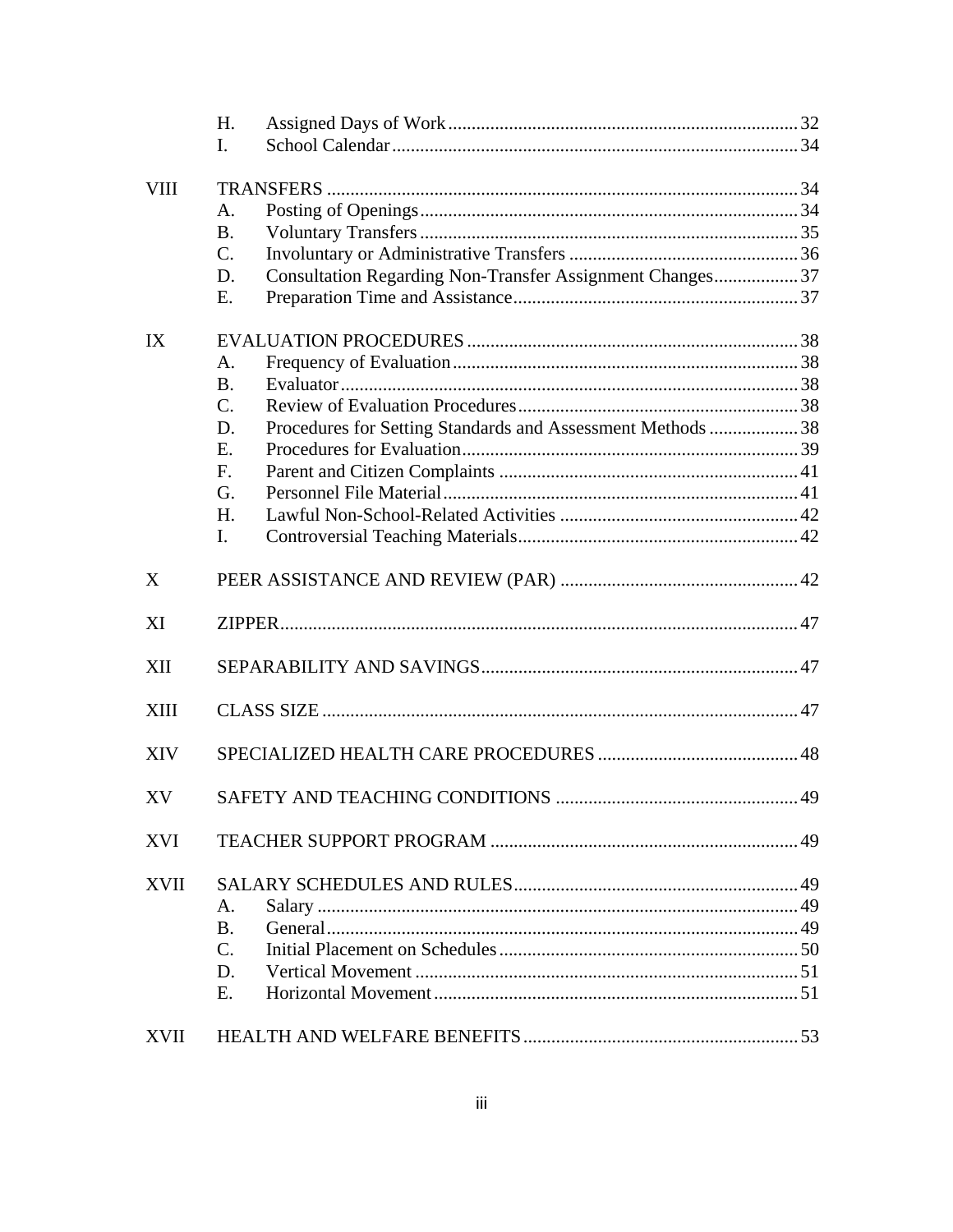| XX           |           |  |
|--------------|-----------|--|
| <b>XXI</b>   | <b>B.</b> |  |
| <b>XXII</b>  |           |  |
| <b>XXIII</b> |           |  |
|              |           |  |

# **APPENDICES**

| A <sub>1</sub> |                                                       |  |
|----------------|-------------------------------------------------------|--|
| <b>B.</b>      |                                                       |  |
| $C_{\cdot}$    |                                                       |  |
| D.             |                                                       |  |
| E.             | Side Letter Re: $4^{th}$ & $5^{th}$ Grade Preparation |  |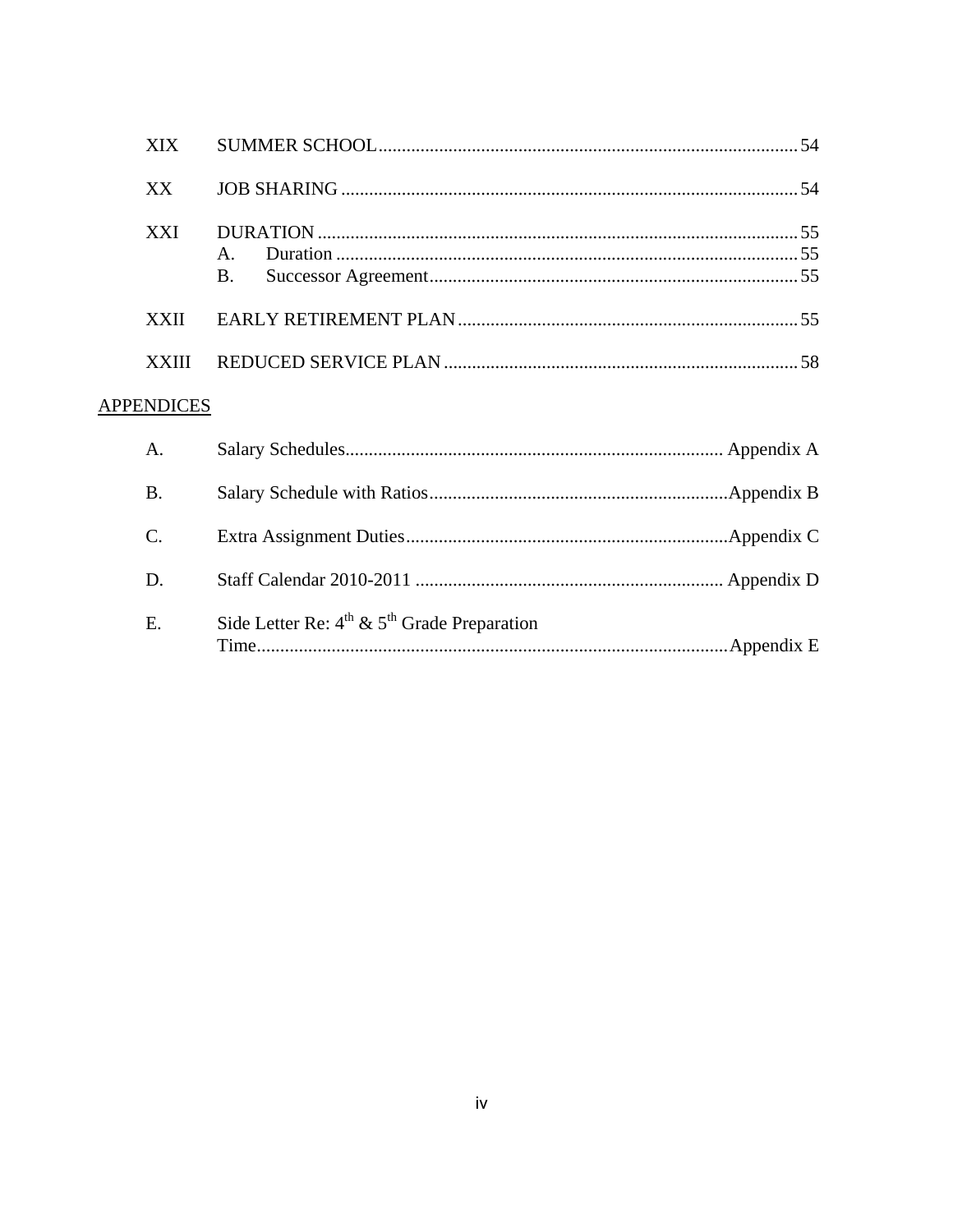#### AGREEMENT

THIS AGREEMENT is made and entered into by and between the GOVERNING BOARD OF EDUCATION OF THE SAN GABRIEL UNIFIED SCHOOL DISTRICT, hereinafter referred to as the "District" or "Board", and THE SAN GABRIEL TEACHERS ASSOCIATION/ CTA/NEA, hereinafter referred to as the "Association". The Association is a Chapter of the California Teachers Association, which is affiliated with the National Education Association.

### ARTICLE I RECOGNITION

- A. The District hereby confirms its recognition of the Association as the exclusive representative for the following certificated negotiating unit:
	- 1. Included:

All regular and probationary certificated employees, including all classroom teachers, teacher specialists, speech –language pathologists, temporary teachers, intern teachers, teachers on special assignments, adapted PE teacher, nurses, librarians and counselors, student/staff adviser, and also contract temporary personnel.

2. Excluded:

All management employees as defined in Government Code Section 3540.1(g), such as Superintendent, Assistant Superintendent, Education Services, Assistant Superintendent, Business Services, Assistant Superintendent, Human Resources, Coordinator of Professional Development, Unrepresented Certificated Non-Management, Principals, Assistant Principals, Special Projects and Assessment Director I; Student Support Director II, Special Education Director I, Professional Development/Instructional Support and Teacher Induction Coordinator, Career Guidance Coordinator, Director of Food Services, Director of Maintenance and Operations, Director of Accounting Services, Director of Purchasing, Project Manager and psychologists; all substitutes, and any personnel whose primary employment is not with the District; all classified and other non-certificated personnel; and all confidential employees.

The current Unrepresented Certificated (non-management) salary schedule will be renamed The Speech and Language Pathologist Salary Schedule for placement of all Speech and Language Pathologists in the District.

Adapted Physical Education Teachers (APE) will be placed on the Teacher Salary Schedule.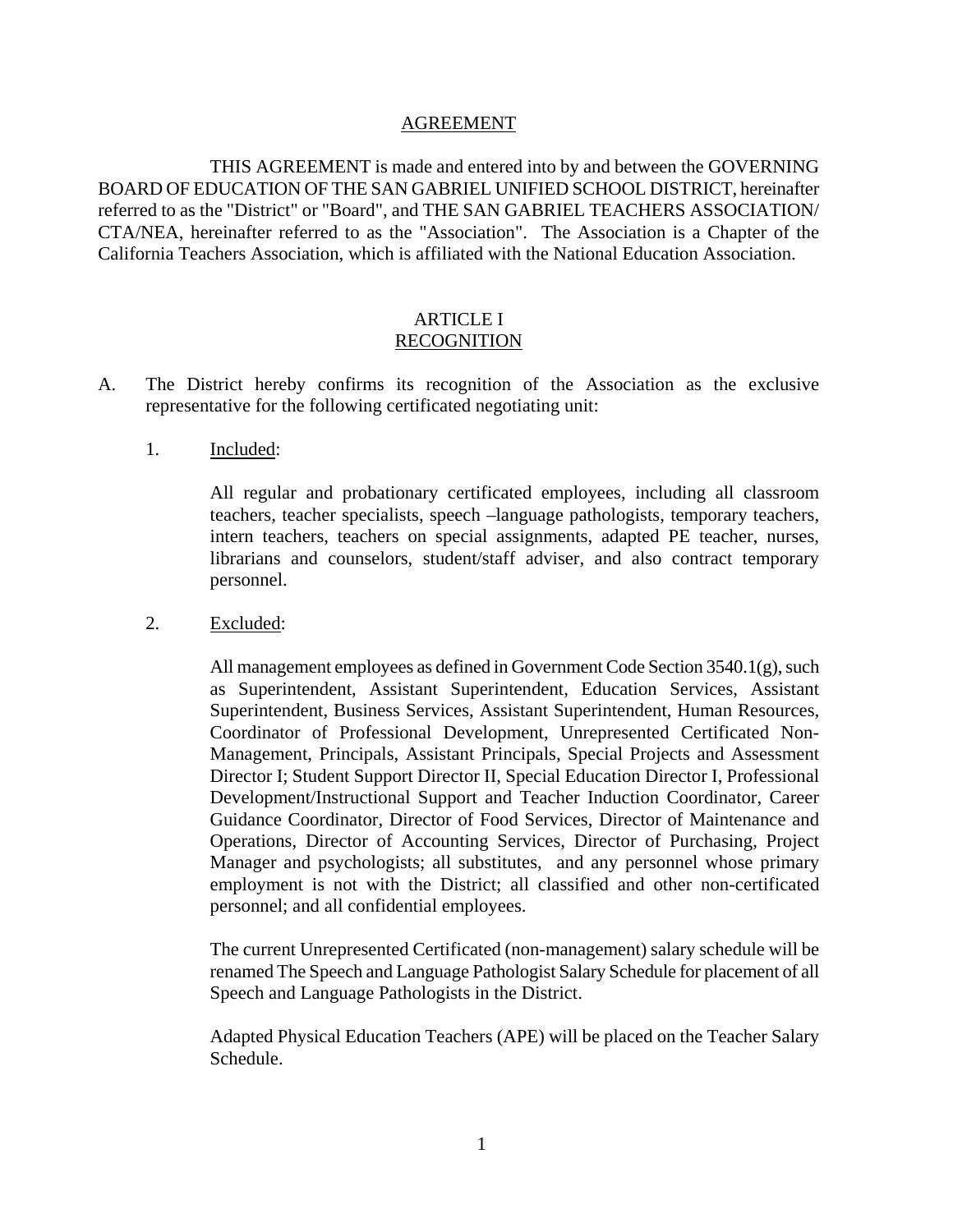- 3. Employees who are included within the above-described unit are referred to throughout this Agreement as "unit members".
- B. The Association agrees that this represents the appropriate unit and that it will not seek by any means to amend or change in any way the unit described herein during the term of this Agreement. However, the Association shall have the right to seek unit clarification by PERB proceedings of any new titles not specified in the above unit description. Also, nothing herein will prevent adjustments to the unit to be made upon mutual written agreement of the District and the Association.
- C. Disputes concerning this Article are not subject to the grievance provisions of Article IV.

# ARTICLE II ASSOCIATION RIGHTS

# A. Representation of Unit

This Association may represent the certificated unit during the term of this Agreement in accordance with the terms of this Agreement.

B. Officers and Official Representatives of Association

Prior to October 15 of each school year, the Association shall notify the Superintendent, in writing and by name, of all Association officers, committee chairpersons, committee members and representatives authorized to participate in and/or to transact employment relations referred to in this Agreement. Any changes to the list shall be transmitted to the Superintendent before released time provisions apply to the new Association representatives.

# C. Released Time

- 1. For Association Officers and representatives, an aggregate annual total of twenty (20) days of released time from regular duties shall be available on a cumulative basis to duly authorized employee representatives of the Association for local, State or national conferences, and for conducting Association business. An additional three (3) days of released time shall be available annually on a non-cumulative basis for witnesses called by the Association in arbitration proceedings under Article IV. Said time may be taken in full or half-day increments. The Association may be provided, upon written request to the Superintendent, additional released time days.
- 2. The Association President (or his/her designee) shall have the option to take the equivalent of fifty (50) days of released time per school year, on a non-cumulative basis, for Association business. The Association shall assume the substitute costs for the first 15 days of leave. The remaining 35 substitute days of such leave shall be borne by the District.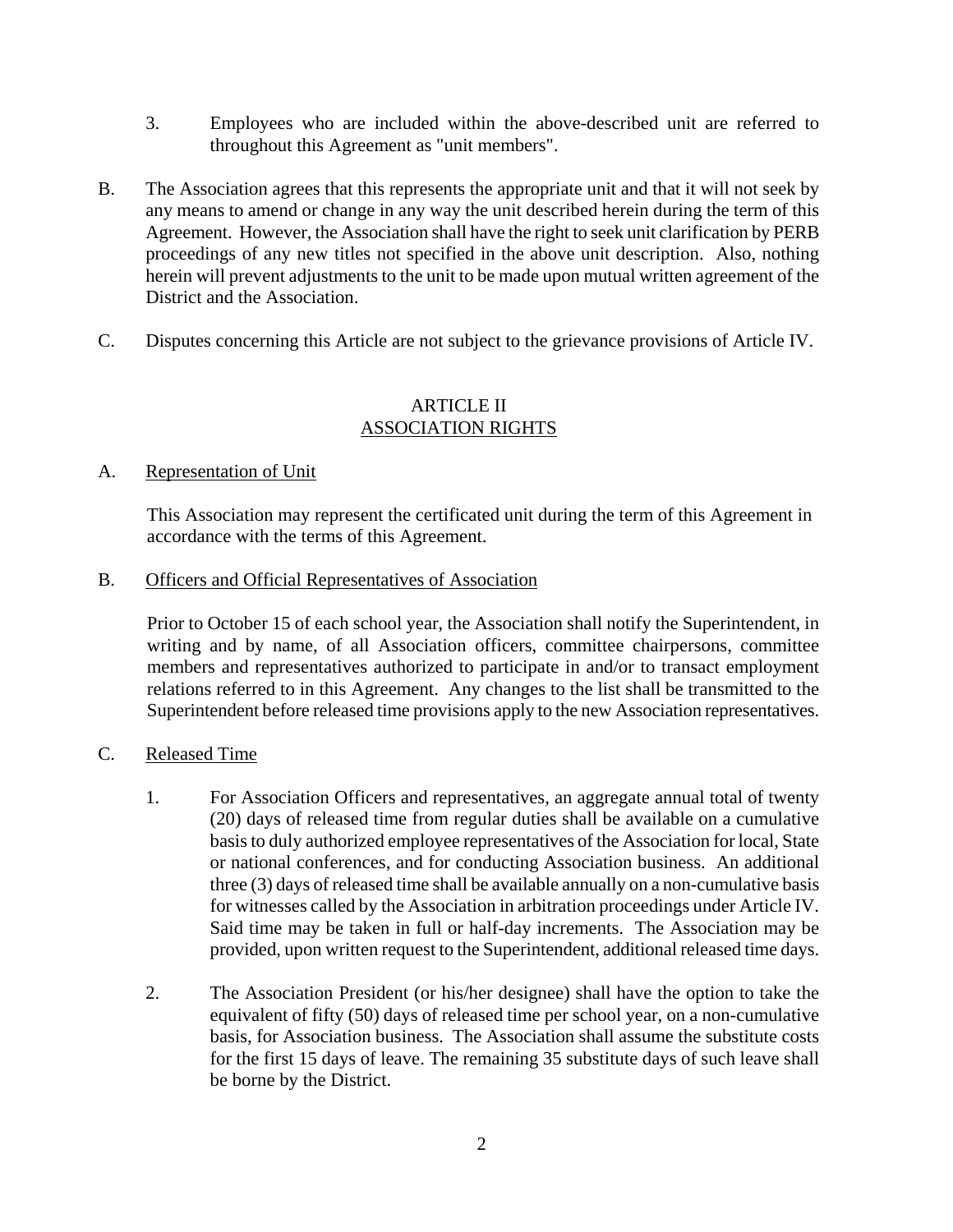- 3. The District shall provide reasonable released time for negotiations for up to five (5) Association negotiating team members. The negotiating sessions shall be set by mutual agreement between the District and the Association.
- 4. The cost of providing any necessary substitutes, except as provided for the fifteen (15) day equivalency leave option above, shall be borne by the District. The above annual released time shall constitute "reasonable release time" as provided in Government Code 3543.1(c). Upon mutual written agreement between the parties, additional released time may be granted, with the Association to bear the cost of substitutes.
- 5. Accounting for Released Time All release time for Association business of any kind shall be at the direction of the Association President. The Association shall submit a report to the District Assistant Superintendent, Business Services by means of a monthly written statement submitted no later than the 15th of the following month for purposes of verification of absence and reimbursement to the District as provided by this Agreement. The report shall contain the date, person, and duration for each instance of released time.

# D. Payroll Dues Deductions

- 1. When drawing orders for salary payments to unit members covered by this Agreement, the District shall reduce the order by the amount which has been voluntarily authorized in writing by the unit member to be deducted for the purpose of paying the unified membership dues of the unit member in the Association and its affiliates the California Teachers Association and National Education Association. If the authorization so provides, the District shall deduct sufficient monthly amounts to cover the yearly membership dues, even though the unit member commenced deductions after the first pay period. Current authorization cards on file with the District need not be resolicited under the new Agreement. If the authorization form properly covers future increases and decreases, such changes shall be made by the District upon written request of the Association, without resolicitation. Such a written dues deduction authorization shall be revocable upon written notice to that effect from the unit member, and such revocation shall be effective commencing with the next pay period after receipt thereof. The District shall on a monthly basis draw its order upon the funds of the District in favor of the Association for an amount equal to the total of the dues deductions made during the month, and shall furnish to the Association a list of all unit members affected together with the amount deducted for each. Only additional or other changes shall be reported after the report for September.
- 2. Fair Share
	- A. Effective September 1, 1994, any unit member who is not a member of the San Gabriel Teachers Association CTA/NEA, or who does not make application for membership within thirty (30) days of the effective date of the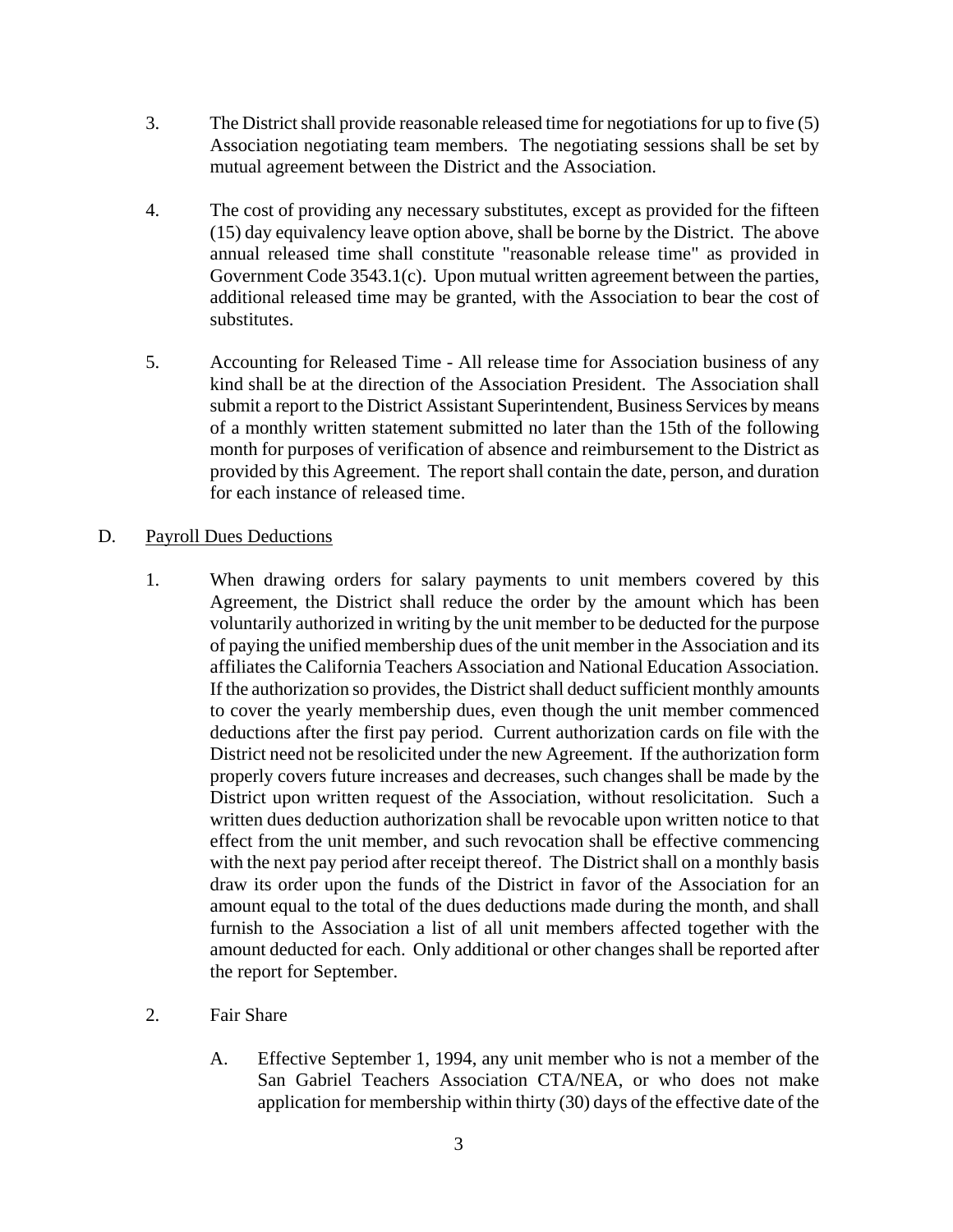Agreement or within thirty (30) days from the date of commencement of assigned duties within the bargaining unit, shall become a member of the Association or pay to the Association a fair share fee in an amount permitted by law and PERB regulations not to exceed the amount equal to the unified membership dues, payable to the Association in one lump-sum cash payment in the same manner as required for the payment of membership dues, provided, however, that the unit member may authorize payroll deduction for such fee in the same manner as provided in this Article. In the event that a unit member shall not pay such fee directly to the Association or authorize payment through payroll deduction, the Association shall so inform the District, and the District shall immediately begin automatic payroll deduction as provided in Education Code Section 45061 and in the same manner as set forth in this Article. There shall be no charge to the Association for such mandatory agency fee deductions. Upon request, the Association shall provide written verification that such unit members have been contacted concerning this procedure. (1988)

- 1. Any unit member who is a member of a religious body whose traditional tenets or teachings include objections to joining or financially supporting employee organizations shall not be required to join or financially support San Gabriel Teachers Association CTA/NEA as a condition of employment; except that such unit member shall pay, in lieu of a service fee, a sum equal to such service fee to one of the following non-religious, non-labor organizations, charitable funds exempt from taxation under Section 501 (C) (3) of Title 26 of the Internal Revenue Code:
	- a. San Gabriel Education Foundation
	- b. La Casa
	- c. Foundation to Assist California

Teachers (FACT)

- 2. Proof of payment and written statement of objection along with evidence of membership in a religious body whose traditional tenets or teachings object to joining or financially supporting employee organizations, shall be made on an annual basis to the District as a condition of continued exemption from the provisions of this Article. Payment shall be in the form of receipts and/or canceled checks indicating the amount paid, date of payment, and to whom payment in lieu of the service fee has been made. The Association shall have the right of inspection in order to review said proof of payment. There shall be no charge to the Association for such mandatory fair share deductions.
- 3. Any unit member making payments as set forth in above, and who requests that the grievance or arbitration provisions of this Agreement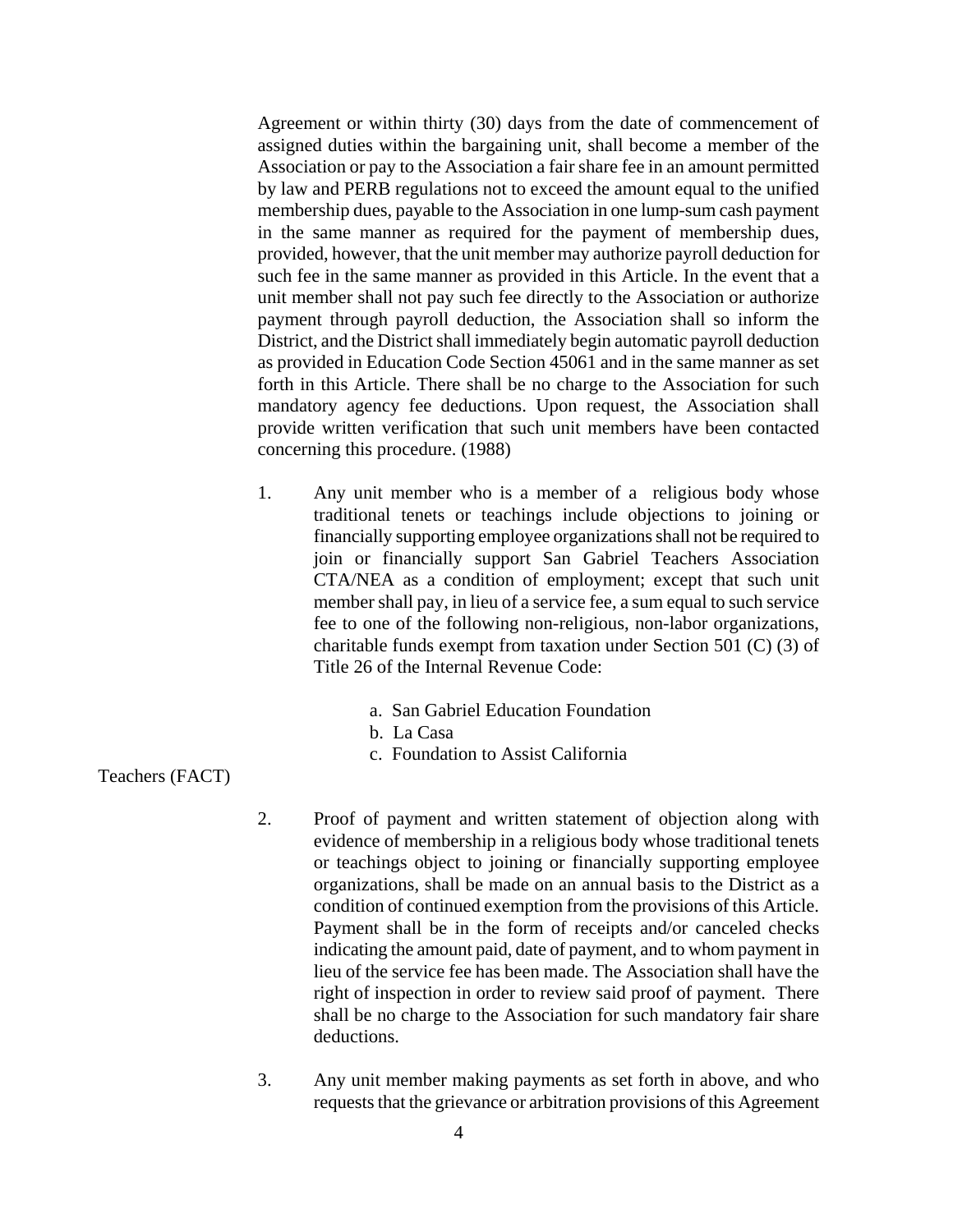be used in his/her behalf, shall be responsible for paying the reasonable cost of using said grievance or arbitration procedures.

# Hold Harmless Clause

- A. SGTA agrees to pay to the District all legal fees and legal costs incurred in any court action and/or administrative action before the Public Employment Relations Board challenging the legality or constitutionality of the fair share fee provisions of this Agreement or their implementation.
- B. SGTA shall have the exclusive right to decide and determine whether any such or proceeding shall or shall not be compromised, resisted, defended, tried or appealed.
- 3. The Association shall hold the District harmless against any claims or liability arising from actions taken or not taken by the District pursuant to this Section.

# E. Names and Addresses

- 1. The District shall, by October 15 of each school year, furnish to the Association for internal organizational purposes a list of names, addresses and telephone numbers of all unit members, except those who have requested confidentiality.
- 2. The District shall, by November 15 of each school year, furnish to the Association and to each unit member without charge a list of the names, addresses and telephone numbers of all unit members, except for those who have requested confidentiality. The Association agrees to use such information for internal organizational purposes only, and not to disclose it to any third parties.

# F. Use of Facilities

The Association shall have the right to use institutional facilities at reasonable times as approved by the Superintendent or his/her designee (site administrator) for the purpose of meetings. Authorized representatives of the Association shall have the right of access to areas in which unit members work, so long as there is no interference with work and normal business.

# G. Distribution and Posting of Materials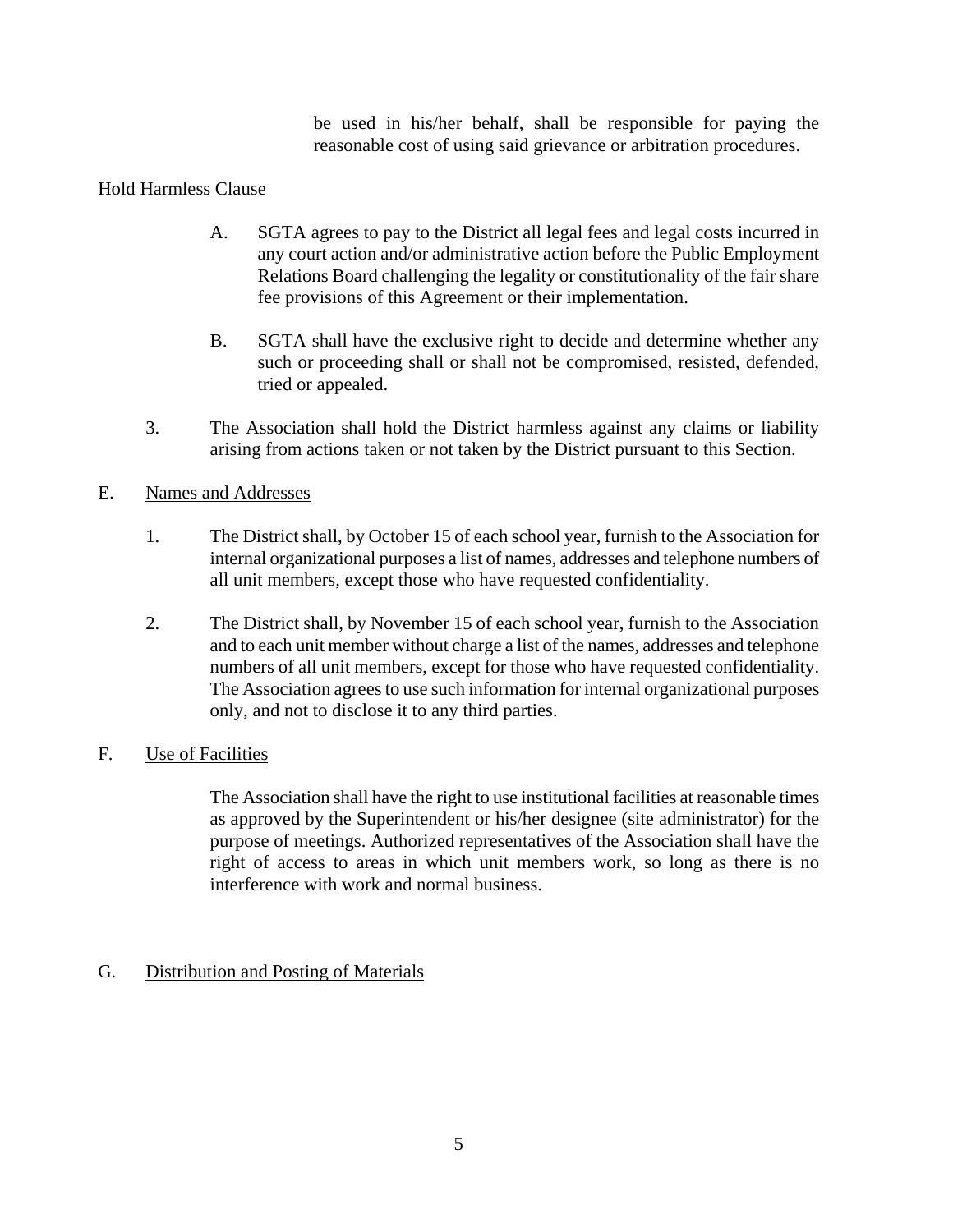- 1. The Association may distribute organizational literature on District property, provided it conforms to Section I hereof, and does not interfere in any way with District business. No persons shall distribute literature on District property in a place or manner which distracts unit members who are performing their duties. Literature may be distributed, or left for pickup, in the faculty rooms or dining room or other appropriate site locations as designated by the site administrator.
- 2. The Association shall have the right to post notices of Association concern on a bulletin board in an area frequented by unit members.

# H. Use of Site Mail Boxes

The Association shall have reasonable use of the internal school mail system to distribute organizational material.

# I. Content Restrictions

Any literature to be distributed or posted must meet professional and ethical standards, be dated, and identify the person and/or organization responsible for its promulgation.

# J. Furnishing Information

- 1. The District shall upon specific request and in a timely manner furnish the Association with a copy of all non-confidential documents within its possession which are necessary for the Association to fulfill its role as the exclusive bargaining agent.
- 2. The District shall provide to each Association officer, building representative, committee chairperson and negotiating team member a copy of all non-confidential Board Agenda materials prior to each Board of Education Meeting. The District shall deliver to the Association three (3) copies of the following information on the District's financial condition:

Annual Financial Audit Preliminary Budget Publication Budget Approved Final Budget Two interim and one final "FMAC" Financial Report with Solvency Certification PBAS monthly object summary PBO302 - R7 - All funds - Income and Expenses PBAS Report of Expenditure to Budget (when development completed)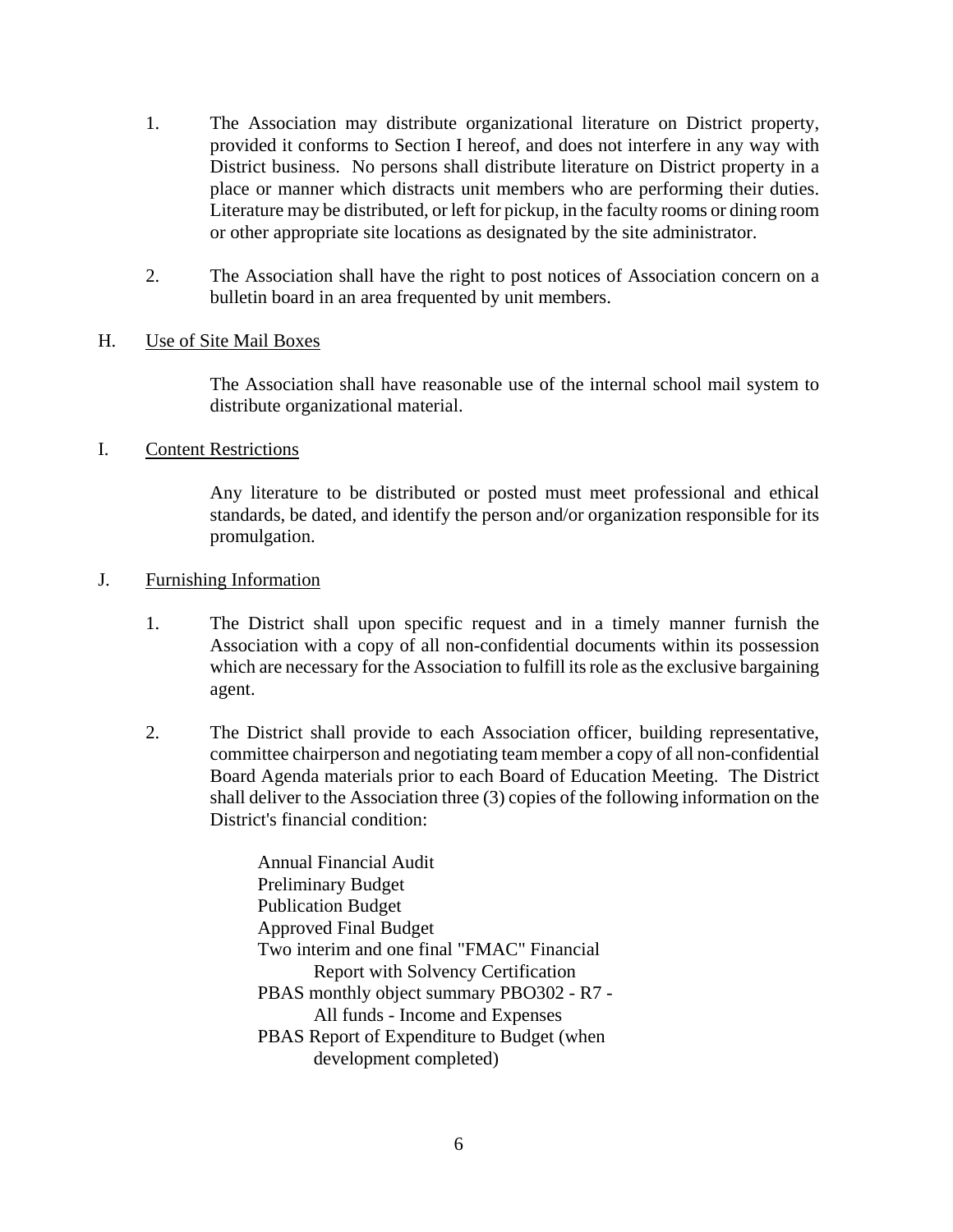When the above financial reports are included in a Board Agenda package, distribution of the Agenda package to Association Representatives constitutes delivery of that financial material. County PBAS reports listed above will be delivered to the Association within three (3) business days of receipt.

3. The Assistant Superintendent, Business Services, shall periodically meet with the San Gabriel Teachers Association's President and two Designees to review income and expenditure activities regarding the budget and finances.

# ARTICLE III RETAINED RIGHTS

- A. This Article is intended to insure that the District retains all rights and powers which it has not agreed to limit in other Articles of this Agreement; this Article is not intended, nor shall it be construed as: (1) expanding the rights of the District beyond statutory and constitutional limits; (2) waiving the rights of individual unit members under the Education Code or other statutes or constitutions; or (3) waiving or otherwise diminishing the rights of the Association or of unit members as set forth in other Articles of this Agreement. If there is a direct conflict between the retained rights of this Article and the rights of unit members or of the Association as set forth in some other Article of this Agreement, the language of the latter shall prevail.
	- 1. Subject to the foregoing qualifications, it is agreed that all matters which are not enumerated as within the scope of negotiations in Government Code Section 3543.2, and also all powers and rights which are not limited by the terms of other Articles of this Agreement, are retained by the District. Such retained rights include, but are not limited to, the exclusive right to:
		- a) determine the management, organization and operational structure of the District;
		- b) determine the financial structure of the District and all budgetary matters, including all sources and amounts of financial support, income and debt, and all means and conditions necessary or incidental to securing the same, all fiscal and budget policies and procedures, and all budgetary allocations, reserves, and expenditures apart from those expenditures expressly required by this Agreement;
		- c) determine the number, type and location of all District owned or controlled properties, grounds, facilities and other improvements, including the acquisition, disposal and utilization of same and the personnel, work, service and activity functions assigned to each of such properties;
		- d) determine the services to be rendered to the public, and to District personnel in support of the services rendered to the public; the nature, methods, quality, quantity, frequency and standards of services;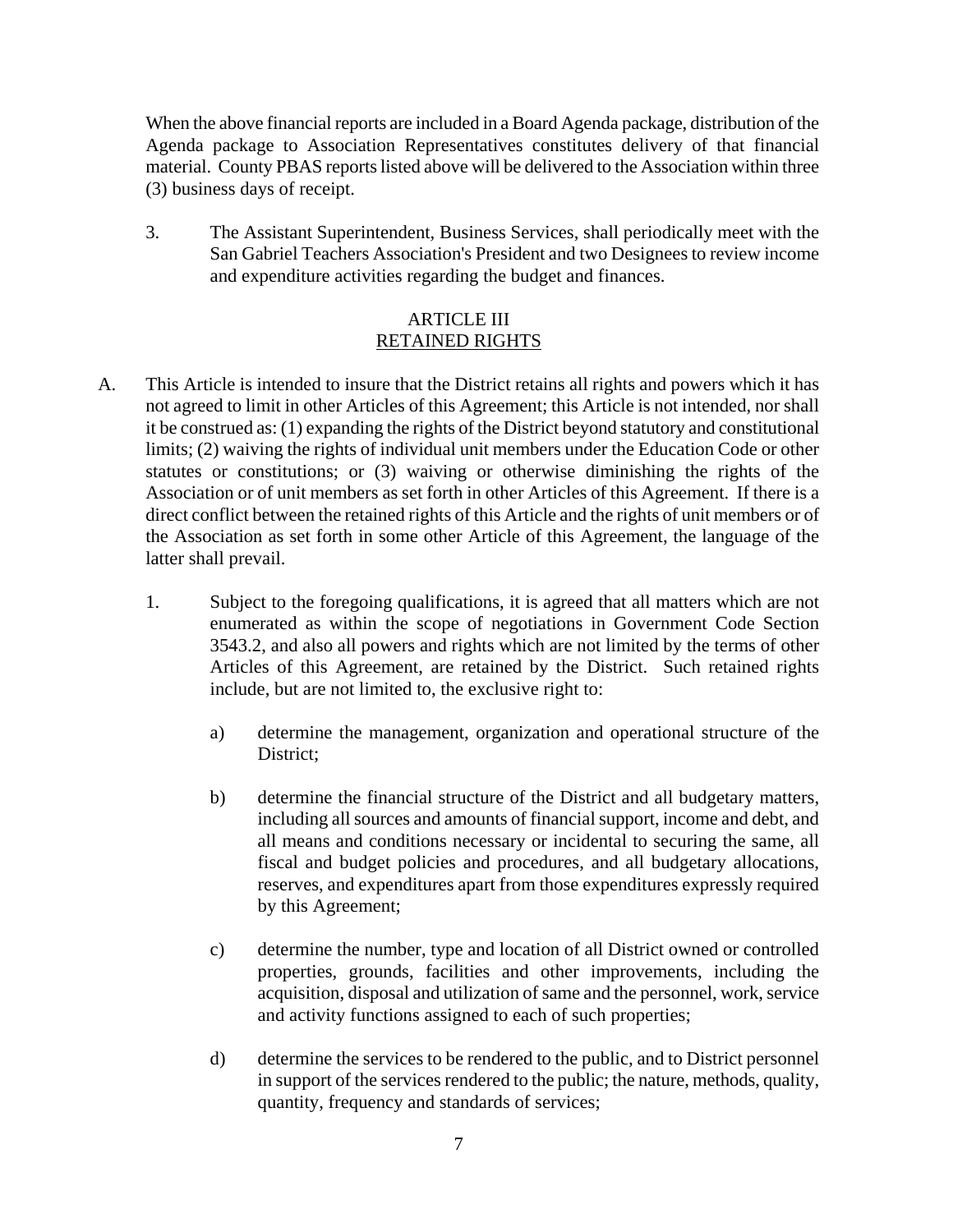- e) determine the subcontracting of services to be rendered and functions to be performed, including educational, support, construction, maintenance and repair services, subject to Education Code restrictions upon same;
- f) determine the utilization of personnel not covered by this Agreement, including but not limited to those excluded from the bargaining unit in Article I herein, to do work which is normally done by personnel covered hereby, and the methods of selection and assignment of such personnel;
- g) determine educational policies, objectives, goals, programs, support services, curriculum, course content, textbooks, equipment and supplies, standards of conduct and all rules, policies and practices for students, employees and the public regarding such matters, subject to the consultation rights of the Association as provided by Government Code Section 3543.2;
- h) select, classify, direct, utilize, promote, demote, discipline in accordance with sections 44932 et seq. of the California Education Code, lay off, terminate and retire any personnel of the District;
- I) assign employees to any location (subject to Article VIII, Transfers), and also to any facilities, classrooms, activities, academic subject matters, specialties, departments and grade levels;
- j) determine staffing patterns, including but not limited to the number of employees and the determination of whether, when and where there is a job opening;
- k) determine the job classifications and qualifications thereof;
- l) determine the duties and standards of performance for all employees, and whether any employee adequately performs such duties and meets such standards;
- m) determine all affirmative action and equal employment policies and programs to improve the District's utilization of women, handicapped and minorities;
- n) determine the dates, times and hours of operation of any District facility, function, service or activity;
- o) determine safety and security measures for all personnel, facilities and equipment; and
- p) determine the rules, regulations and policies for all employees, students and the public except as limited by other Articles of this Agreement.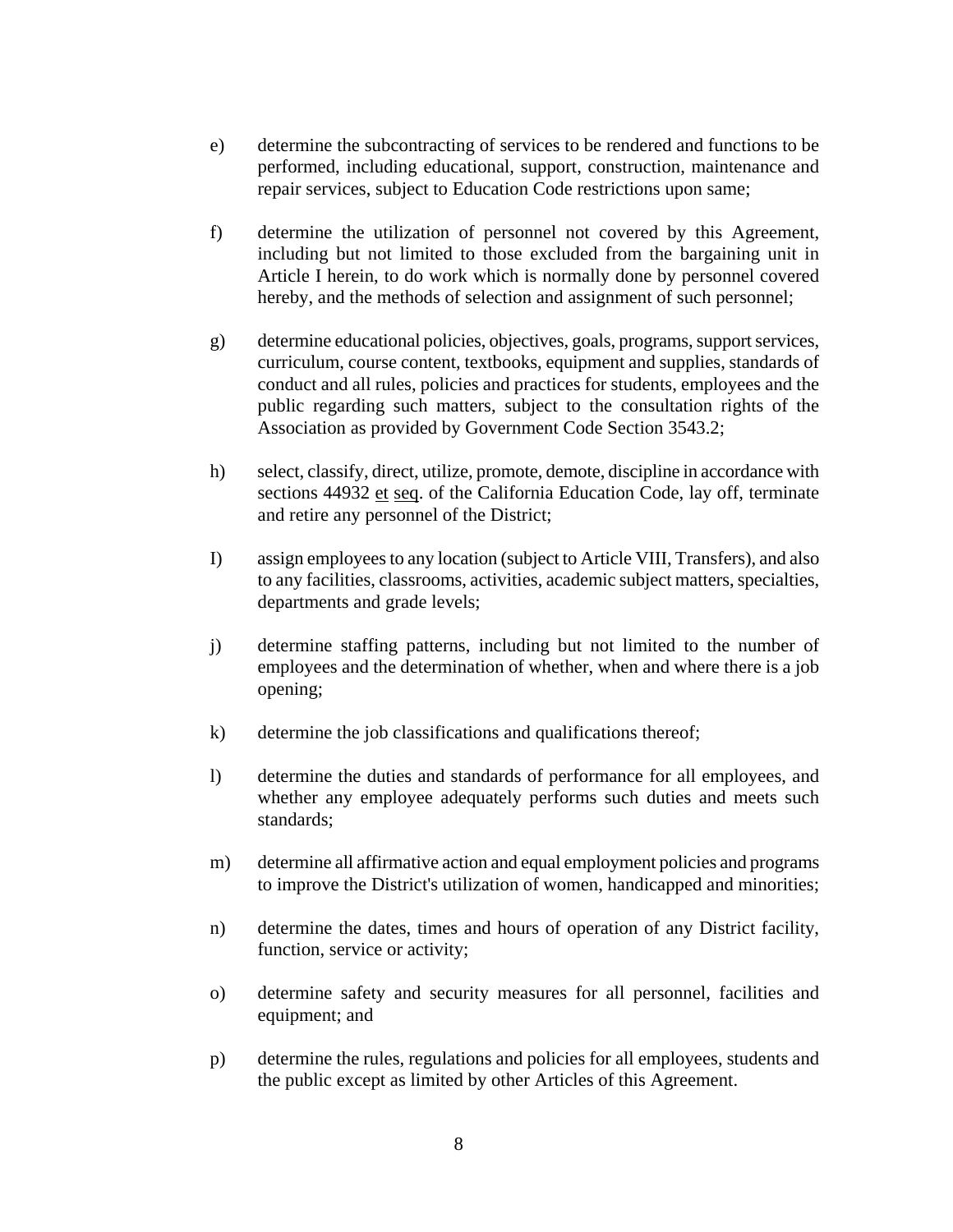- 2. It is understood that the right to "determine" as used herein includes the right to establish, modify, and discontinue, in whole or in part, temporarily or permanently, any of the above matters.
- B. The above-mentioned rights of the District are listed by way of example rather than limitation, and the provisions of this Agreement constitute, the only contractual limitations upon the District's rights. The exercise of any right reserved by the District herein in a particular manner or the non-exercise of any, such right shall not be deemed a waiver of the District's right or preclude the District from exercising the right in a different manner.
- C. It is agreed that the contractual rights of the Association and of unit members are set forth in the other Articles of this Agreement and that this Article is not a source of such rights. Accordingly, any dispute arising out of or in any way connected with either the existence of or the exercise of any of the above-described rights of the District, or arising out of or in any way connected with the effects of the exercise of such rights, is not subject to the grievance provisions set forth in Article IV, unless the grievance in question is an allegation that the District has violated an express provision of some other Article in this Agreement, which Article is itself subject to grievance and arbitration.

### ARTICLE IV GRIEVANCE PROCEDURES

# A. General Provisions

- 1. A grievance is an allegation by a unit member that the District has violated an express provision of this Agreement, and that by reason of such violation the grievant's rights have been adversely affected. All other matters and disputes of any nature are beyond the scope of these procedures. Also excluded from these procedures are those matters so indicated elsewhere in this Agreement. The District shall be the respondent in all cases. The Association may itself grieve only with respect to an alleged violation by the District of the rights specifically reserved to the Association in this Agreement. The failure to process a grievance under the terms of this Agreement shall not be used as evidence of acquiescence or past practice in the resolution of a later dispute. The filing or pendency of a grievance shall not delay or interfere with the implementation of any District action during the processing thereof.
- 2. The purpose of these procedures is to secure, at the lowest possible administrative level, solutions to grievances. In order to encourage a professional and harmonious disposition of complaints, it is agreed that from the time a grievance is filed until it is processed through the final step of these procedures, neither the grievant nor the Association nor the District shall make public either the grievance or evidence regarding grievance.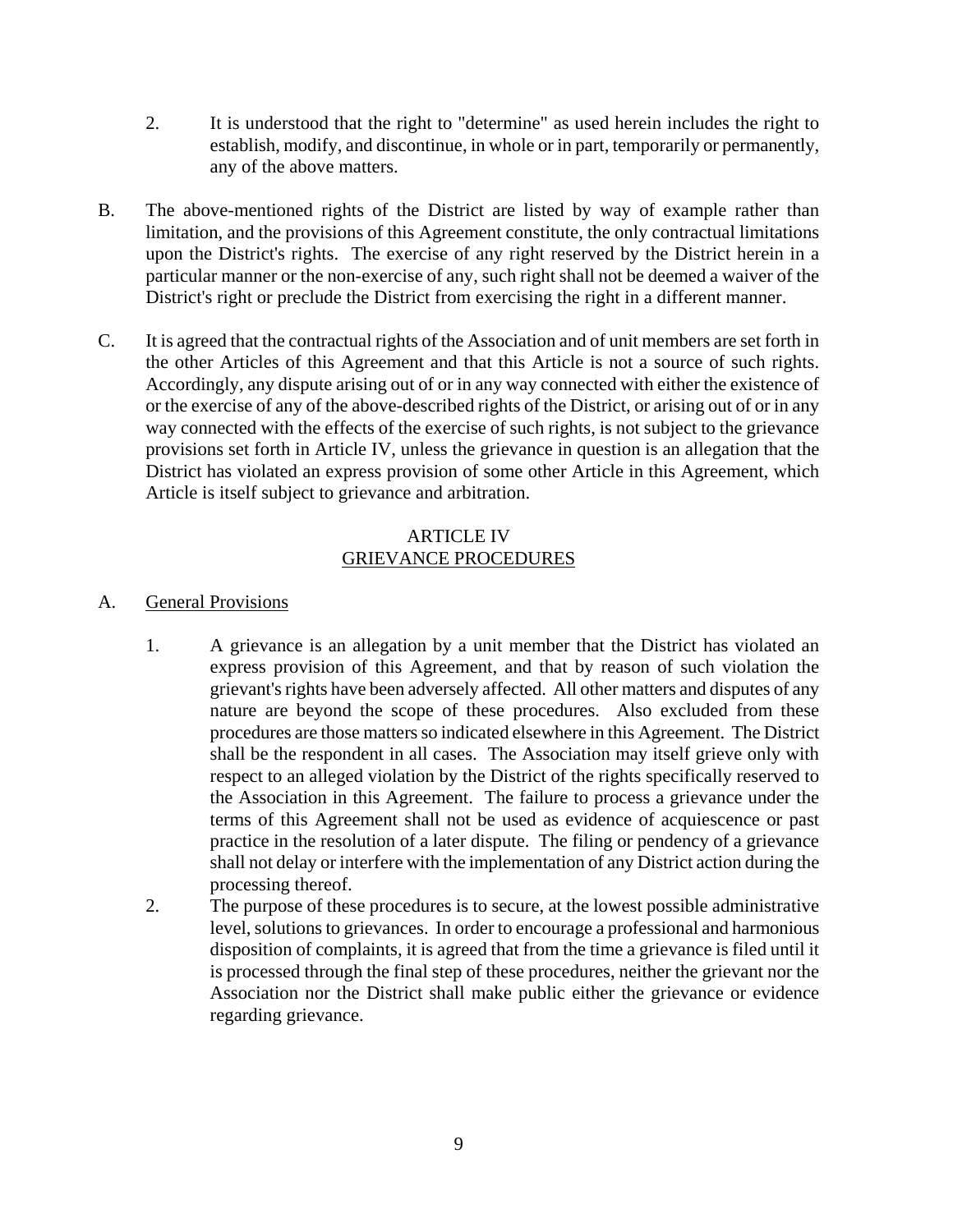# B. Informal Level

Before filing the formal written grievance, the grievant and/or association representative shall make a reasonable attempt to resolve the matter by means of an informal conference with his or her immediate administrator.

# C. Level I

- 1. After completing the informal level, and in no event later than twenty (20) working days of the informal conference the grievant or the Association must present such grievance in writing to the immediate administrator. If neither the grievant nor the Association has actual or constructive knowledge of the occurrence of the grievance act or omission, and could not with the exercise of reasonable diligence have known about it, then the fifteen (15) day time limit shall begin to run on the date upon which either the grievant or the Association knew or could with reasonable diligence have known of the occurrence.
- 2. The written statement shall be a clear, concise statement of the grievance, including the specific provisions of this Agreement alleged to have been violated, the circumstances involved, the decision rendered at the informal conference, and the specific remedy sought.
- 3. Either party may request a personal conference with the other party. The immediate administrator shall communicate a written decision to the grievant and the Association representative, if any, within ten (10) working days after receiving the grievance, and such action will terminate Level I.

# D. Level II

- 1. In the event the grievant is not satisfied with the decision at Level I, the grievant may appeal the decision in writing to the Superintendent or his/her designee within ten (10) working days after termination of Level I.
- 2. This written appeal shall include a copy of the original grievance, the decision rendered at Level I, and a clear, concise statement of the reasons for the appeal. Either the grievant or the Superintendent or his/her designee may request a personal conference.
- 3. The Superintendent or designee shall communicate a written decision to the grievant and the Association representative, if any, within ten (10) working days after receiving the appeal, and such a decision will terminate Level II.

# E. Mediation:

1. If the grievant and/or the Association is not satisfied with the disposition of the grievance, or if no disposition has occurred pursuant to the provisions of Level II, the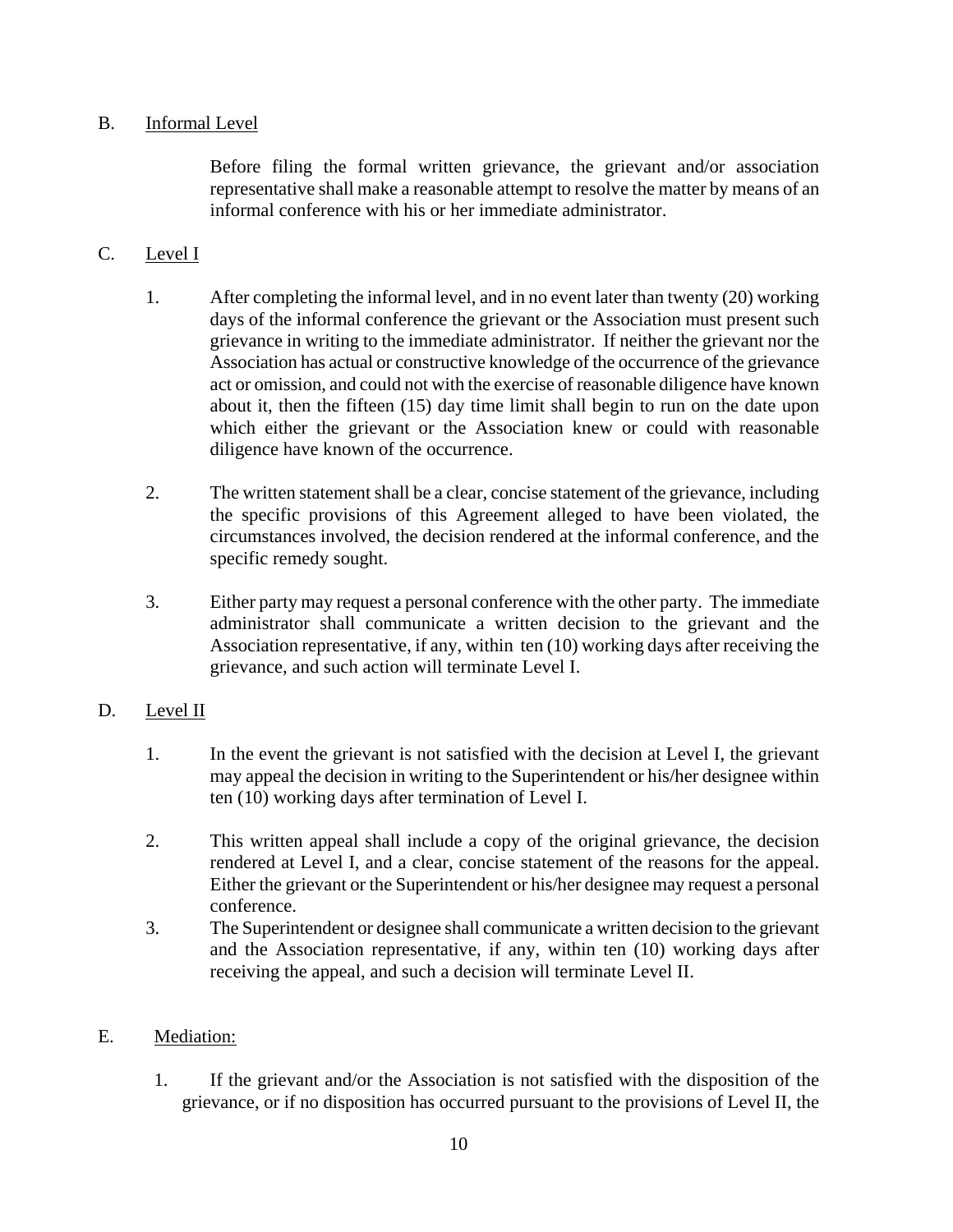grievant and/or Association may request, within ten (10) working days after receiving the decision, that the Association submit the grievance to mediation. Any costs associated with mediation shall be equally borne by both the Association and the District.

- 2. A conciliator/mediator from the California State Mediation/Conciliation Service or from any other mutually agreed upon recognized dispute resolution center, will be requested and assigned to assist the parties in the resolution of the grievance.
- 3. The mediator, within ten (10) working days of the request or as soon thereafter as possible, shall meet with the grievant, the Association and the District for the purpose of resolving the grievance.
- 4. If an agreement is reached, the agreement shall be reduced to writing and shall be signed by the grievant, the Association, and the District. The agreement shall be nonprecedent setting and shall constitute a settlement of the grievance.
- 5. In the event that the grievant, the Association, and the District have not resolved the grievance with the assistance of the conciliator/mediator within fifteen (15) working days from the first meeting held by the conciliator/mediator, the Association may terminate the mediation and the grievance may proceed to arbitration.

# F. Arbitration

# 1. General Provisions

Grievances which are not settled at Level II or mediation, and which the grievant and the Association desire to contest further, shall be submitted to arbitration as provided herein, but only if the Association gives written notice to the District of its desire to arbitrate the grievance within ten (10) days after the termination of Level II. It is expressly understood that the only matters which are subject to arbitration are grievances as defined above, which were processed and handled in accordance with the procedures of this Article. Processing and discussing the merits of an alleged grievance by the District shall not constitute a waiver by the District of a defense that the dispute is not grievable. Nothing herein shall preclude the parties from agreeing to expedited arbitration procedures by mutual written agreement in any particular case.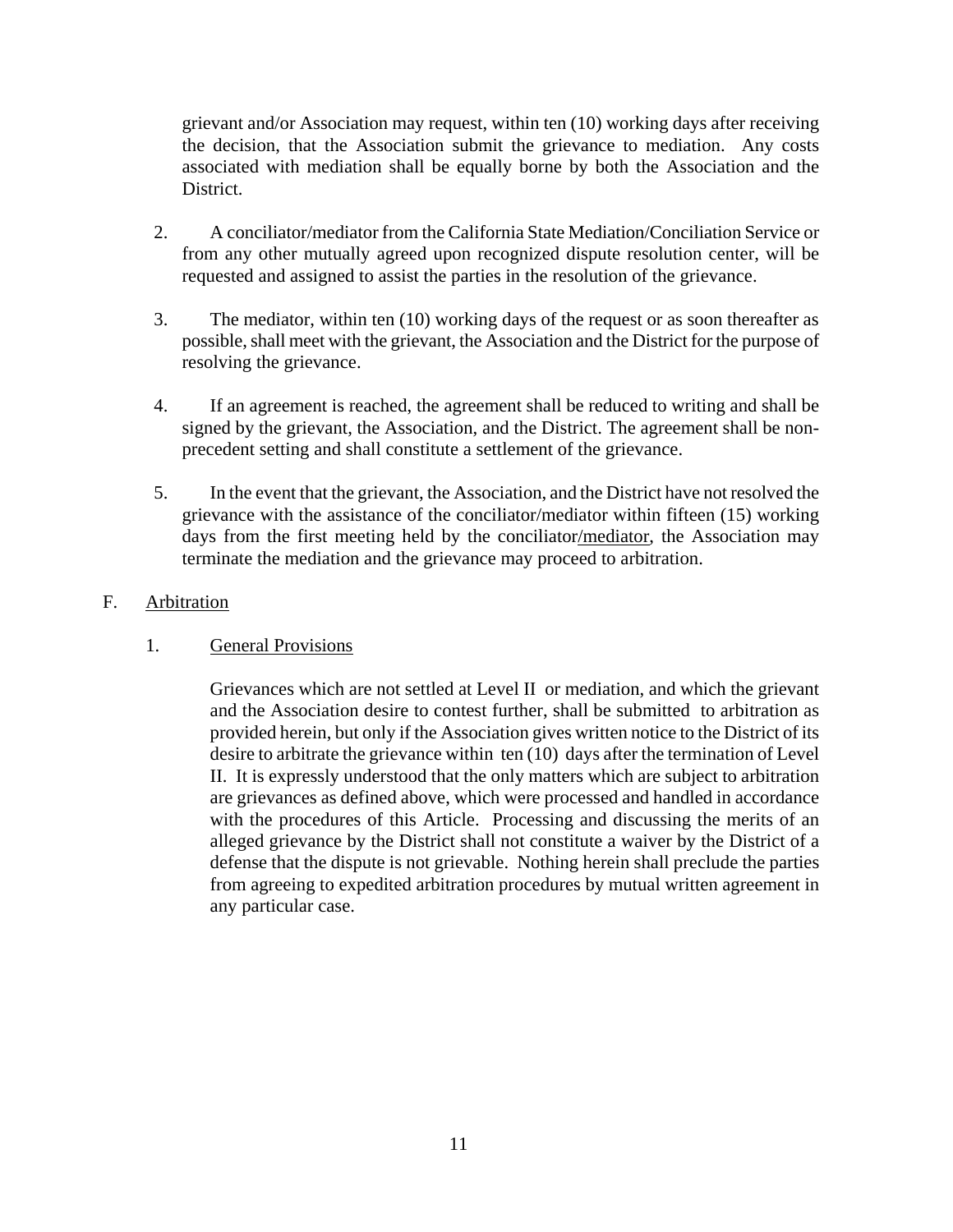## 2. Bifurcated Arbitration

Arbitration, as used in this Article, shall refer to questions regarding whether a dispute is a grievance under the terms of the Agreement, whether a grievance was filed or processed in a timely manner or whether the dispute has become moot. The parties shall submit any dispute about arbitrariness to the arbitrator. The arbitrator shall not consider the merits of the case until and unless he/she finds the underlying dispute to be arbitrable within the meaning of this Agreement. The arbitrator shall decide whether and when the merits of the underlying case shall be heard.

# 3. Selection of an Arbitrator

- a) As soon as possible, and in any event not later than ten (10) working days after the District receives the written notice of the Association's desire to arbitrate, the District and the Association shall agree upon an arbitrator. If no agreement is reached within said ten (10) days, an arbitrator shall be selected from a list provided by the State Conciliation and Mediation Service.
- b) The party who strikes the first name shall be determined by lot. If the arbitrator selected indicates that he/she will not be available for hearing within a reasonable time not exceeding sixty (60) calendar days, the parties shall proceed to select another arbitrator from the above list.

### 4. Limitations upon Arbitrator

- a) The arbitrator shall have no power to alter, amend, change, add to, or subtract from any of the terms of this Agreement, but shall determine only whether or not there has been a violation of an express provision of this Agreement in the respect alleged in the grievance. The decision of the arbitrator shall be based solely upon the evidence and arguments presented to him by the respective parties in the presence of each other or in briefs.
- b) This Agreement constitutes a contract between the parties which shall be interpreted and applied by the parties and by the arbitrator in the same manner as any other contract under the laws of the State of California. The function and purpose of the arbitrator is to determine disputed interpretations of the terms actually found in the Agreement, or to determine disputed facts upon which the application of the Agreement depends. The arbitrator shall therefore not have authority to decide any issue not submitted or to interpret or apply the Agreement so as to change what can fairly be said to have been the intent of the parties as determined by generally accepted rules for contract construction. Past practice of the parties in interpreting or applying terms of this Agreement may be relevant evidence, but shall not be used so as to justify, or result in what is in effect a modification (whether by addition, detraction, or revision) of the written terms of this Agreement. The arbitrator shall not render any decision or award or fail to render any decision or award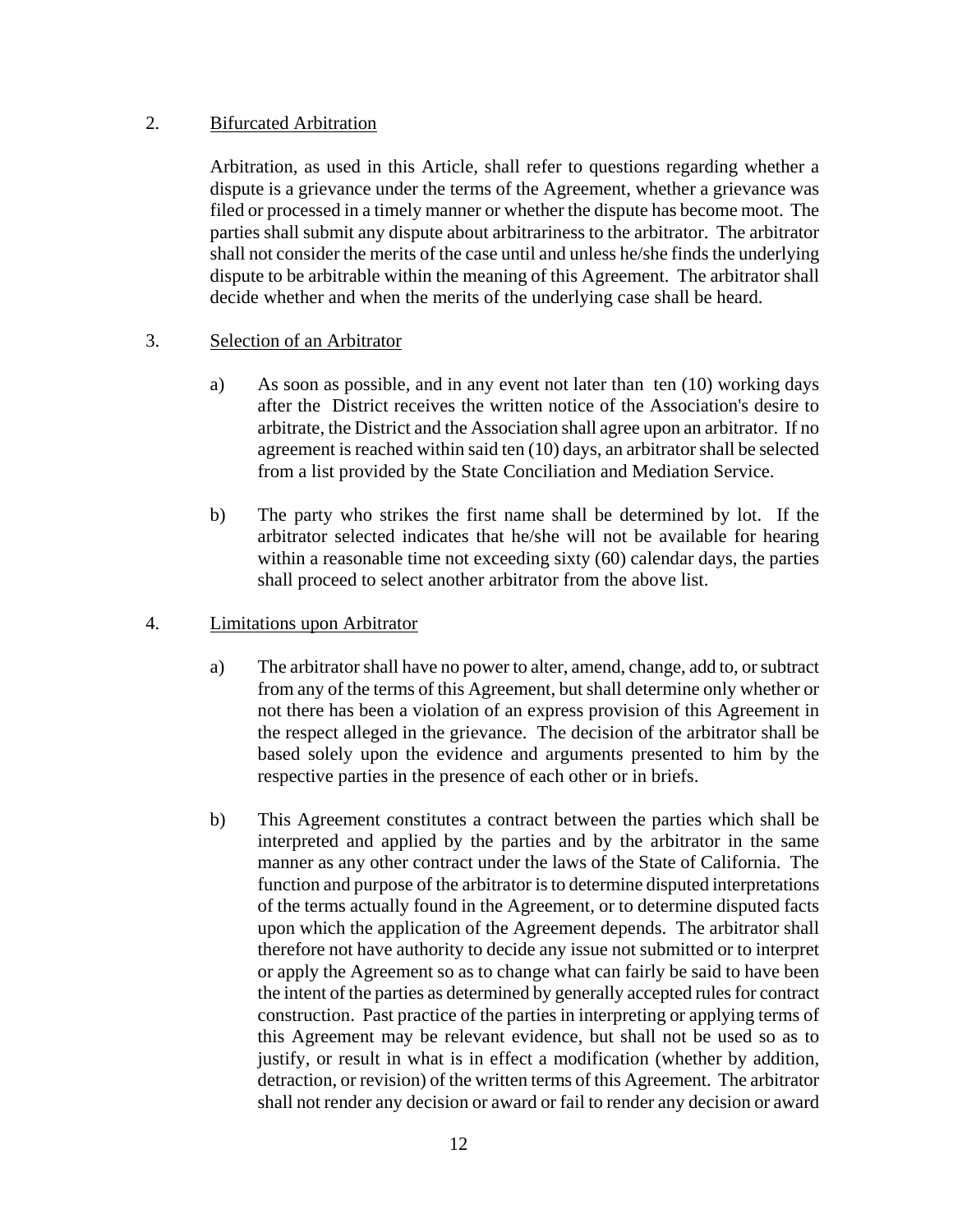merely because in his opinion such decision or award is fair or equitable. The arbitrator shall have no power to render an award on any grievance occurring before or after the term of this Agreement.

c) The arbitrator may hear only one grievance at a time unless the District expressly agrees otherwise. However, both parties will in good faith endeavor to handle in an expeditious and convenient manner cases which involve the same or similar facts and issues.

# 5. Arbitrator's Decision Final and Binding

- a) The decision of the arbitrator as provided above shall be final and binding upon the District, the Association and the grievant.
- b) The grievance and arbitration procedures, described above are, to be the Association's and the unit member's sole and final remedy for any claimed breach by the District of this Agreement, unless specifically provided otherwise herein. The parties retain their rights to seek judicial review of an arbitration decision pursuant to applicable law.

# 6. Expenses

All fees and expenses of the arbitrator shall be shared equally by the parties. Each party shall bear the expense of the presentation of its own case, with the exception of released time which shall be as provided in Section H of this Article and in Article II, Section C.

# G. Failure to Meet Time Limits

If the grievance is not processed by the grievant and/or the Association in accordance with the time limits set forth in this Article, it shall be considered untimely and dismissed. Disputes regarding the timeliness of a grievance shall be resolved in accordance with Section E of this Article. The District shall respond to all grievances at all levels in a timely manner. If, however, the District fails to respond to a grievance in a timely manner at any level, the running of its time limit shall be deemed a denial of the grievance and termination of the level involved, and the grievant and/or the Association (whichever is applicable) may proceed to the next step.

Time limits herein may be lengthened or shortened in a particular case only by mutual written agreement. The parties will attempt in good faith to adjust time limit problems which occur beyond Level I as a result of the summer recess. Time limits affected by the Winter or Spring recess shall be extended by five (5) working days.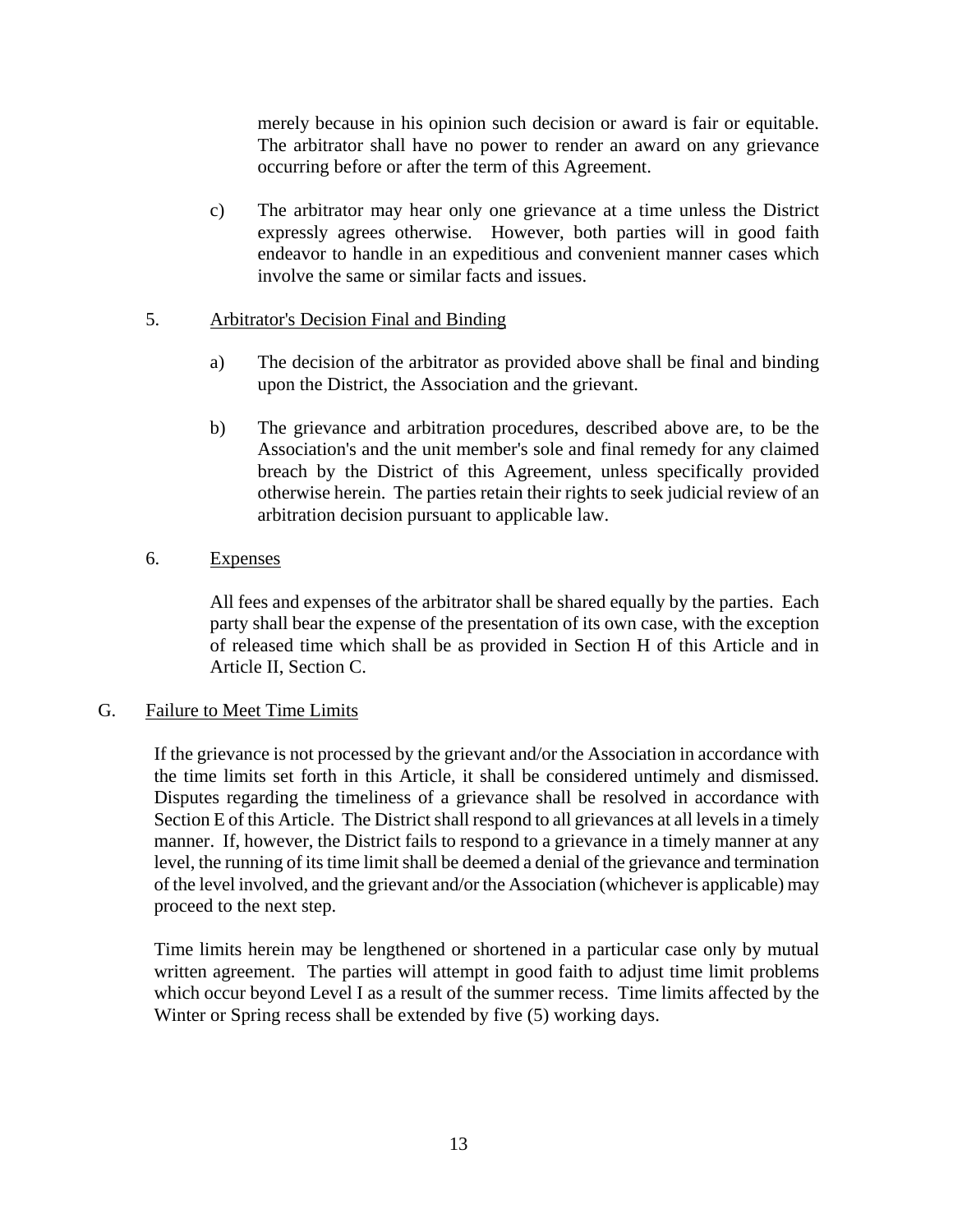### H. Association Representatives

The grievant shall be entitled, upon his/her request, to representation by the Association at all grievance meetings, although it is understood that normally the meeting at the informal level will be limited to the grievant and immediate administrator. In situations where the Association has not been invited by the grievant to represent the grievant, the District shall not agree to a final resolution of the grievance until the Association has received a copy of the grievance and the proposed resolution and has been given the opportunity to state its views on the matter.

#### I. Reasonable Released Time

Grievance meetings will be scheduled by the District at mutually convenient times and places. Normally such meetings will be scheduled in such a manner that they will not conflict with regular duties. However, when such meetings are scheduled so as to conflict with the unit member's work hours, reasonable released time without loss of salary will be provided to the grievant and his/her authorized Association representative, if any. This constitutes reasonable periods of released time within the meaning of Government Code Section 3543.1(c).

### J. No Reprisal

There shall be no reprisals or harassment against a unit member for initiating or processing a grievance at any level, or assisting a grievant in the above procedures.

### K. Grievance Files

The District records dealing with the filing and processing of a grievance shall be maintained separately from the grievant's personnel file. Access to the grievance files shall be limited to the grievant and/or his/her representative and administrative personnel who have a legitimate need to have such access.

#### ARTICLE V WORK STOPPAGE

A. Apart from and in addition to existing legal restrictions upon work stoppage, the Association hereby agrees that neither it nor its officers, agents or representatives shall incite, encourage, or participate in any strike, walkout, slowdown, or other work stoppage of any nature whatsoever against the District during the life of this Agreement for any cause or dispute whatsoever or wheresoever located, including but not limited to disputes which are subject to the grievance provisions of Article IV, disputes which are not subject to the grievance provisions of Article IV, disputes concerning matters not mentioned in this Agreement, disputes contending that the District has committed unfair employment practices, disputes with other labor organizations, persons or employers, or jurisdictional disputes.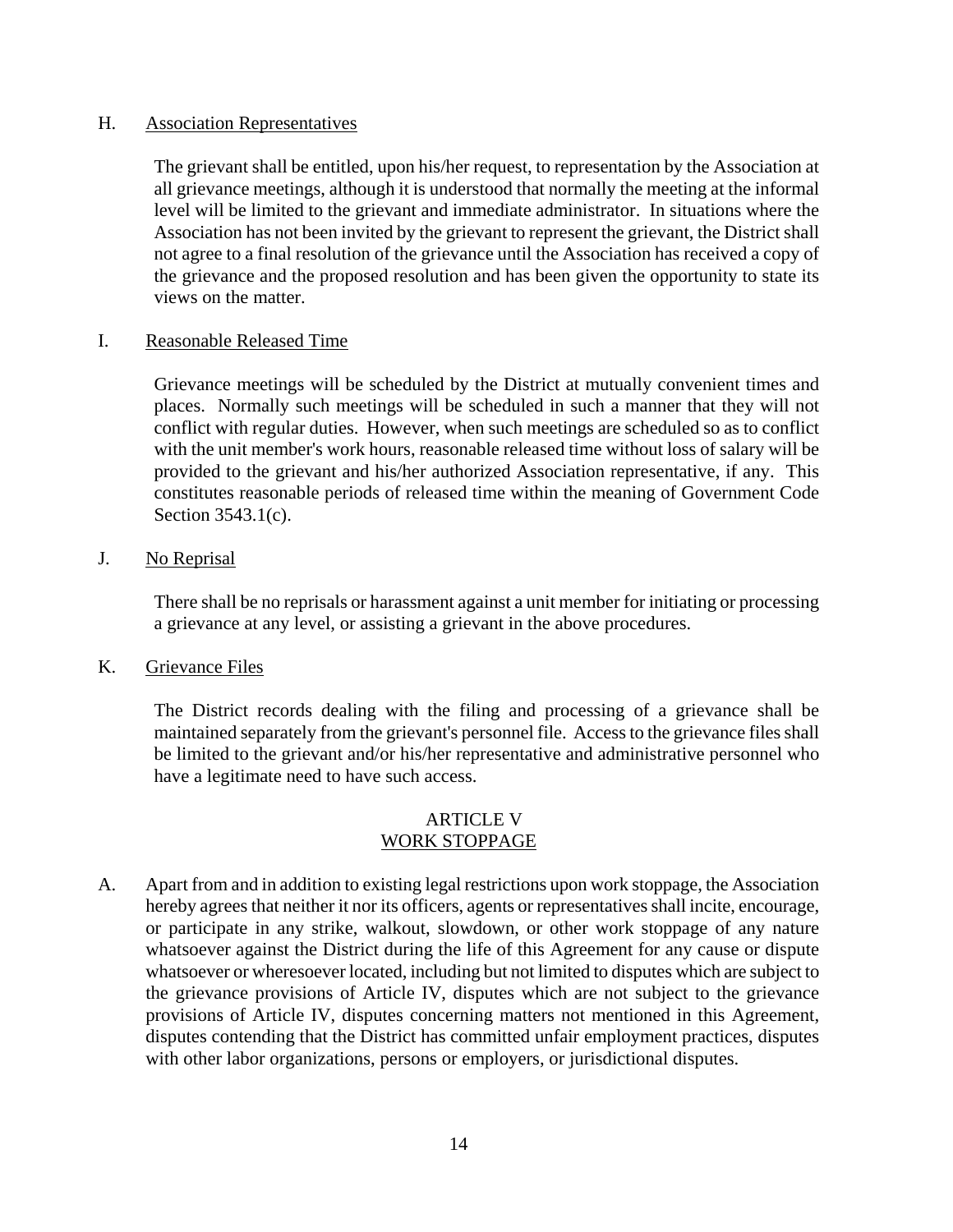In the event of any strike, walkout, slowdown or work stoppage or threat thereof, the Association and its officers, agents and representatives will do everything reasonable within their power to end or avert the same.

- B. Any unit member engaging in any strike, walkout, slowdown or work stoppage of any nature whatsoever against the District in violation of this Article shall receive no pay for the days involved, and shall be subject to discipline or termination pursuant to applicable Education Code Procedures.
- C. In the event that this Article is violated by direct or indirect action of a grievant over his or her grievance or a dispute which would otherwise properly be subject to resolution by submission to the grievance provisions of Article IV, the Association (and the grievant) shall be deemed to have waived the right to process the grievance or dispute through the grievance procedures and the grievance or dispute shall be deemed as having been finally settled, with prejudice, in accordance with the District's last stated position with respect thereto.

# ARTICLE VI LEAVES OF ABSENCE

- A. General Provisions
	- 1. A leave of absence is an authorization for a unit member to be absent from active duty, generally for a specific period of time and for an approved purpose.
	- 2. At the expiration of the leave of absence, the unit member shall be reinstated in a certificated position comparable to that held at the time of the granting of the leave of absence (assuming no layoff or termination under applicable Education Code provisions) unless other arrangements are mutually agreeable to the unit member and the Superintendent. Every effort will be made to return the unit member to the previous assignment, unless he/she would have been transferred or reassigned anyway.
	- 3. A condition of each leave of absence is that the credential or permit held at the time the leave was granted, properly authorizing the service, must have been maintained in full force.
	- 4. Unless otherwise provided herein, unit members on a paid leave of absence shall receive wages, all applicable health and welfare benefits, and retirement credit, the same as if they were not on leave. Those who go onto an unpaid leave during any pay period shall receive their health and welfare benefits for the balance of that pay period, and thereafter shall be allowed to remain on continued coverage at their own expense, provided they make advance payment of the premium in a manner reasonably required by the District and provided that such conversion is permitted by the insurance carriers.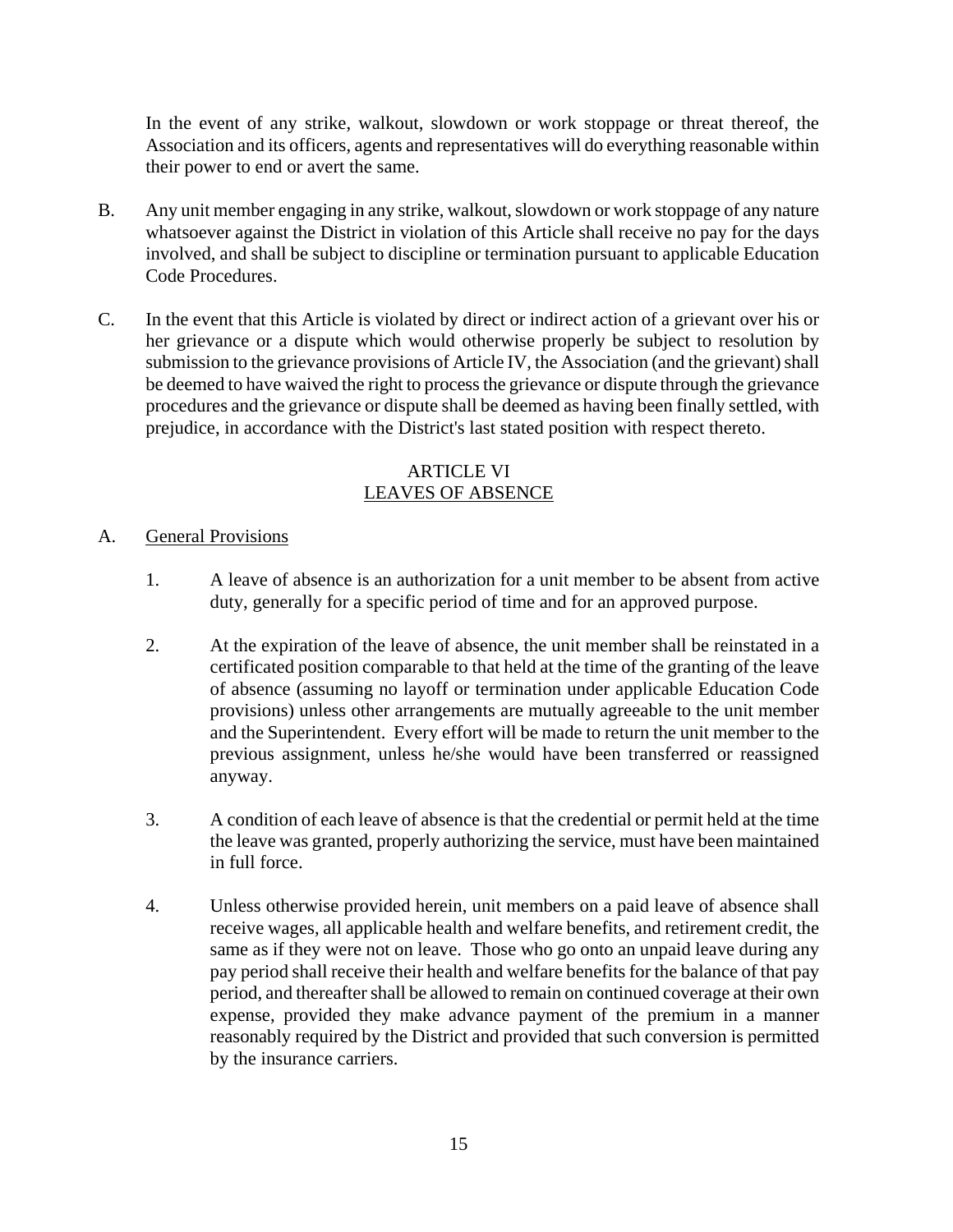- 5. Part-time regular unit members shall be entitled to leaves of absence in the same ratio as the number of hours per day of scheduled duty relates to the number of hours for a full-time employee in a comparable position.
- 6. "Members of the immediate family" as used in this Article are defined as the mother, father, spouse, domestic partner, son, son-in-law, daughter, daughter-inlaw, brother, brother-in-law, sister, sister-in-law, mother-in law, father-in-law, step child or step parent, foster parent or foster child, grandmother, grandfather, grandchild, aunt or uncle of the unit member or of the spouse of the unit member, or any relative living in the immediate household of the unit member.
- 7. Unit members who are on extended leave, but whose leave expires during the school year must, in order to retain their right of return, notify the District of their intention to return, and must do so at least 45 days prior to the expiration of the leave; those whose leave expires at the end of the school year must give such notice no later than March 1. The District shall give notice of this requirement at least 30 days prior to the above-mentioned deadlines.
- 8. It is agreed that a unit member who is absent from work other than for those days as authorized by stated law or authorized leave or released time provisions of this Agreement is taking an unauthorized absence in breach of contract and in violation of this Agreement. The District will deduct a salary amount equal to the ratio of days absent to the days of required annual service and the unit member shall be subject to disciplinary action pursuant to applicable Education Code provisions.
- 9. All unpaid leaves of absence requests for the following year should be made in writing not later than April 1, except for emergencies and/or other unusual circumstances.
- 10. All references to spouse within this Article shall include domestic partners.

# B. Notice of Absence

A unit member intending to be absent at any time must notify the District and/or its agent by 7:00 a.m. of the day of the absence. Unless specifically stated as to day of return, the unit member shall notify the District by 3:00 p.m. of the member's intent to return. If the unit member does not call by 3:00 p.m., the District may require the unit member to take sick leave for one additional day.

# C. Sick Leave

- 1. General Provisions
	- a) The purpose of sick leave utilization shall be for physical and mental disability absences which make continued employment impracticable, or for legally established quarantine.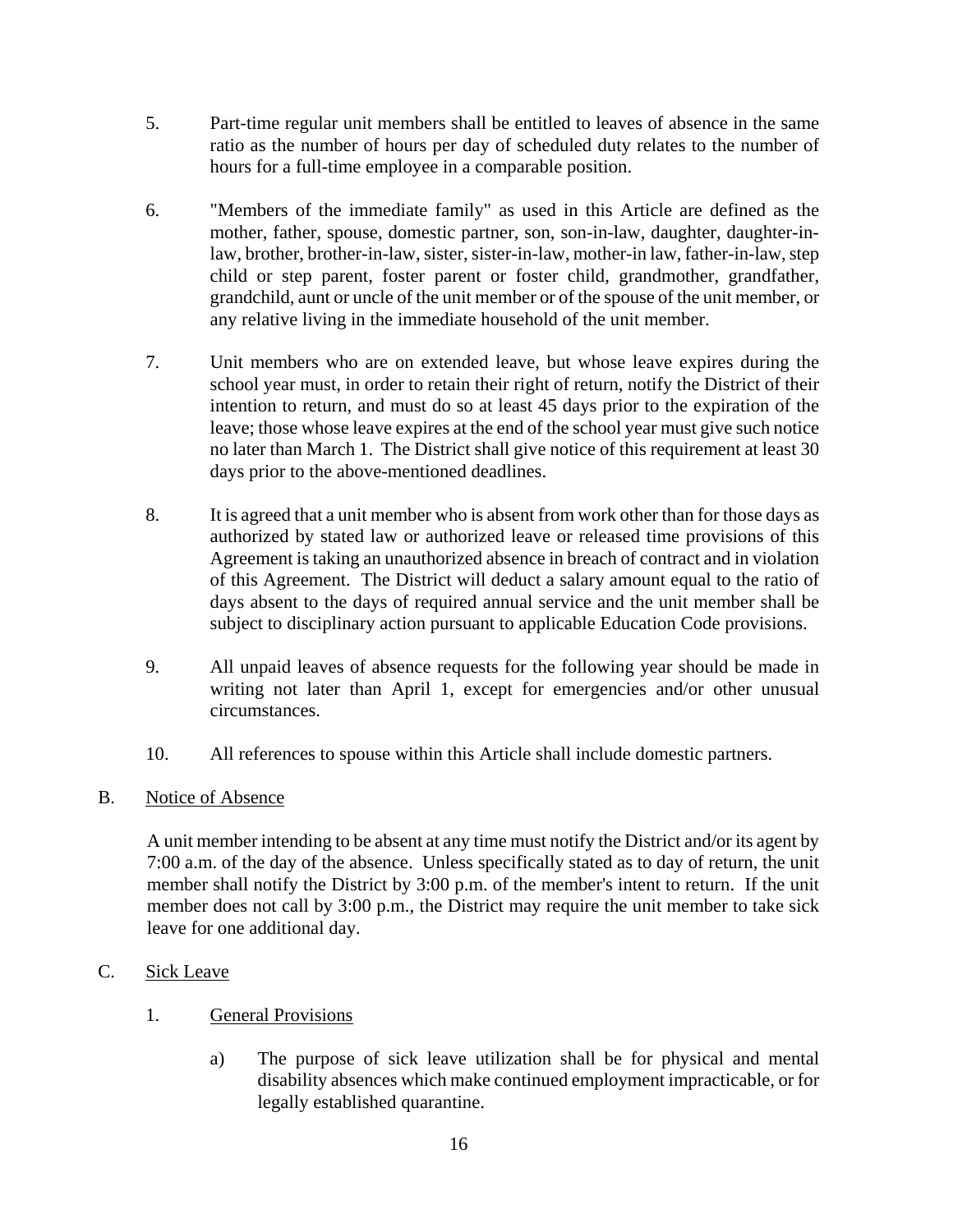- b) Unit members who are employed full time for five days a week for a school year of service (September to June) shall be entitled to ten (10) days of leave of absence annually for sick leave purposes. Unit members shall receive full pay for sick days thus allowed in any school year, and the number of days not used shall accumulate from year to year. Every unit member who works less than full time shall be entitled to sick leave in the same ratio that his/her employment bears to full-time employment.
- c) Allowable sick leave credit for any one school year need not be accrued prior to being taken by the unit member during said year. Such leave may be taken at any time during the school year. A unit member who terminates employment prior to earning sick leave taken in advance of accrual shall have the appropriate amount deducted from his/her final check.
- d) A unit member utilized in a paid certificated capacity for summer school shall accrue one (1) day of sick leave per summer session, to be added to the unit member's total sick leave accrual. Accrued sick leave days may be utilized for physical and mental disability absences during summer school, not to exceed three (3) days. Absences beyond three (3) days or absences for which the unit member has no accrued sick leave shall be unpaid.
- e) The District shall annually notify each unit member of his/her accumulated sick leave accrual and entitlement, on or before October 15.
- f) The District shall comply with the provisions of Education Code Section 44977 for absences in excess of available sick leave. The maximum time allotted under Section 44977 shall be five (5) months per illness or accident.
- 2. Compensation

The five-month period of time runs consecutive with accumulated sick leave.

Any unused sick leave credit may be used by the unit member for sick leave purposes, as defined, without loss of compensation. Upon exhaustion of all accumulated sick leave credit, a unit member who continues to be absent under the provisions of this policy shall receive the difference between his or her pay and the District's day-to-day substitute rate. In order to qualify for such differential pay, a unit member shall utilize available leaves in the following sequence:

- l. All industrial accident or illness leaves days, when applicable.
- 2. All remaining current year days credited for sick leave.
- 3. All accumulated sick leave.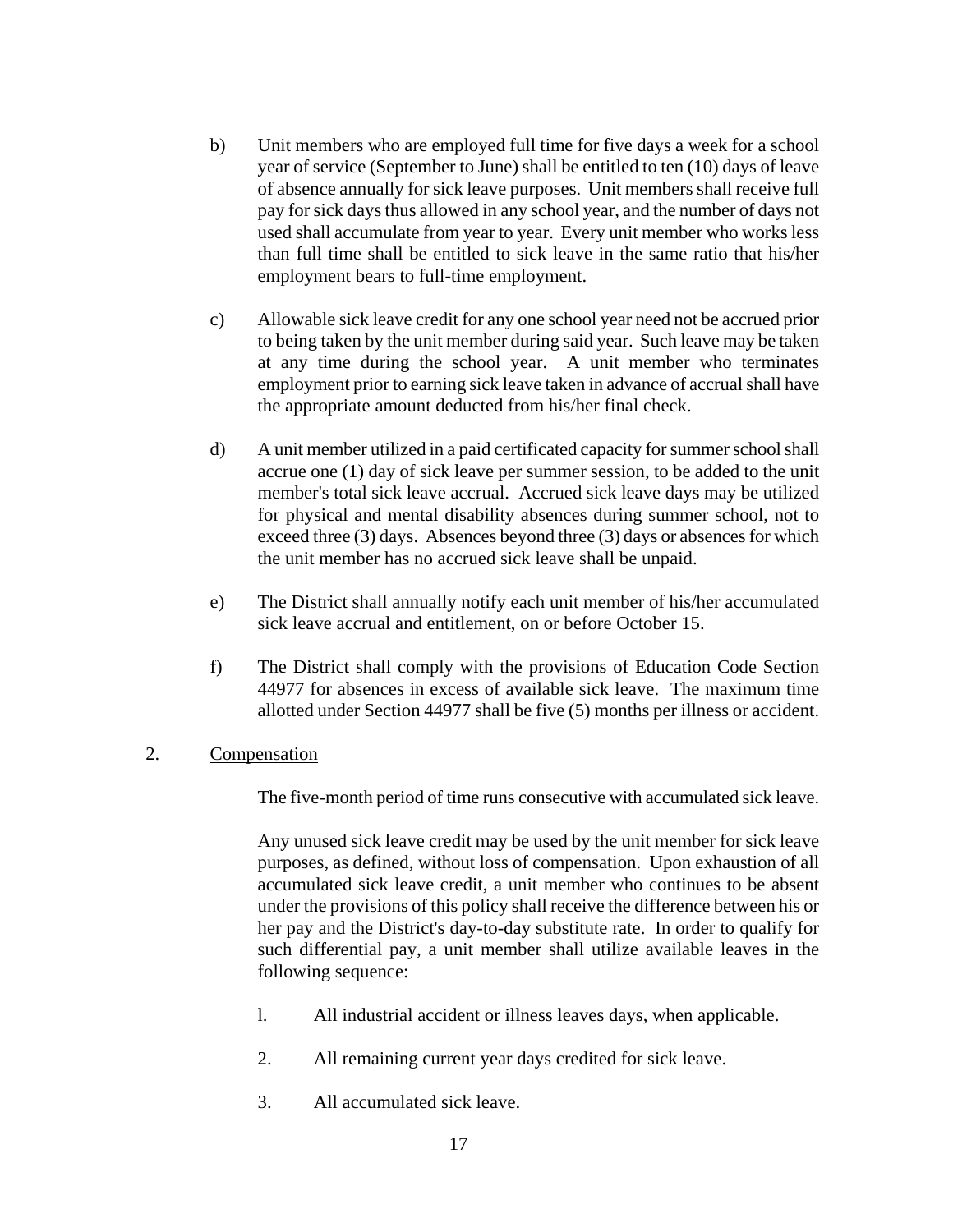If at the end of the five month period, the employee is not able to return to work, he/she shall be placed on a re-employment list (24 months for a probationary employee and 39 months for a permanent employee).

- 3. Return to Service
	- a) Upon return to active service, the unit member shall complete the Employee's Absence Report and submit it to the immediate administrator.
	- b) A unit member whose absence under this policy exceeds five (5) consecutive calendar days shall provide, if requested by the District, at his/her own expense, a statement from a medical doctor or licensed practitioner stating the reason for the absence and indicating an ability to return to his/her position classification without restrictions or detriment to the unit member's physical and emotional well-being. Also, the District may upon reasonable cause require verification of absence of less than five (5) calendar days.

# D. Personal Necessity Leave

- 1. Personal necessity leave may be utilized by a unit member who has sufficient sick leave credit, for circumstances that are serious in nature, which cannot be expected to be disregarded, which necessitate immediate attention and which cannot be dealt with during off-duty hours. This includes confidential personal emergencies.
- 2. A unit member may elect to use not more than ten (10) days per year of unused sick leave for purposes of personal necessity leave. Unused personal necessity leave entitlement shall not be accumulated from year to year. The number of days of Personal Necessity Leave shall not exceed the number of full days of unused sick leave to which the unit member is entitled. Exceptions may be made by the immediate administrator or the superintendent to grant up to ten (l0) days per year based upon unusual and extenuating circumstances.
- 3. The unit member shall submit written notice to the immediate administrator by 3:00 p.m. of the preceding work day that he/she intends to take personal necessity leave, except where extenuating circumstances make such notice impossible, as in the following examples:
	- a) Death or serious illness of a member of the immediate family. Requests granted under this section shall be in addition to those provided under the section of this Article entitled "Bereavement Leave";
	- b) Accident involving the unit member or his/her property, or the person or property of a member of the immediate family;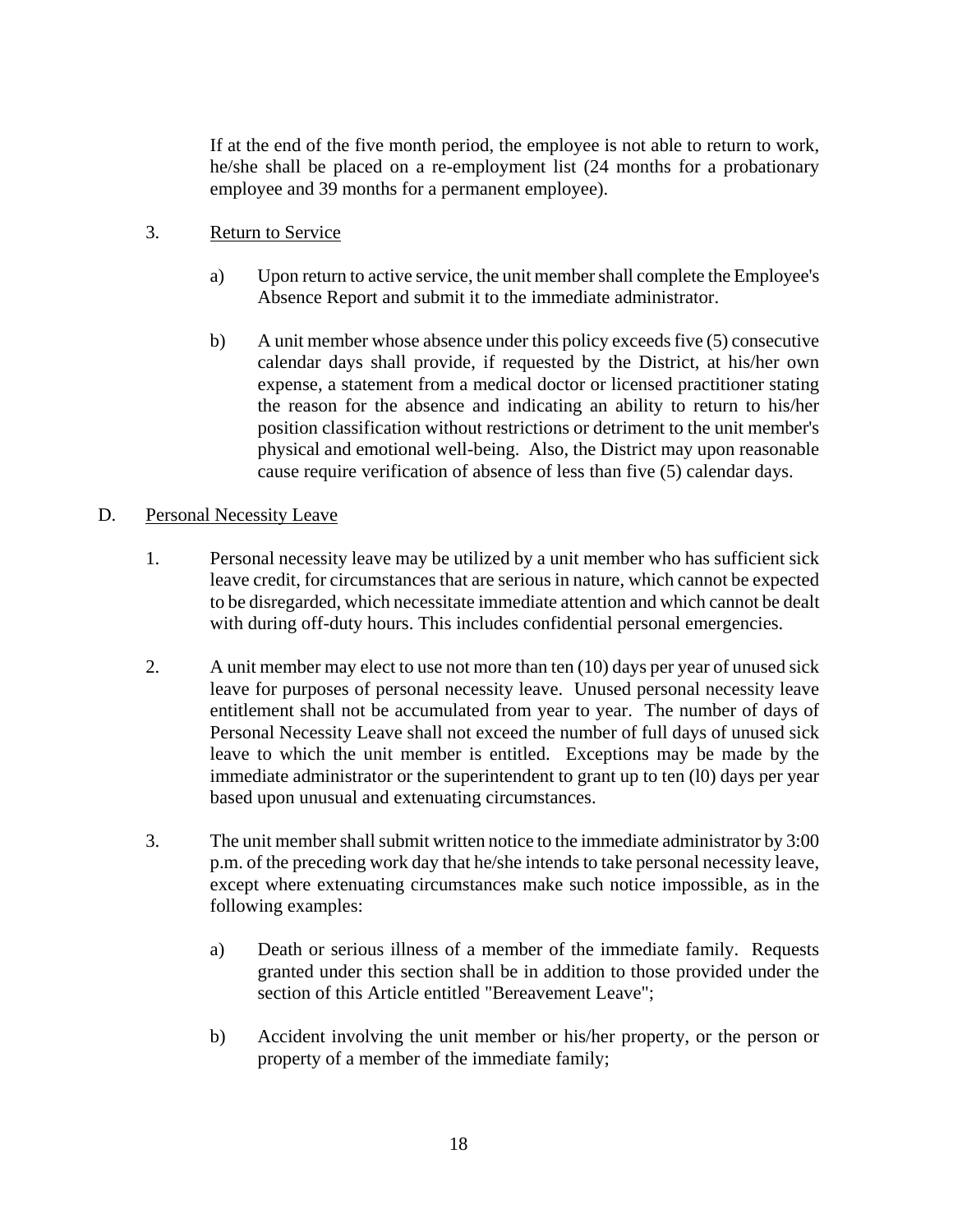- c) Personal necessity leave may be used for funerals of close personal friends or relatives in addition to immediate family, subject to approval of the site administrator.
- d) Confidential personal emergencies.
- 4. The unit member shall make every reasonable effort to comply with the District procedures designed to secure substitutes and shall notify the immediate administrator of the expected duration of the absence at the earliest possible time.
- 5. Verification may be required for just cause. Just cause for requesting verification may include, but not be limited to:
	- a) Observing a pattern of requests, such as always Fridays or Mondays.

b) Indications of a pattern of requests including taking or extending vacation or holidays.

c) Absence that includes being paid for consulting or other employment.

Verification shall not be requested arbitrarily, capriciously, or unreasonably.

6. Immediately upon return to active service the unit member shall complete the District's Employee Absence Report and submit it to the immediate supervisor.

### E. Bereavement Leave

- 1. A unit member shall be eligible for a temporary leave of absence for the death of any member of the immediate family, without loss of salary. This leave will be for no longer than three (3) days for each death, except that if out-of-state travel in excess of 200 miles is required, five (5) days will be authorized; and if in-state travel in excess of 200 miles (one way) is required, four (4) days will be authorized. Additional days of absence beyond those described herein are provided in this Article in the section entitled "Personal Necessity Leave." Use of this leave normally shall commence within seven (7) calendar days from the date of the death of the family member, and days taken normally shall be taken consecutively. However, extenuating circumstances may justify departure from these requirements.
- 2. Unit members utilized in a paid certificated capacity outside of the regular school year shall receive the same bereavement leave benefits as during the regular school year.
- 3. Bereavement leave, as authorized within these procedures, shall not be deducted from leaves granted by other entitlements of this Article.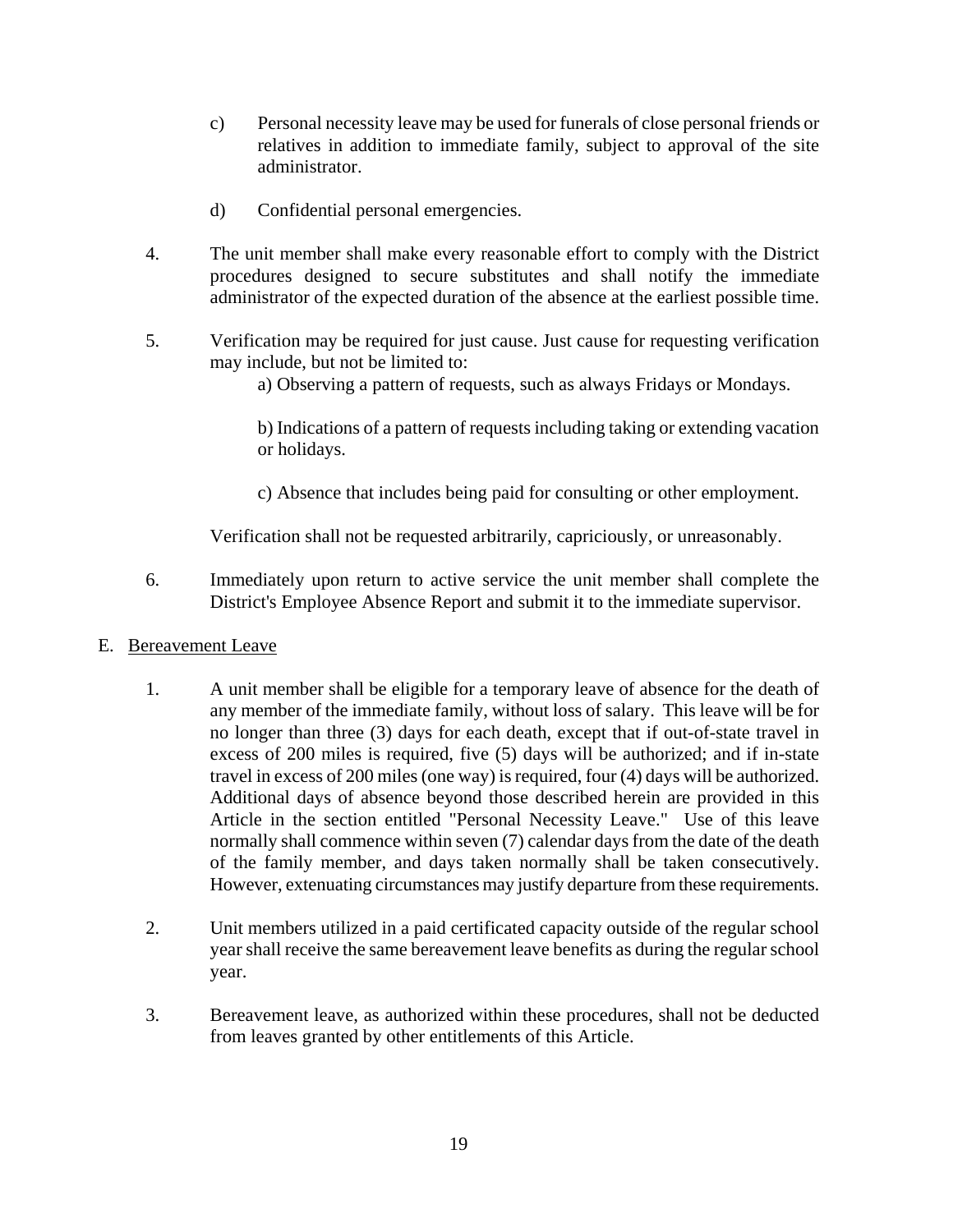# F. Judicial and Official Appearance Leave

Judicial and official appearance leave shall be granted for purposes of regularly called jury duty, appearance as a witness in court other than as a litigant, or to respond to an official order from another governmental jurisdiction for reasons not brought about through the initiation, connivance or misconduct of the unit member.

# 1. **Jury Duty**

- a) A leave of absence without loss of salary shall be granted to a unit member who is officially called for jury duty not to exceed a total of ten (10) days per school year. Juror's fees and mileage shall be retained by the employee for the extra preparation required to be absent from work for jury duty.
- b) Unit members on jury duty leave of absence shall notify the District of their intent to return to work by 3:00 p.m. of their last day of leave, if possible.
- c) If a unit member is unable to notify the District of his/her intent to return by 3:00 p.m., due to factors beyond the control of the unit member (such as late notification by the court), the unit member shall notify the District of his/her intent to return as soon as reasonably possible.
- d) The District shall not require the unit member who has provided late notification of intent to return from jury duty leave, as provided in Paragraph d above, to take additional leave of absence, notwithstanding the provisions of Article VI, Section B of this Agreement.

# 2. Court Appearance (other than Jury Duty)

For any necessary court or agency appearances, the unit member may utilize personal necessity leave, or unpaid personal leave if personal necessity leave is exhausted. However, if any court or agency appearance is required of a unit member by the District, or if a unit member is subpoenaed to testify regarding a matter integrally related to his/her professional responsibilities in the District, it shall be made without loss of pay and without charge to any other accrued leave benefits.

# 3. Dismissal Hearings

A unit member, not under suspension, for whom a dismissal hearing is being held will be fully compensated at his/her regular rate for any absence(s) from regular duties while attending said hearing.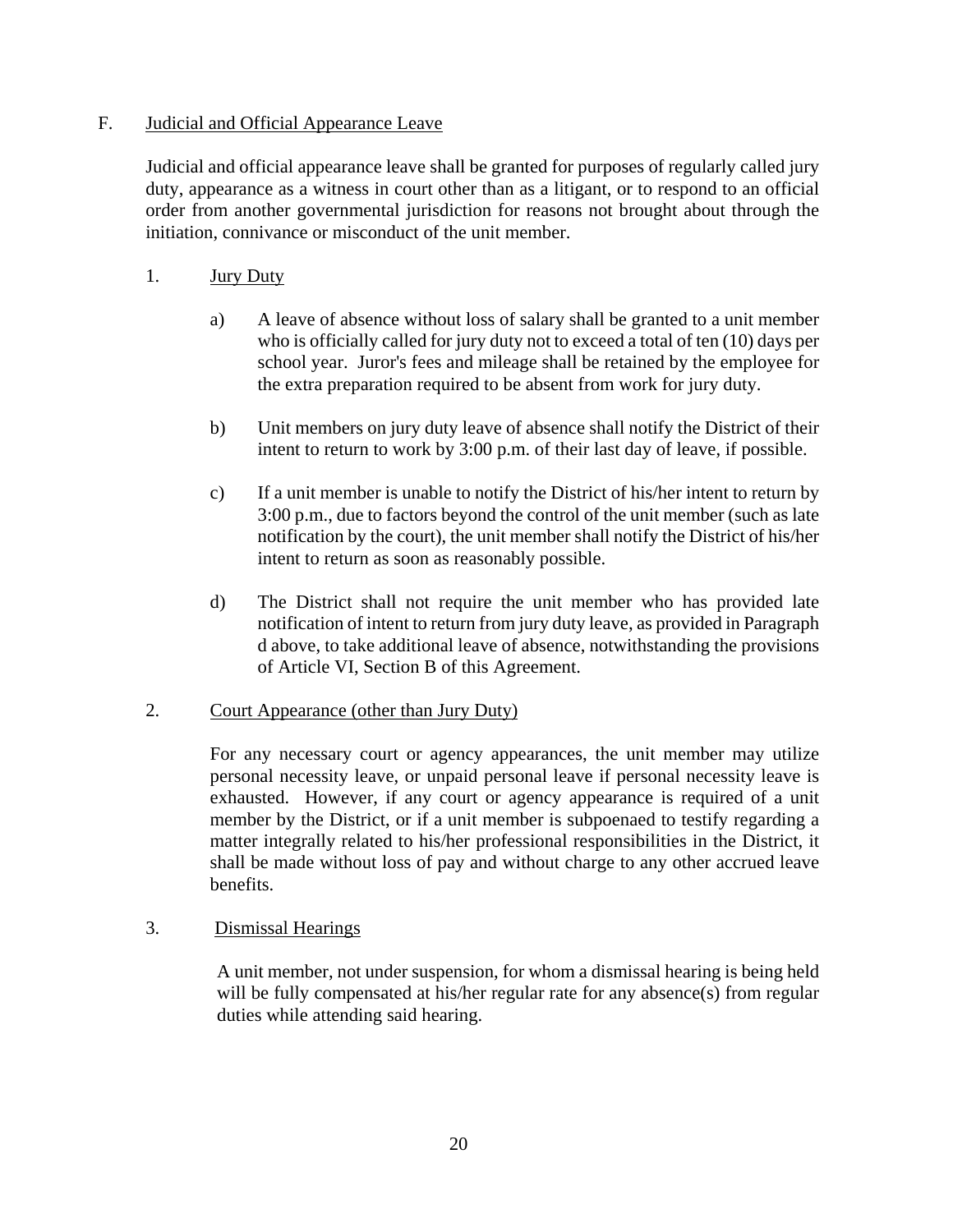# G. Industrial Accident/Illness

- 1. Industrial accident and illness leave shall be granted to unit members, in accordance with provisions of this procedure, for injury or illness incurred, within the course and scope of the unit member's assigned duties.
- 2. In order to qualify for industrial accident or illness leave coverage, the unit member claiming such leave shall be subject to examination at District expense by a Districtappointed physician to verify the unit member's condition and to evaluate any claims.
- 3. A unit member shall be permitted to return to service after an industrial accident or illness leave only upon presentation of a release from the District-appointed physician and from the treating physician, certifying ability to return to his/her position without restrictions and without detriment to his/her physical and emotional well-being.
- 4. A unit member who has sustained a job-related injury or illness shall report the injury to the immediate administrator on the District Accident Report Form no later than the next scheduled work day following the accident or, if that is not possible, as soon as practicable under the circumstances.
- 5. Allowable leave hereunder shall be for not more than sixty (60) days on which the unit member would otherwise have been performing work for the District in any one fiscal year for the same illness or accident. If the same illness or injury extends into the next fiscal year, the unit member shall be allowed to use only the amount of leave remaining from the previous fiscal year. Allowable leave shall not be accumulated from year to year.
- 6. Industrial accident or illness leave shall commence on the first day of absence, and shall be charged by one day for each day of authorized absence regardless of a temporary disability indemnity award.
- 7. Any unit member receiving benefits as a result of this section shall, during period of injury or illness, remain within the State of California unless the Board of Education authorizes travel outside the State.
- 8. During any industrial paid leave of absence, the unit member shall endorse to the District the temporary disability indemnity checks received on account of the industrial accident or illness. The District, in turn, shall issue the unit member appropriate salary warrants for payment of salary less normal deductions.
- 9. Upon conclusion of the industrial leave, the unit member may utilize any available sick leave benefits. However, any sick leave utilization, when combined with any temporary disability indemnity, shall not result in payment of more than full salary.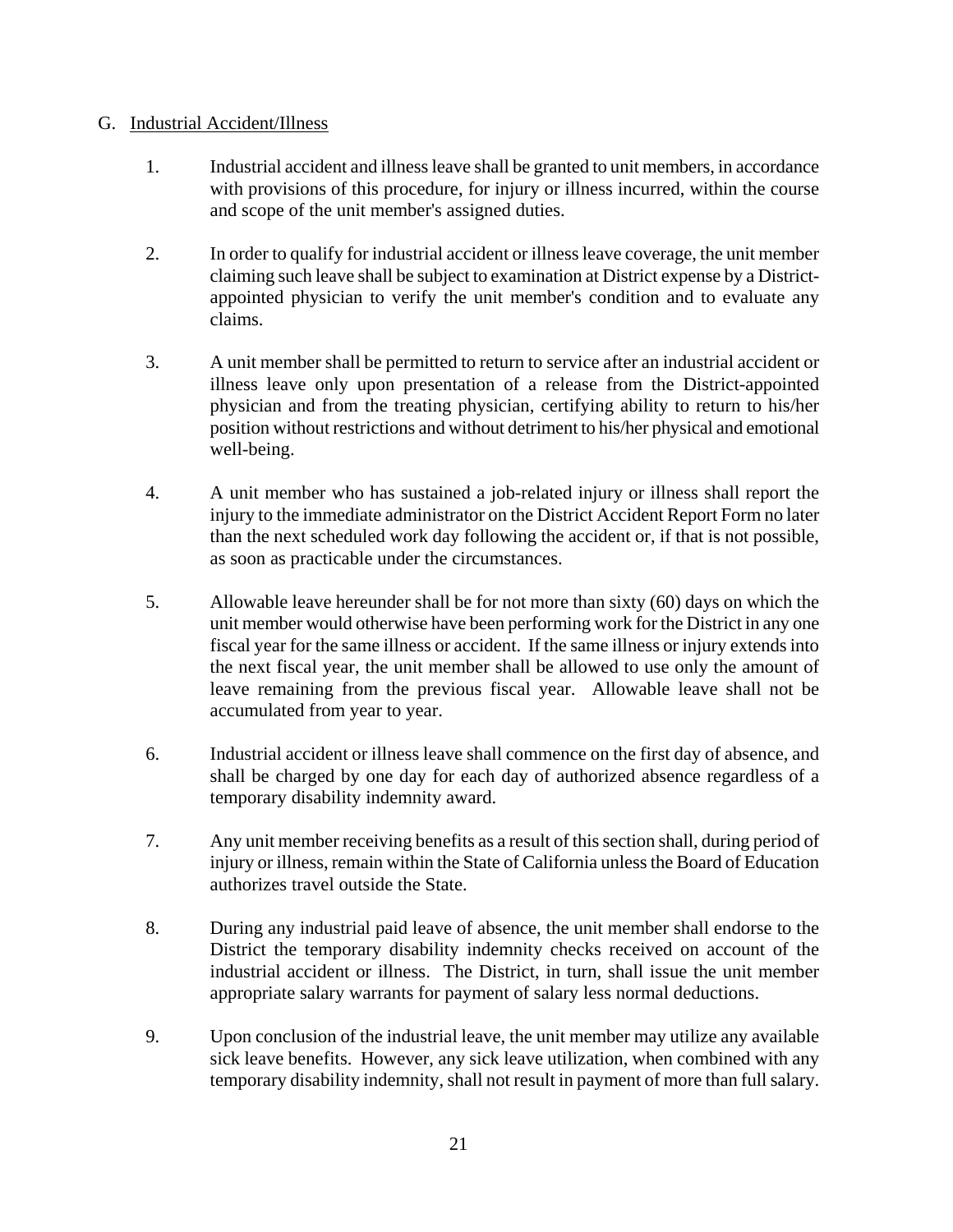For sick leave purposes, the absence under this procedure shall be deemed to have commenced on the date of termination of the industrial paid leave.

# H. Pregnancy and Maternity Disability

Written and unwritten employment policies and practices of the District shall be applied to disability due to pregnancy or childbirth on the same terms and conditions applied to other temporary disabilities.

# I. Child Care Leave

- 1. An unpaid leave of absence up to two consecutive semesters shall be granted upon request to a unit member for child care purposes.
- 2. The starting and ending dates of such leave shall be determined by mutual agreement between the District and the unit member.
- 3. Request for leave shall be made as far in advance as reasonably possible, and in no event less than one month before the leave is to commence, unless such time is shortened by the District to accommodate an unforeseeable emergency situation.

# J. Military Leave

Every unit member employed by the District in a probationary or permanent position who is required to enter the active military service of the United States or of the State of California, including active service in any uniformed auxiliary of, or to, any rank of such military service, shall be entitled to and granted a military leave of absence, in accordance with Education Code Section 44800.

# K. Family Care and Medical Leave

Employees may be granted family care and medical leave pursuant to Government Code section 12945.2 under the following terms and conditions:

- 1. An employee shall have been employed for a minimum of twelve months and at least 25 hours a week during this period to be eligible for family care and medical leave.
- 2. Leave may be granted for the birth, adoption or foster care of a child or for the serious health condition of an employee or the employee's child, spouse or parent.
- 3. "A serious health condition" is one that involves either inpatient care in a hospital, hospice or residential health care facility or continuing treatment or continuing supervision of a health care provider.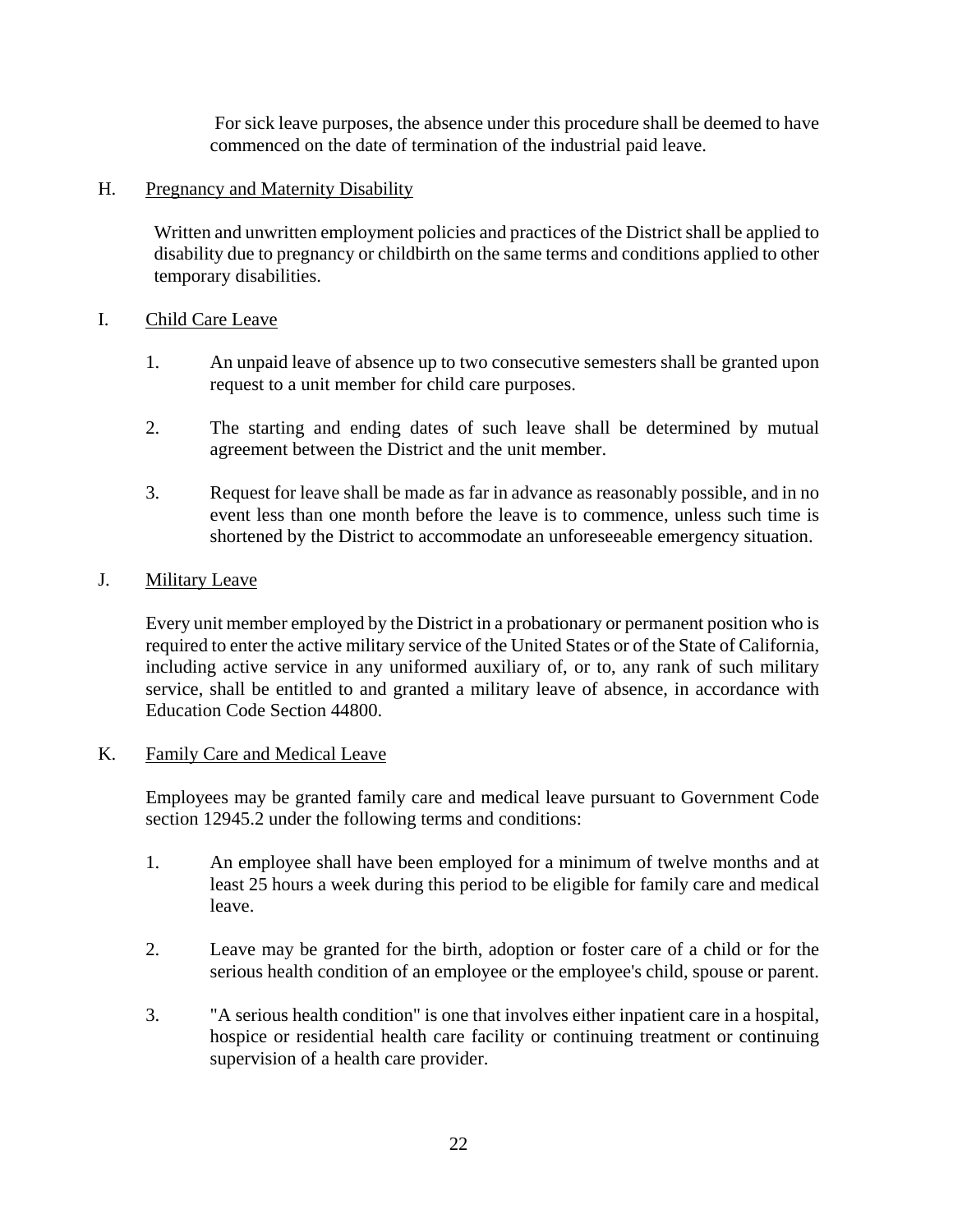- 4. An employee who meets all the requirements of eligibility shall be entitled to twelve work weeks of unpaid leave in any twelve month period and twelve work weeks of paid (at the same level paid for employees not on leave) health and welfare benefits. A twelve month period commences on the first day of leave.
- 5. An employee may elect or the District may require an employee to substitute for family care and medical leave, any accrued vacation, compensatory time or any other paid or unpaid negotiated time.
- 6. An employee may elect or the District may require an employee to substitute for family care and medical leave, accrued sick leave for the serious health condition of the employee.
- 7. An employee and the District must mutually agree for an employee to substitute for family care and medical leave, accrued sick leave for the birth, adoption or foster care of a child, or also for the serious health condition of a child, spouse or parent of the employee.
- 8. Any family care and medical leave taken for a disability caused by pregnancy, childbirth or related medical condition shall be in addition to pregnancy disability leave provided for in Government Code section 12945.
- 9. The above provisions are intended to, and shall comply with the provisions of Government Code section 12945.2 and regulations of the Fair Employment and Housing Commission covering family care and medical leave.
- 10. Alleged violations of this provision shall be filed with the Fair Employment and Housing Commission and shall not be subject to the grievance procedure in this agreement.

# L. Health Leave

- 1. A regular permanent unit member may, at the discretion of the Board of Education, be granted an unpaid leave of absence for reasons of health, such leave to be specified for a period of not less than one semester or more than one school year.
- 2. A unit member who is seeking an approved Leave of Absence for health reasons shall submit a written request accompanied by a medical statement verifying the need for the leave. Said request shall include the desired beginning and ending dates of the leave.
- 3. The request shall be submitted to the Superintendent in sufficient time for consideration and presentation to the Board of Education prior to the desired effective date of the leave. The Board shall not act arbitrarily or capriciously in determining whether to grant the leave.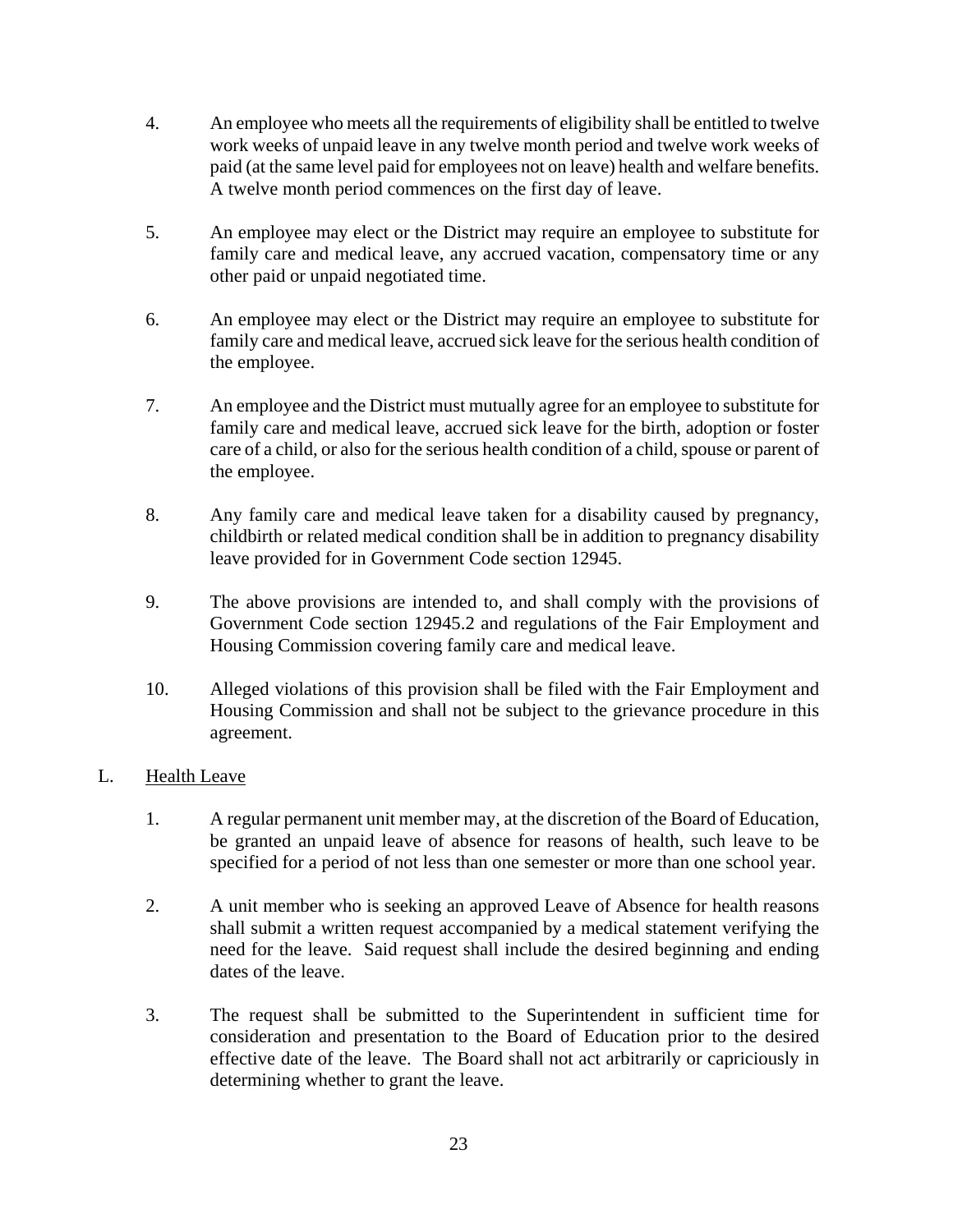- 4. A unit member shall not accept gainful employment while on a health leave of absence without prior written approval of the Superintendent or his/her designee.
- 5. Prior to returning to active duty, the unit member shall submit a medical statement indicating the ability to assume assigned duties without restrictions and without detriment to his/her physical or emotional well-being.

# M. Personal Leave

# 1. General Provisions

- a) A unit member may, at the sole discretion of the District, and without creating precedent, be granted an unpaid leave of absence for reasons satisfactory to the District and not enumerated elsewhere in this Article.
- b) A unit member may be granted a leave of absence for personal reasons for a period not to exceed one year. This leave may be extended at the discretion of the Board of Education.
- c) Leaves of absence shall not be granted for the purpose of accepting other employment, unless disclosed to and approved by the Board of Education.
- 2. Procedures
	- a) A unit member seeking an approved personal leave of absence shall submit a written request which includes the reason(s), any supporting information relating thereto, and the requested duration of the leave. All leaves of five (5) days or less may be granted upon the approval of the Superintendent or designee. The District shall act in a timely manner.
	- b) All leaves longer than five (5) days may be granted upon the approval of the Board of Education. The request shall be submitted to the Superintendent at least five (5) working days prior to the next regular Board meeting that is prior to the proposed effective date of the leave for consideration and presentation to the Board in its agenda. This rule may be waived in extreme emergencies.

# N. Legislative Leave

A permanent unit member who is elected to the State Legislature shall be entitled to an unpaid leave of absence for the length of his/her term or terms in office.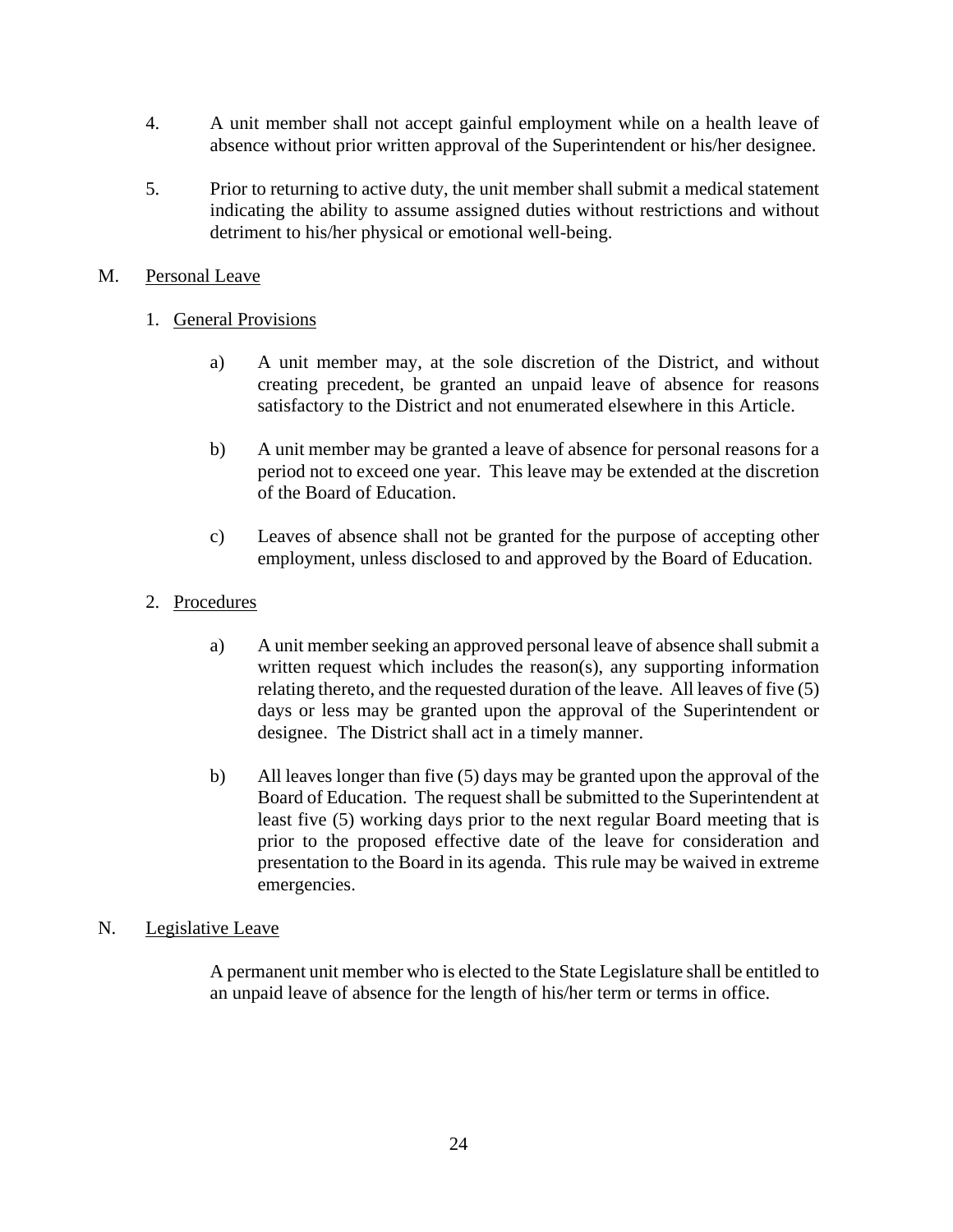# O. Sabbatical Leave

# 1. Purpose

Unit members may be granted a leave of absence for the purpose of professional study or travel which will benefit the pupils and the schools of the District. A sabbatical leave for the purpose of travel normally will be approved only if the proposed travel program incorporates a plan of study or research, in an area related to such unit member's field of work.

# 2. Eligibility

- a) To be eligible for a sabbatical leave, the unit member must have served at least seven years as a regular full-time certificated employee of the District. A year is defined for purposes of this section as service for not less than 75 percent of the days required of full-time unit members.
- b) After a unit member has had a sabbatical leave, an additional seven years must be served before becoming eligible for another sabbatical leave.
- c) The number of unit members absent on sabbatical leave at any one time shall not exceed two percent (2%) of the total number of members in the unit.
- 3. Length of Leave
	- a) Sabbatical leaves shall be not less than one quarter, nor more than two semesters in duration. A two semester leave must be completed during one school year.
	- b) Interruption of the program of study or travel caused by serious injury or illness shall not affect the amount of compensation to be paid under the terms of such sabbatical leave, provided the Superintendent has received notification of such accident or illness by registered or certified letter within 15 days of the occurrence of the injury or illness, together with evidence of physical condition satisfactory to the District.

### 4. Compensation

- a) A unit member shall not accept gainful employment while on sabbatical leave without prior written approval of the Superintendent, unless such employment was disclosed and approved as part of the application procedures described below, or is subsequently approved, upon request, due to extenuating circumstances.
- b) Compensation for the unit member on sabbatical leave shall be one-half of the salary which would have been received had he or she remained in active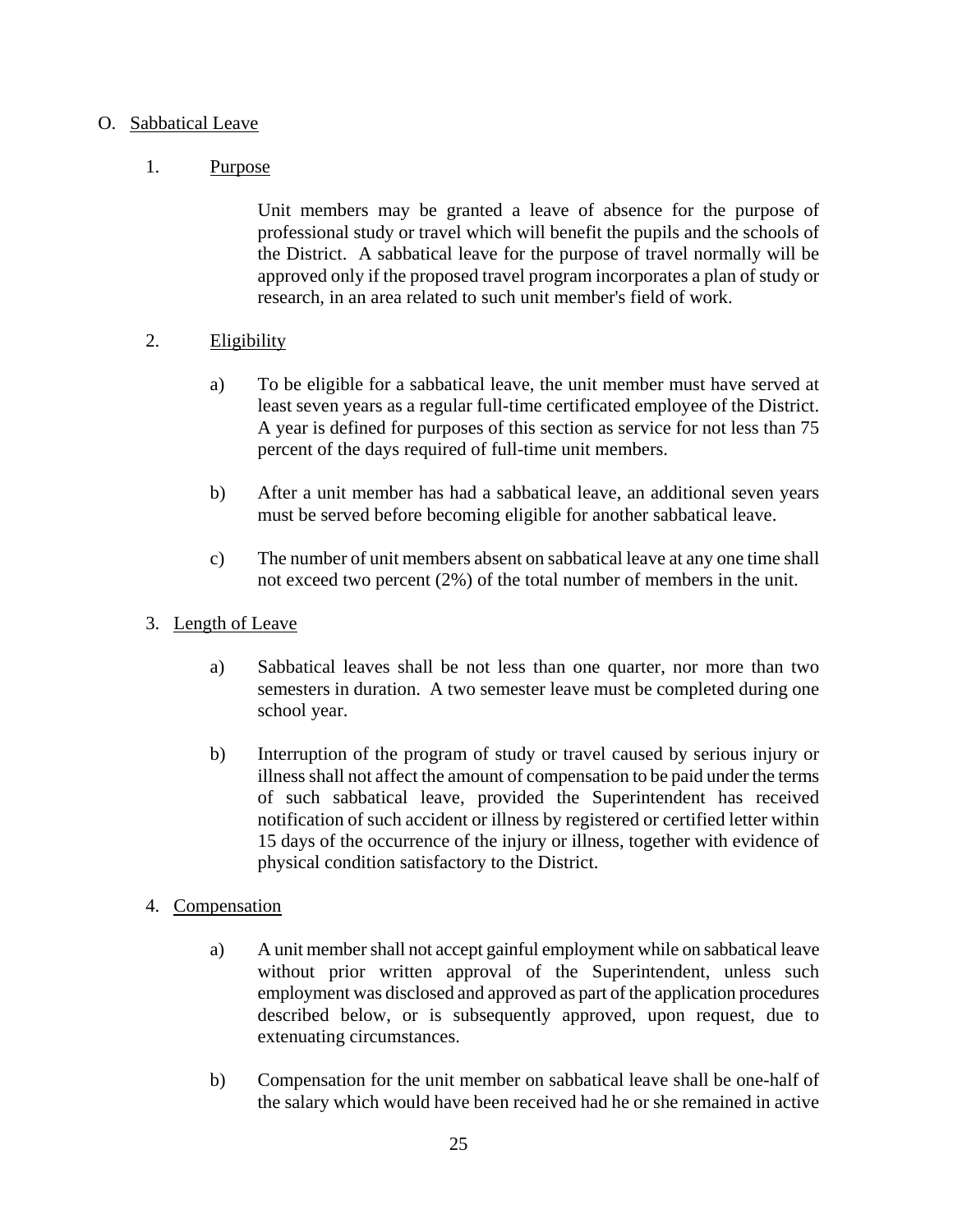service. The unit member shall receive service increments, salary reclassification, and any other benefits to which such member would have been entitled had active service status been maintained.

c) The unit member must post a suitable bond indemnifying the District against loss should the unit member either fail to satisfactorily complete the leave conditions, or fail to render service to the District upon return for at least twice the amount of time spent on the approved sabbatical leave. The amount of the bond shall be equal to the sabbatical leave pay. The bond shall be exonerated in the event the failure to render the agreed-upon services is due to death or physical or mental disability of the unit member.

# 5. Application Procedure

- a) Applications must be submitted on forms provided by the Superintendent and must be filed by October 1 for leaves to be taken during the second half of any school year. Applications for the first half of the subsequent school year and for two-semester leaves must be filed by March 1.
- b) Applications must include a complete outline of the proposed leave program and a statement of how the program will benefit the schools and pupils of the District.
- c) Priority in selection shall be given to the value of the leave to the District, soundness of the leave proposal, and lengths of service in the District.
- d) Applications will be reviewed and recommendations made for the approval/disapproval as provided herein:
	- 1) Applicant
		- (a) Completes application form for sabbatical leave in triplicate and submits the applications to the Superintendent. The Superintendent shall respond within thirty (30) days.
		- (b) If informed of leave approval, obtains a self-financed satisfactory statement of health (physical examination) and submits the results to the Superintendent.
		- (c) Posts suitable indemnity bond pursuant to above.
		- (d) Notifies Assistant Superintendent, Business Services in writing of address to which warrants are to be forwarded.
		- (e) Upon return from sabbatical leave, the unit member shall file the required report. The unit member shall not be considered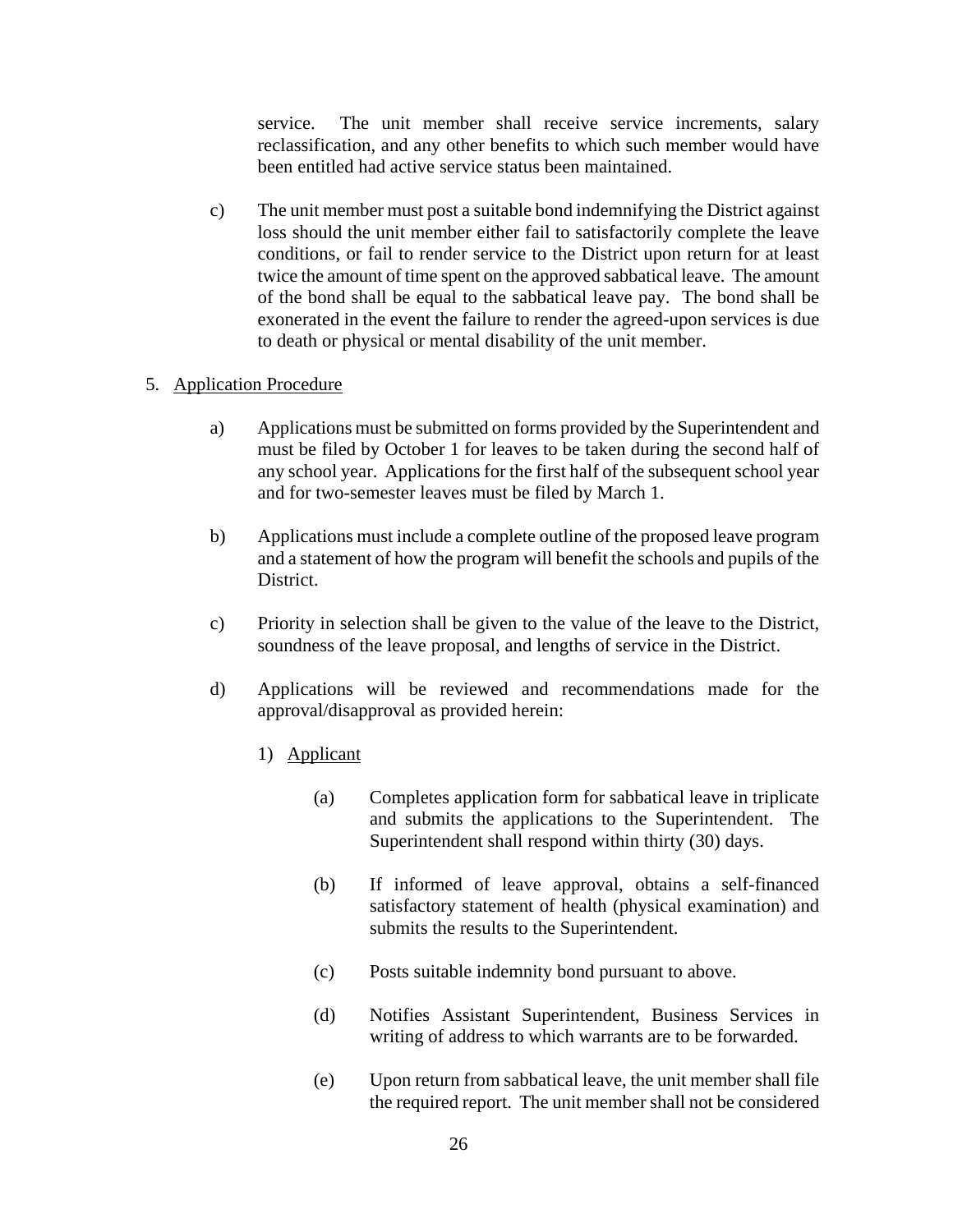as having completed the requirements for the sabbatical leave until the report noted above has been verified by the Sabbatical Leave Committee and approved by the Board of Education. The applicant shall have thirty (30) days to correct any deficiencies in the report.

#### 2) Application Review and Approval

- (a) The applicant's service records and applications for leaves shall be reviewed by a Sabbatical Leave Committee. The Sabbatical Leave Committee shall be composed of:
	- (1) Superintendent (Chairman);
	- (2) Two administrative members, appointed by the Superintendent; and
	- (3) Two unit members appointed by the Association, one representing the elementary school personnel and one representing middle school and one representing high school personnel.

#### 3) Sabbatical Leave Committee Duties

- (a) Each member of the Sabbatical Leave Committee shall:
	- (1) Evaluate each application in advance of and during meetings of the Committee; and
	- (2) Evaluate each application with the following scale: "Highly Recommended", "Recommended", "Recommended with Low Priority", or "Not Recommended".
- (b) The Chairman of the Committee will prepare a composite evaluation of each application, based on individual evaluations of the Committee members, to be forwarded to the Board of Education.

#### 4) Board of Education

Approves or denies applications acting upon recommendation of the Superintendent. The Board's decision to deny any application or applicants shall not be subject to the grievance provisions of Article IV.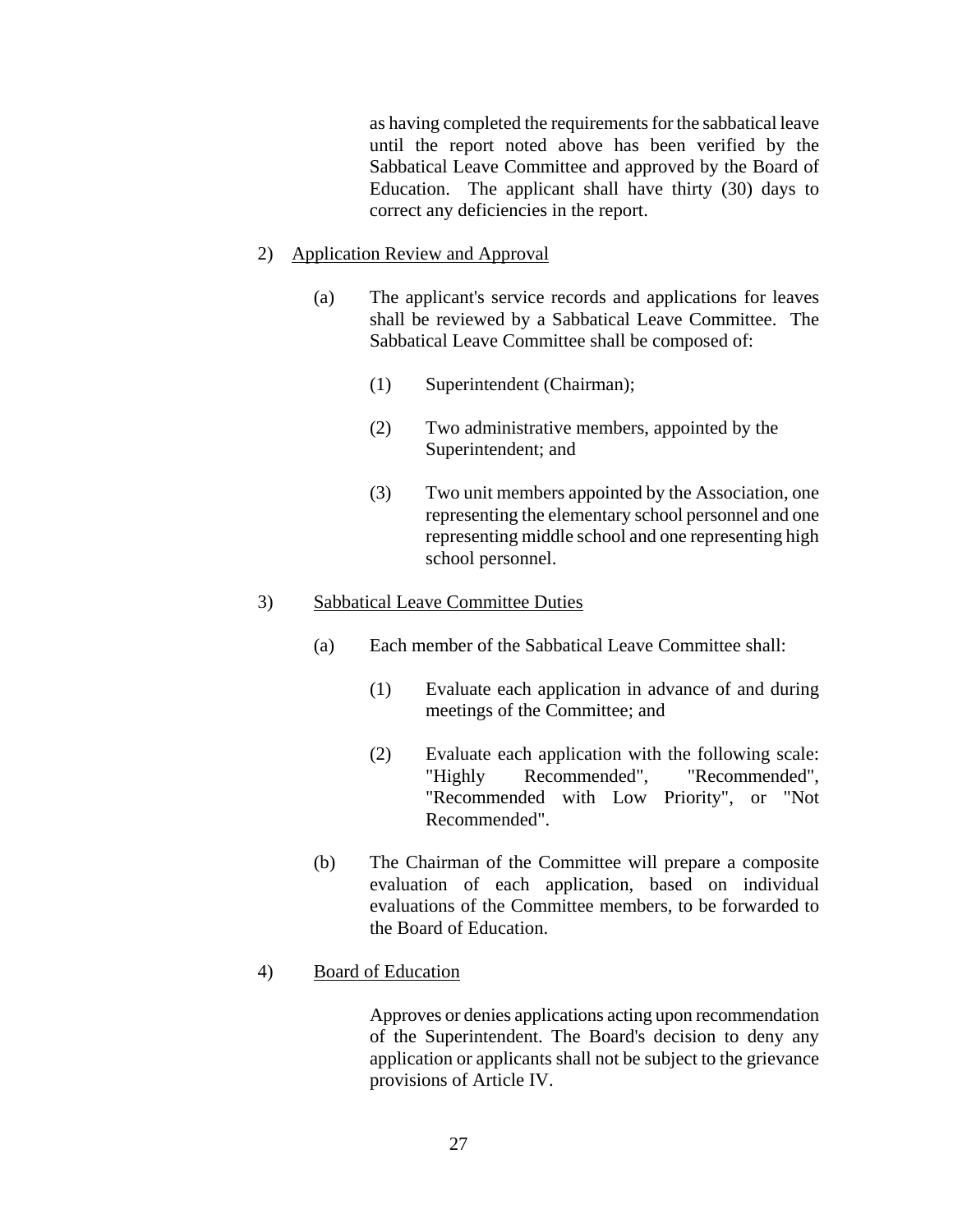# 5) Superintendent

Notifies unit member of disposition of leave application and invites unit member to discuss conditions and terms of leave, if approved, or reasons for non-approval of a leave request. Meets with unit member for purpose of establishing bond.

# 6) Withdrawal Privilege

Any applicant may withdraw his/her application for sabbatical leave up to thirty (30) days prior to the effective date of the leave.

# 6. Return From Leave

The unit member shall, within sixty (60) days following return to active service in the District, submit a comprehensive report to the Superintendent certifying the successful fulfillment of the terms and conditions under which the leave was granted. This comprehensive report shall include:

- 1) Formal Study Leave: An official transcript showing all courses completed and/or degrees earned and a copy of all pertinent materials developed during the leave.
- 2) Travel Leave: A written report including a complete travel itinerary and a complete file of all pertinent materials collected and/or developed during the leave.
- 3) A recommendation for use within the District of all of the materials collected or developed.
- 7. Failure to Return or Observe the Sabbatical Leave Plan

If it should be determined by the Superintendent that the intent of the sabbatical leave plan was not fulfilled or was only partially fulfilled, the Board, upon recommendation of the Superintendent, may take action against the indemnity bond. Failure to satisfactorily provide the required report is considered to be a failure to fulfill a condition of the leave.

# ARTICLE VII

# HOURS OF WORK

A. General

It is agreed that the varying nature of a unit member's professional duties does not lend itself to a work day of rigidly established length, and that such duties usually require both on-site and off-site hours of work.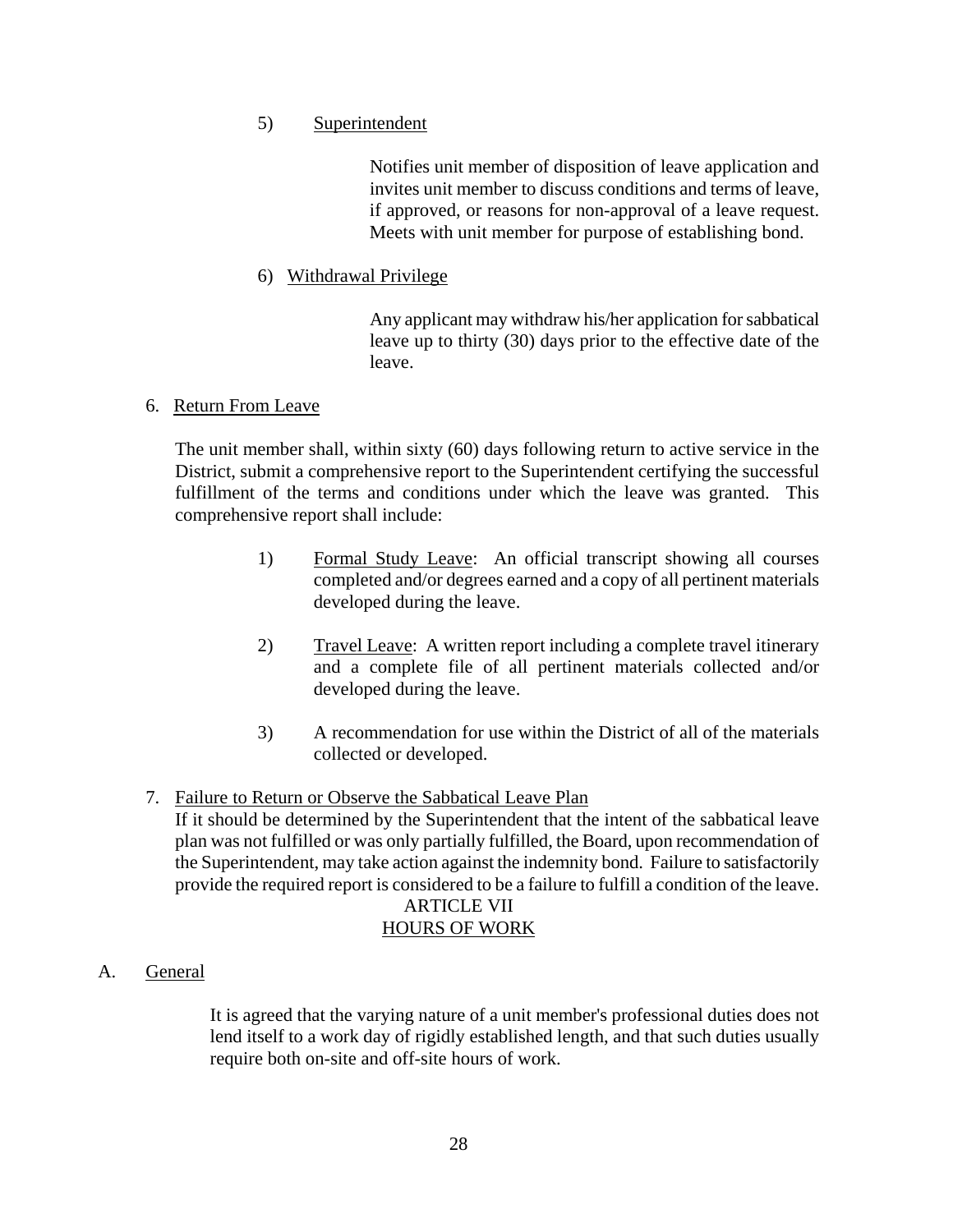# B. Normal On-Site Obligation

- 1. Regular classroom teachers shall be present at school at least 30 minutes before the students' normal instructional day begins. Those teaching 0 period at Gabrielino High School shall report in sufficient time to begin professional duties. The normal daily on-site obligation of such personnel shall be seven and one half (7-1/2) hours per day inclusive of the lunch period. [Other unit members, such as counselors and librarians, shall have a normal on-site obligation of eight (8) hours inclusive of the lunch period.]
- 2. It is understood that a site administrator may in his or her own sole discretion from time to time release any individual unit member from his or her normal on-site obligation without creating precedent. In the absence of such release or other administrative direction, unit members shall remain on-site during the established normal on-site hours, except during lunch period.
- 3. The normal on-site hours shall also be observed on days when pupils are not in attendance, in-service days and the like. However, when the District schedules a night activity involving unit members, the unit members may be released early by the immediate administrator. In the 1999-00 school year, the District shall schedule four (4) shortened days (1:30 dismissal, K-5; 12:05 dismissal, Jefferson Middle School; 12:35 dismissal, Gabrielino High), as follows:
	- a) First day of school\*
	- b) Parent Information Night
	- c) Open House
	- d) Last day of school dismissal time shall be at the end of the instructional day. Each site will cooperatively agree on the dismissal time and supervision.

\*Jefferson Middle School and Gabrielino High School will schedule an alternate shortened day in lieu of the first day of school.

# C. Instructional Hours

The minutes of instruction for students shall be established by the District, and shall not exceed the following yearly maximums:

- a) Kindergarten: 36,000 minutes
- b) Grades 1-3: 50,400 minutes
- c) Grades 4-8: 55,125 minutes
- d) Grades 9-12: 64,800 minutes

# D. Waiver-Modified Instructional Day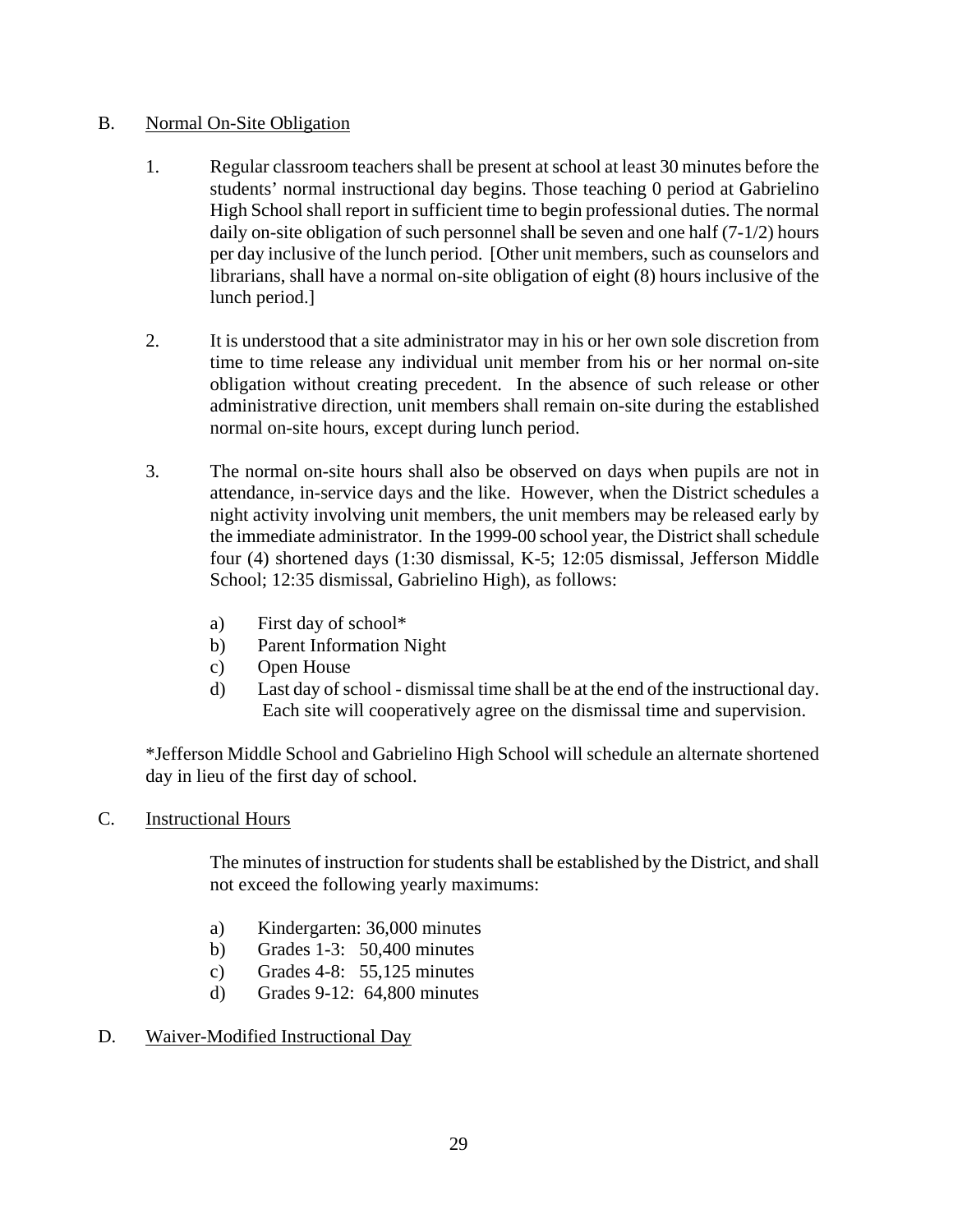If it is determined at a site that a waiver of the Collective Bargaining Agreement is necessary in order to implement a modified instructional day plan the following procedure shall be followed:

- 1. A ballot shall be cooperatively developed and conducted by the Association and the principal at the school site.
- 2 At least one week prior to the vote, all Bargaining Unit members shall be provided with a written explanation of the requested waiver. The explanation shall include, but is not limited to, the specific contract provision to be waived, the duration of the waiver, evaluation process, and the projected impact on staff, students, and the educational process.
- 3 A secret ballot shall be conducted by the Association building representative or designee at the school site.
- 4 An eighty percent (80%) vote of the unit members at the school site casting ballots is necessary for passage of the waiver.
- 5 Completed waiver application shall be submitted to the San Gabriel Teachers Association Executive Board and the San Gabriel Unified School District Board for final approval.
- 6 Based on implementation of a modified instructional day, the parties agree that during the month of April of each year, the unit members at a school site shall review the waiver of the negotiated contract provisions as to the continuation of this waiver into the subsequent school year. An 80% vote by the unit members at the school site shall be required to continue the waiver.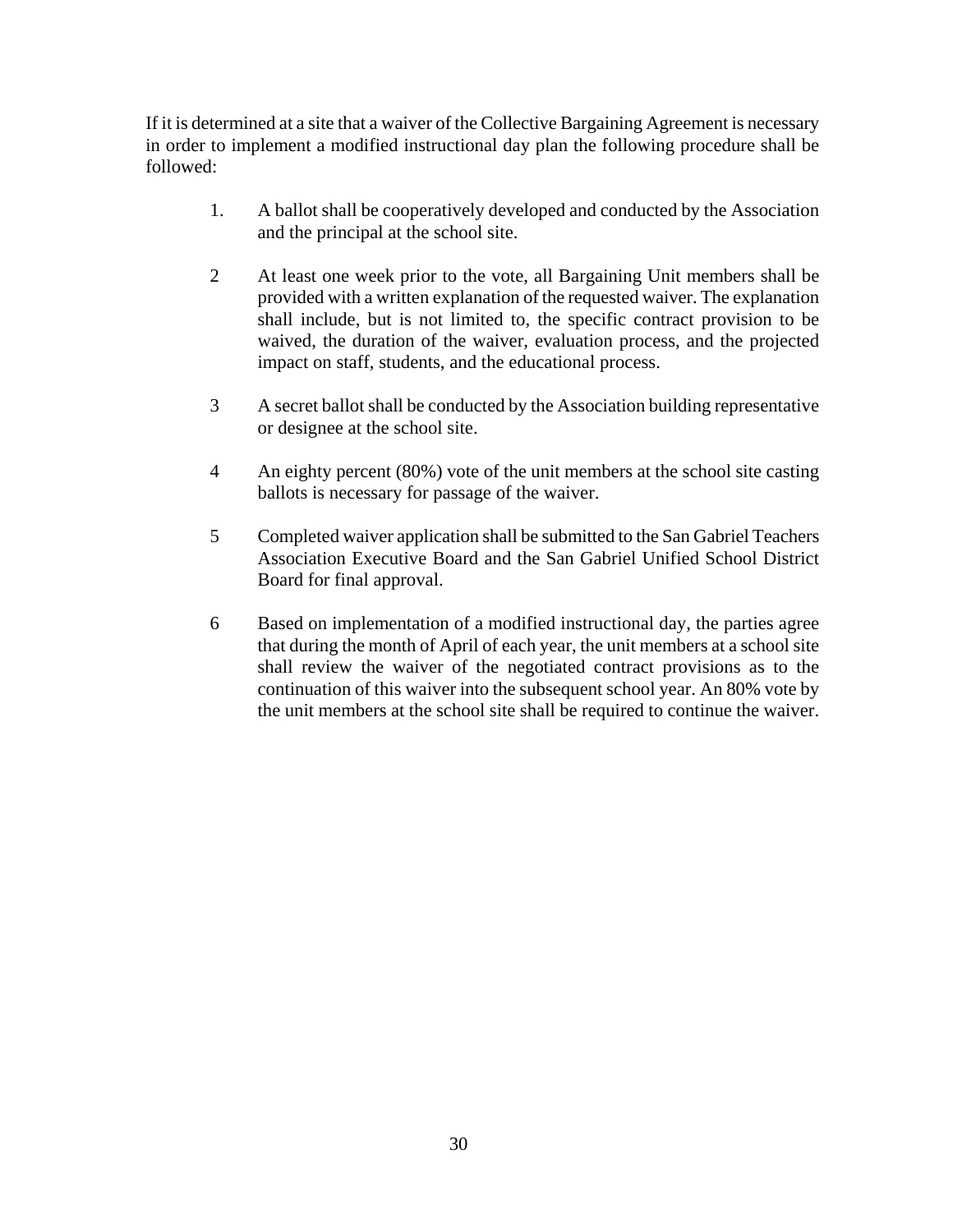### E. Other Duties

1. In addition to assigned classroom teaching (or nursing, library or counseling) duties, unit members are expected to perform their other professional duties. Examples of such duties include: planning; selecting and preparing materials for instruction; reviewing and evaluating work of pupils; conferring and counseling with pupils, parents, staff and administrators; keeping records; attending faculty, departmental and grade level meetings; assuming reasonable responsibility for the proper use and control of District property assigned to the unit member (materials, supplies and equipment); preparation for assigned duties, including participation in staff development and other training and continuing education efforts; participating and cooperating in school-related activities such as Open House, Parent Information Night and field trips.

 The Association and the District recognize the many demands upon unit members' time and the requirements of their positions. Therefore, attendance at regular faculty, departmental and grade level meetings will be limited to a total of 2 a month. Every effort will be made to conclude meetings within 30 minutes.

 School site specific situations, needing immediate attention (such as W.A.S.C. and Program Improvement and Coordinated Compliance Review), may require additional meetings, not to exceed 2 per month and 45 minutes in length.

 Draft agendas for every meeting shall be given to staff members at least 24 hours in advance.

 A monthly meeting schedule will be provided to faculty at least a week before the first day of each month for all meetings. The schedule will include the date, time, location, purpose, duration of each meeting.

- 2. Other professional duties are by their nature subject to sharing or distribution among the staff at each site. Such duties are normally performed on a volunteer basis, but in any event are to be equitably distributed among the staff and scheduled with reasonable advance notice. Examples of such duties are: supervision of co-curricular and extracurricular school activities of pupils, including student organization activities, playground, recess, athletic and social events, and serving on committees providing advice and service to the District.
- 3. The Association's President be relieved of all adjunct duties at his/her option.
- 4. The District shall administer this Article in a reasonable manner and not in an arbitrary, capricious or vindictive manner, such as consistently holding building meetings outside of normal duty hours.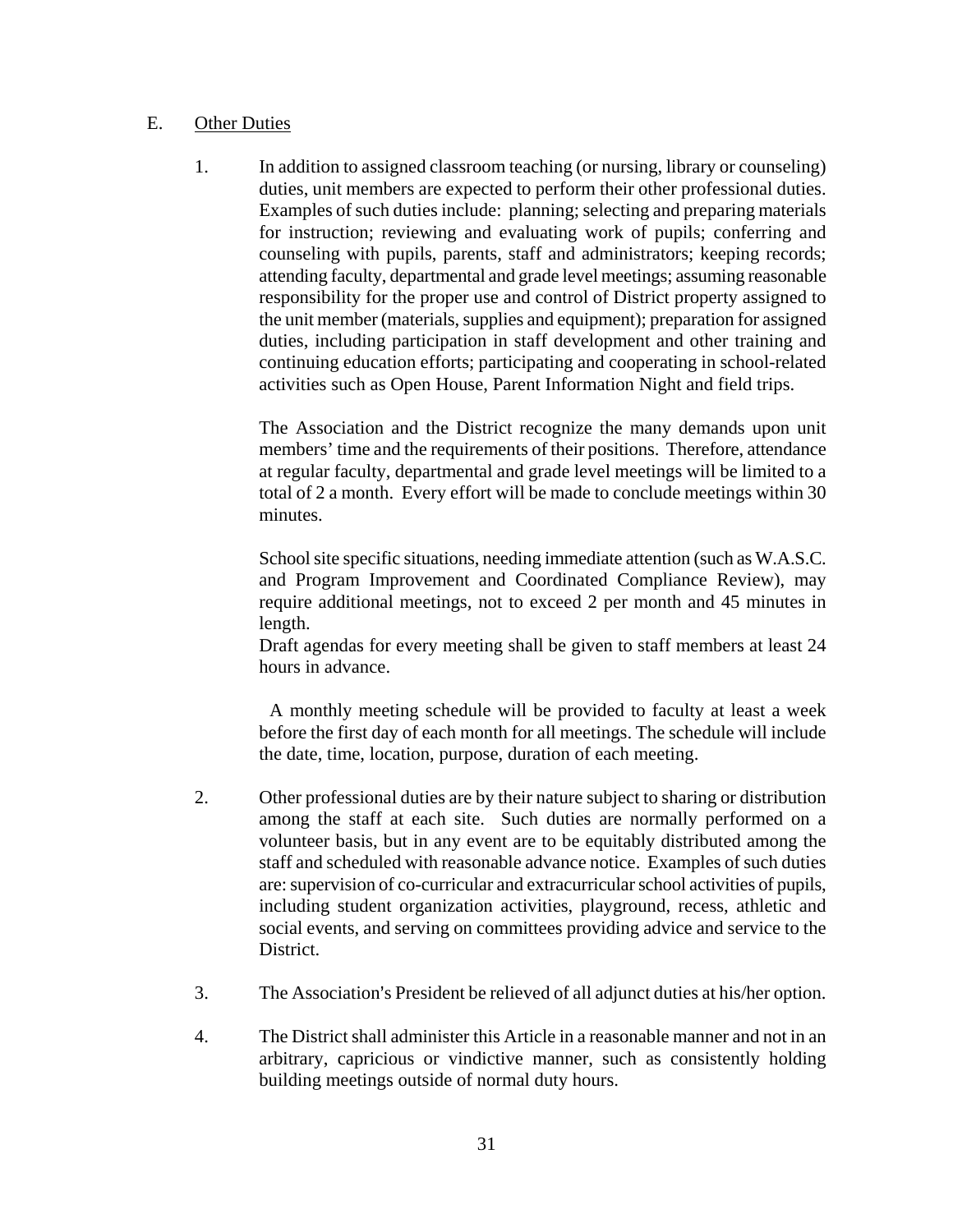# F. Overload Assignment

- 1. A full-time teaching assignment at the secondary level shall be five (5) teaching periods and one (1) conference period at Gabrielino High School, or six (6) teaching and one (1) conference period at Jefferson Middle School. Any teaching assignment of a regular full-time unit member in addition to the above shall be considered overload. Overloads shall not include voluntary sixth period coaching. The parties agree that overload assignments shall be kept to a minimum and only be authorized when required to fill a classroom which cannot be filled as part of regular unit member's assignment.
- 2 The District shall notify all teachers within the school affected, of the need for the services of a full-time teacher for an overload assignment.
	- a) If more than one qualified unit member applies, selection shall be based on the following criteria
		- 1) Credential
		- 2) Seniority
		- 3) Satisfactory evaluation
		- 4) Rotation
		- 5) Where applicable, certification, specific expertise in a particular discipline, or specific abilities in an area required for the opening.
	- b) If no unit members request an overload assignment, the principal shall select a unit member who is qualified pursuant to the following criteria
		- 1) Credential
		- 2) Reverse seniority
		- 3) Satisfactory evaluation
		- 4) Rotation
		- 5) Where applicable, certification, specific expertise in a particular discipline, or specific abilities in an area required for the opening.
	- c) No unit member designated by the principal, shall be required to serve more than one year.
- 3. Teachers assigned to an overload class are expected to meet their professional obligations by making themselves available to meet with parents, students, and other staff members as needed.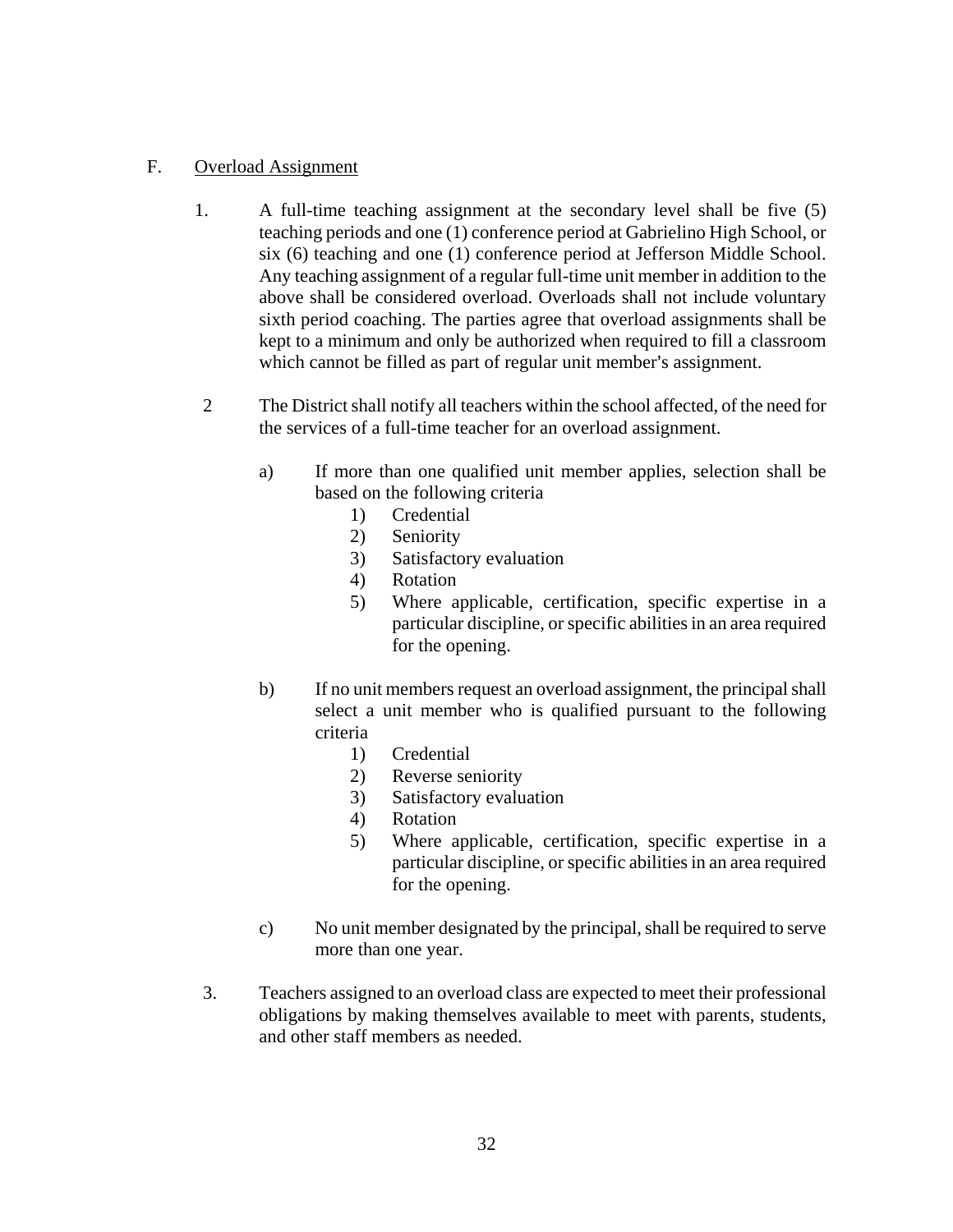4. Compensation for overload assignments shall be at the rate of one-sixth (1/6) at Gabrielino High School, or one-seventh (1/7) at Jefferson Middle School, of the unit member's regular annual salary.

# G. Lunch Period, Preparation Period and Replacement Services

- 1. Except in emergency situations, each unit member shall receive a daily dutyfree lunch break of not less than 30 minutes as scheduled by the immediate administrator. In addition, the District shall continue to observe the past practice of extending the lunch period up to as much as 15 minutes, except when on rainy day schedule or other emergency situations.
- 2. When a substitute is needed at an elementary school, and would normally be called and is not available, the District will divide any class without a substitute into fifths, with each teacher receiving one-fifth (1/5) of the divided class and one-fifth (1/5) of the daily substitute rate on an hourly basis. A kindergarten teacher substituting for another kindergarten teacher shall receive the full daily substitute rate of pay.
- 3. Each full-time sixth twelfth grade teacher shall be afforded one class period daily as a preparation period. Preparation periods shall be used for professional, job-related work which will include preparation for classes, preparation of teaching materials, and conferences with administrators, other employees, counselors, students or parents. The scheduled preparation period may be used for providing temporary emergency teaching services, in which case the teacher who loses his/her preparation period shall be paid the contracted hourly rate (GHS is .9 hours and JMS is .75 hours per period). Emergency substitute work shall be assigned first to volunteers and then to others on an equitable basis.
- 4. Each full time fourth and fifth grade teacher shall be provided a total average of 150 minutes weekly for preparation time.

# H. Assigned Days of Work

The total number of assigned annual days of work for regular full-time unit members shall be 186 for unit members returning to the District and 190 for unit members hired in the previous school year and working less than 75 percent of such year, 180 of which shall be instructional days.

# I. School Calendar

1. The 2012-2013 school year shall be scheduled as indicated on the calendar that will be attached hereto as Appendix D.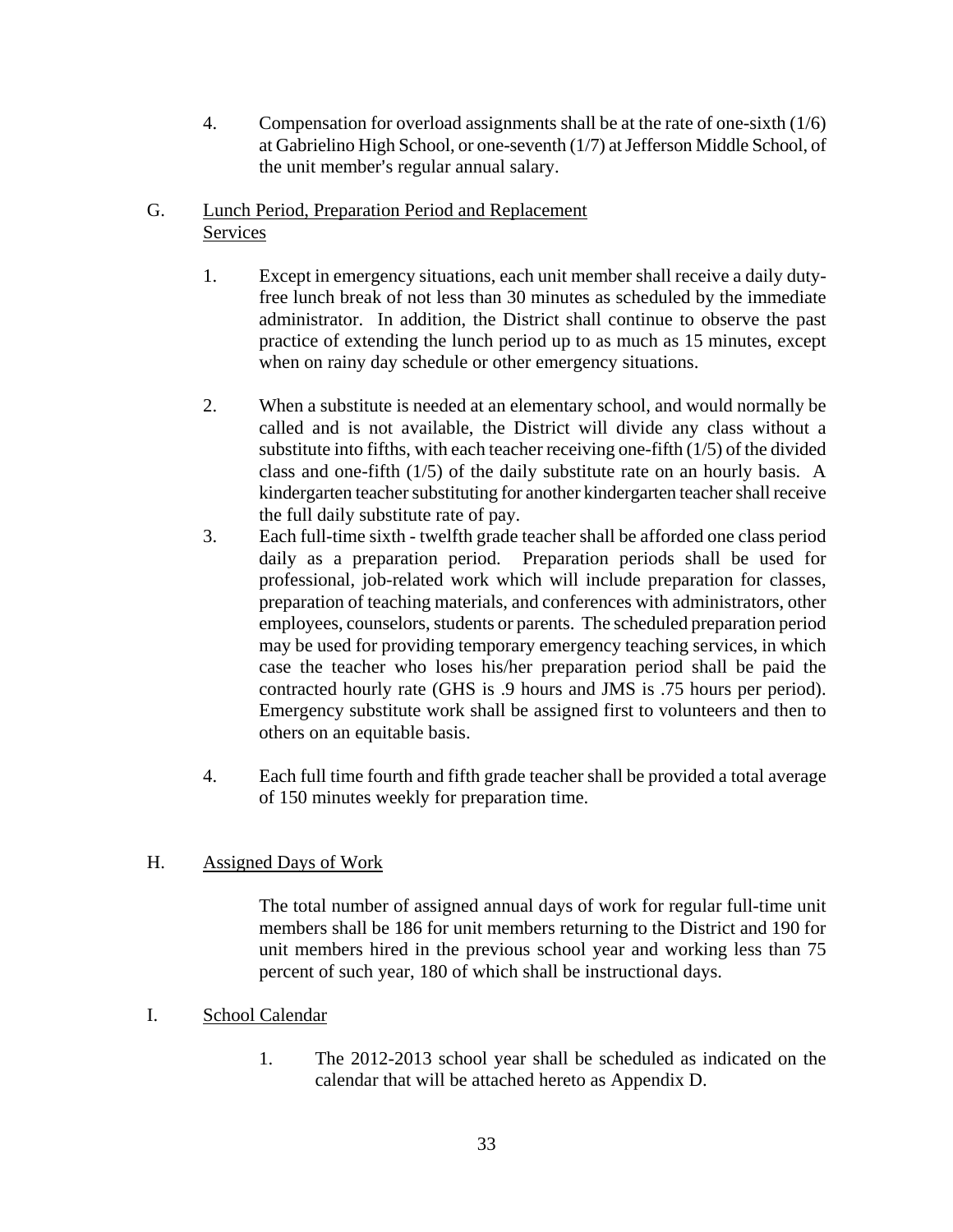2. The calendar for 2012-2013 shall consist of 180 instructional days, 3 staff development days, and 3 pupil free days for continuing teachers, and 4 additional pupil free days for new teachers. This results in a total of 186 work days for continuing teachers and 190 work days for new teachers. If the State provides allowance for more than 3 staff development days, the District and the Association agree to negotiate these additional days.

### ARTICLE VII **TRANSFERS**

A transfer is defined as the relocation or change of site assignment of a unit member. This Article VIII only applies to permanent and probationary unit members. Transfers fall into two categories; (1) voluntary transfers that are initiated at the request of the unit member, and (2) involuntary or administrative transfers that are initiated by the District. The following procedures apply to transfer situations:

### A. Posting of Openings

1. A position or opening is created upon the retirement, resignation, or death of a unit member, or by any newly created position. This does not include a leave of absence.

2. The District shall post on the staff section of the website a notice of each opening as it occurs during the regular school year. Each notice shall state a deadline for applications which shall be not less than five (5) school days after the date the notice is posted. The District shall not fill openings before the expiration of the application deadline. In addition, the District shall distribute to each unit member, through District mail, a notice of each opening as it occurs during the regular school year.

3. Unit members request for voluntary transfer shall be processed (including but not limited to interview and selection procedure) prior to the consideration for advertising and considering applications from non-unit members. Unit members shall receive written notification within 5 working days of acceptance or denial for the position.

4. All known openings for the following school year shall be posted by June 1st.

5. During the summer recess, the District shall post at each school location a notice of each opening as it occurs. In addition, the District shall email a copy of each notice to the Association President and to each unit member via email.

6. All positions for which a stipend or hourly wage is paid, except lead teacher, shall be posted via email and website. Selection criteria shall be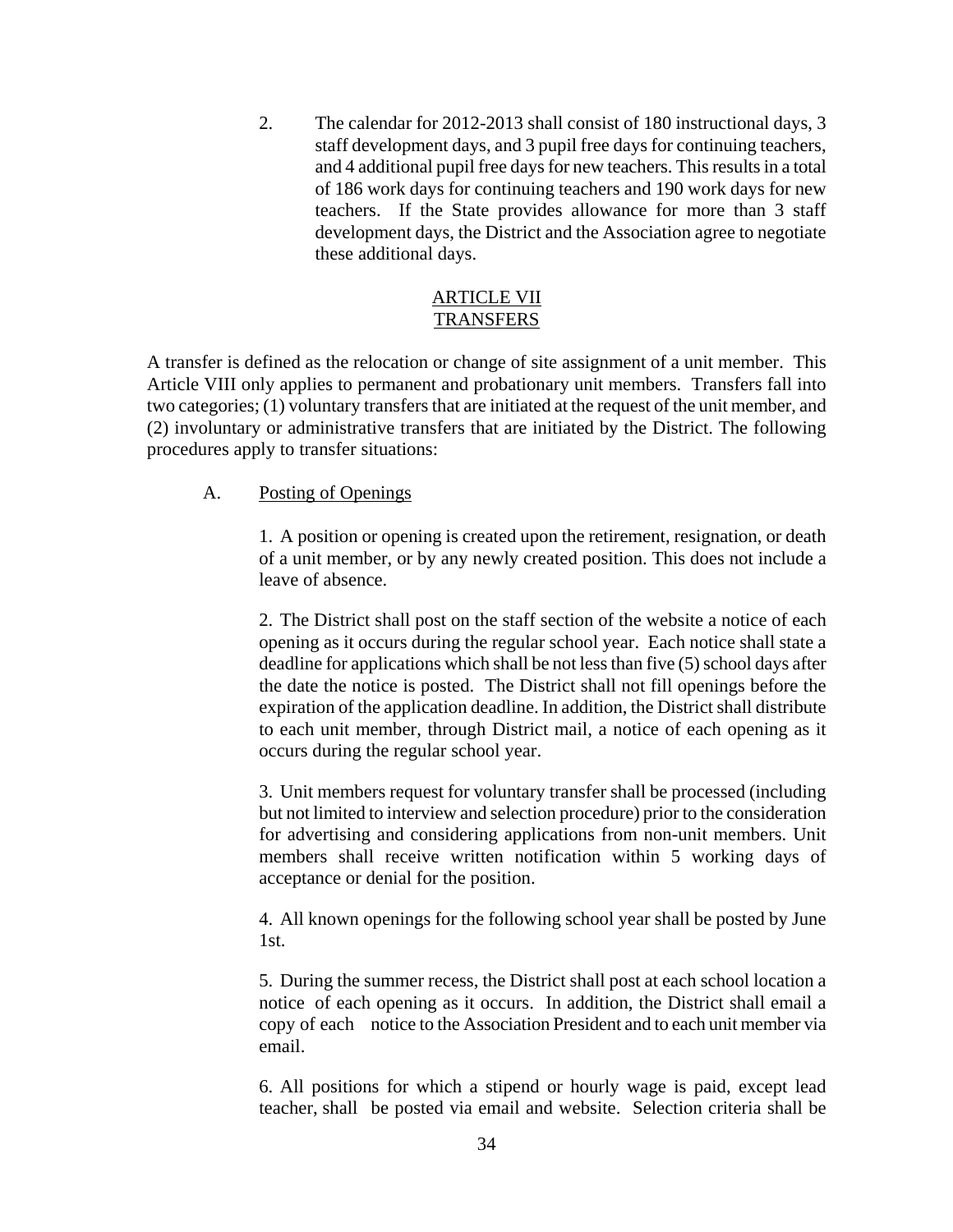based on B.3 below.

- B. Voluntary Transfers
	- 1. Whenever any vacancy occurs any unit member shall have the privilege of requesting transfer to any vacant position within his/her classification and covered by his/her credentials.
	- 2. A unit member may file a request for transfer any time. Request for Transfer forms are available at the District Office or from the site administrator's office. Such forms shall include the grade and/or subject to which the unit member desires to be assigned and the school or schools to which he/she desires to be transferred, in order of preference.
	- 3. If more than one unit member applies for a voluntary transfer to one opening, the District shall select the unit member based upon legitimate education program-related needs of the District and shall not be made for vindictive, capricious or arbitrary reasons. The following criteria shall be considered:
		- a) Proper Credential
		- b) Satisfactory evaluations
		- c) Where applicable, subject area major/ minor
		- d) Where applicable, certification, specific expertise in a particular discipline or specific abilities in an area required for the opening
		- e) District seniority when above factors are substantially equal
	- 4. If a transfer is denied, the unit member shall be given, upon request, a written rationale for the denial by the Superintendent or his designee. The unit member may request and be granted a meeting with the Superintendent or his designee to discuss the matter. The unit member may have an Association representative present at such a meeting.
	- 5. The filing of a Request for Transfer shall be without prejudice to the unit member, and shall not jeopardize his/her present assignment. The Request for Transfer may be withdrawn at any time prior to being effected. A transfer has been effected at the time the receiving administrator, the applicant, and the Superintendent concur to the transfer.
- C. Involuntary or Administrative Transfers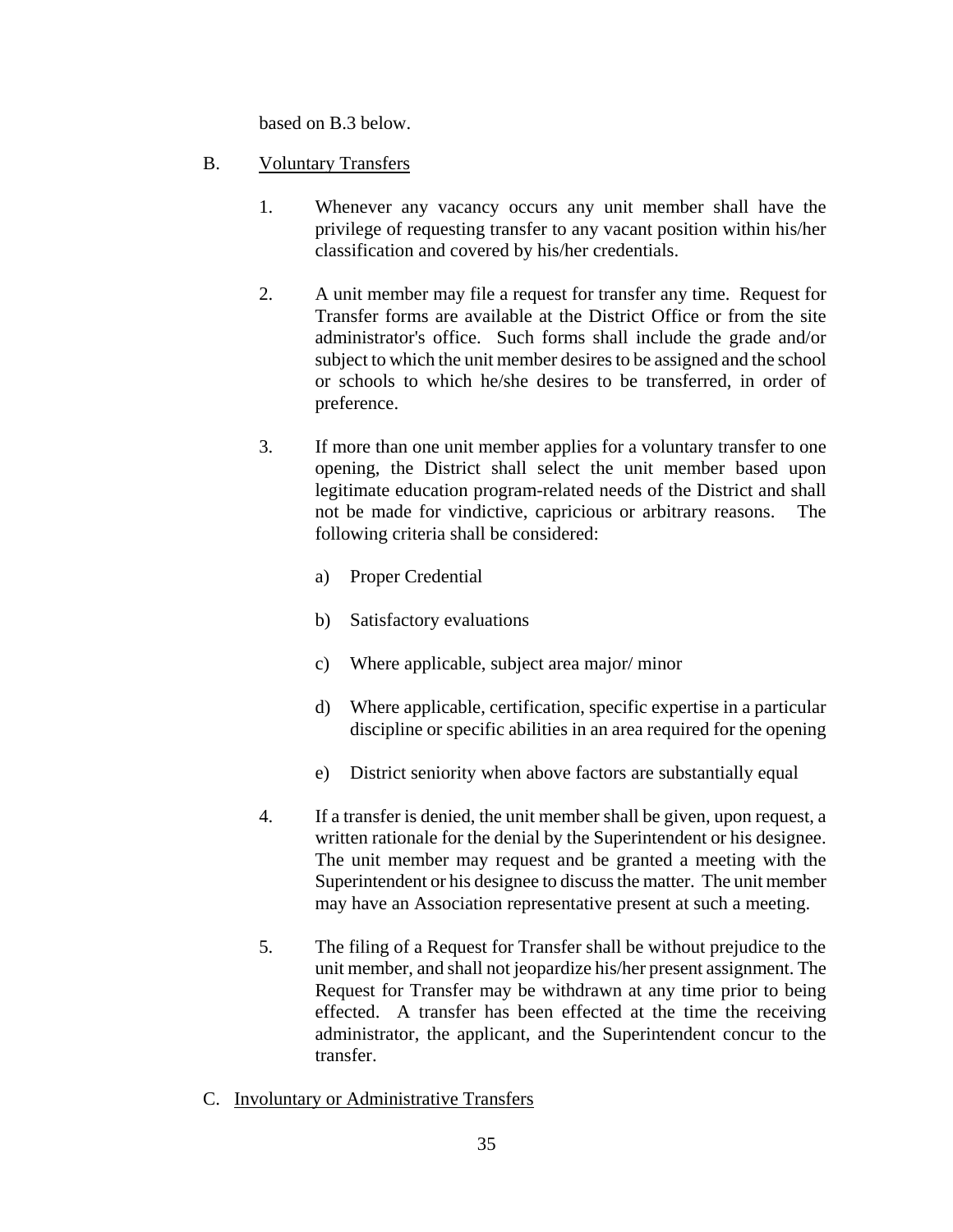- 1. When the District must select a unit member for an involuntary transfer, the District shall apply the following criteria:
	- a) Proper Credential
	- b) Satisfactory evaluations
	- c) Where applicable, subject area major/ minor
	- d) Where applicable, certification, specific expertise in a particular discipline or specific abilities in an area required for the opening
	- e) District seniority when above factors are substantially equal
- 2. A unit member shall not be subject to an involuntary transfer more than once in any three year period.
- 3. A unit member may be involuntarily transferred without regard to 1 or 2 above, if his/her position is eliminated.
- 4. A unit member in prescriptive evaluation status may be involuntarily transferred without regard to 1 or 2 above.
- 5. When an involuntary or administrative transfer is effected, the initiating administrator will submit a written rationale to the Superintendent with a copy to the affected unit member. An opportunity must be provided for the unit member to meet with the administrator recommending the transfer prior to effecting the proposed transfer. The unit member may file a written response to the reasons given. This response shall be placed in the unit member's personnel file for record purposes upon written request of the unit member.
- 6. When the District initiates a transfer because a position is eliminated, any unit members being thus administratively transferred shall have first consideration for existing openings. When a choice of positions is possible, unit members may indicate an order of preference for appropriate consideration.
- 7. Involuntary transfers shall be based upon legitimate education program-related needs of the District and shall not be made for vindictive, capricious or arbitrary reasons. No unit member shall be transferred solely because he/she has applied for any type of leave of absence.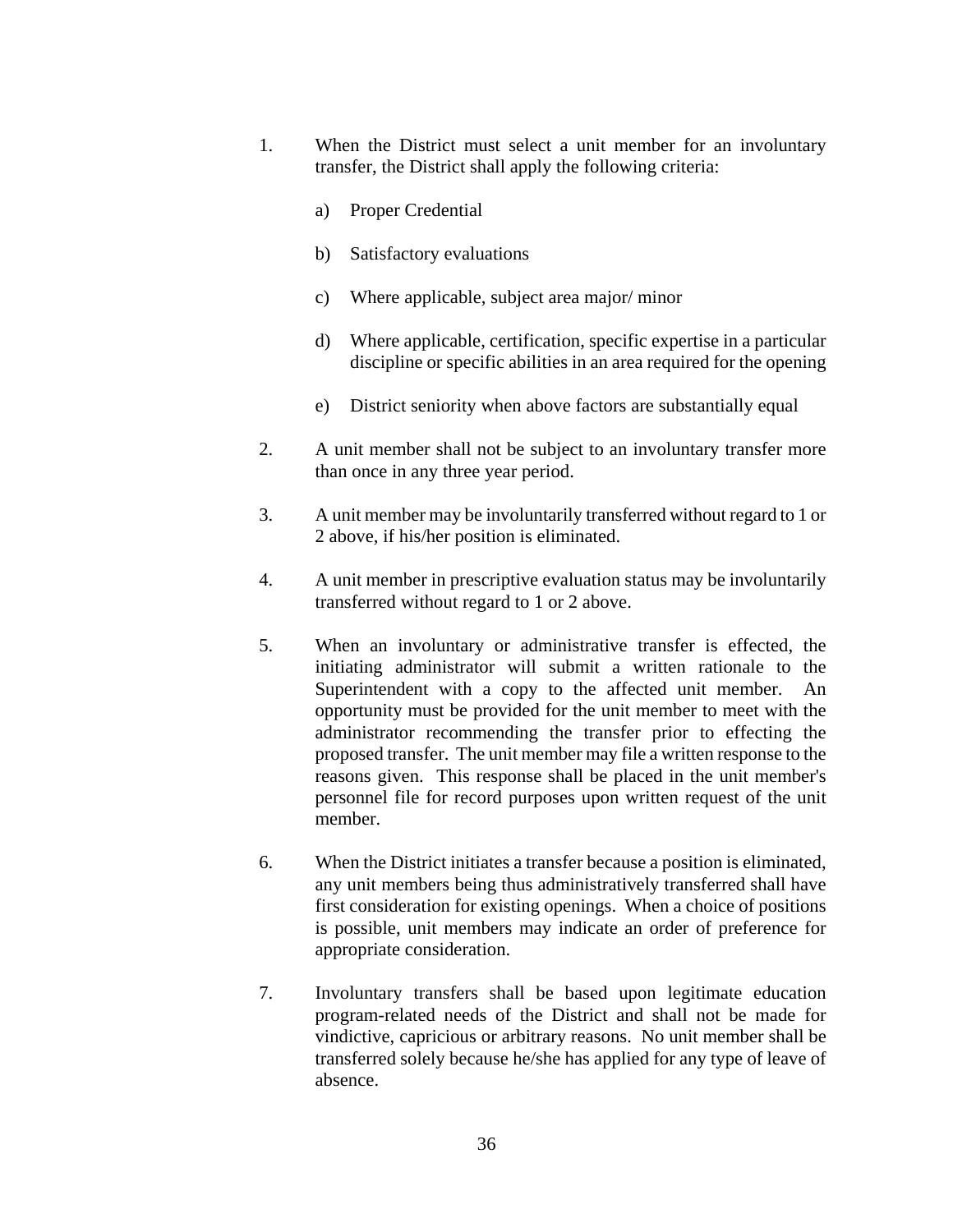8. When a unit member is involuntarily transferred or reassigned, a letter shall be placed in the unit member's personnel file stating the reasons for the transfer. If the unit member has rendered satisfactory service in his/her previous position it shall be so stated. A signed copy of the letter shall be given to the unit member. The unit member will be given consideration if an appropriate vacancy exists at the school from which the unit member has been transferred.

### D. Consultation Regarding Non-Transfer Assignment Changes

- 1. Prior to making any final decision, regarding the change in a unit member's current grade level or subject matter assignment within a school or administrative division, the immediate administrator or his/her designee shall discuss the proposed change with the unit member and an Association representative if the unit member desires.
- 2. For information purposes and to aid unit members' class preparation, notice of intended assignment shall be given by the immediate administrator to the unit member as soon as practicable and normally prior to the end of the preceding school year, and notice of any change, therein shall be mailed to the unit member's address of record if it occurs during the summer. If the unit member objects to the proposed change, the unit member's suggested alternative ways of handling the situation shall be considered. The District shall not act arbitrarily or capriciously in making non-transfer assignment changes.

# E. Preparation Time and Assistance

- 1. If a transfer or change of grade level or subject matter is effected during the school year, one day of released time shall be afforded the unit member for preparation purposes.
- 2. If any change in school site or resident room is required during the school year, two (2) days of released time shall be afforded. In addition, the District shall provide reason-, able assistance in moving the unit member's instructional materials. For purposes of this Article only, the term "school year" shall be defined as the 183 pupil and nonpupil duty days.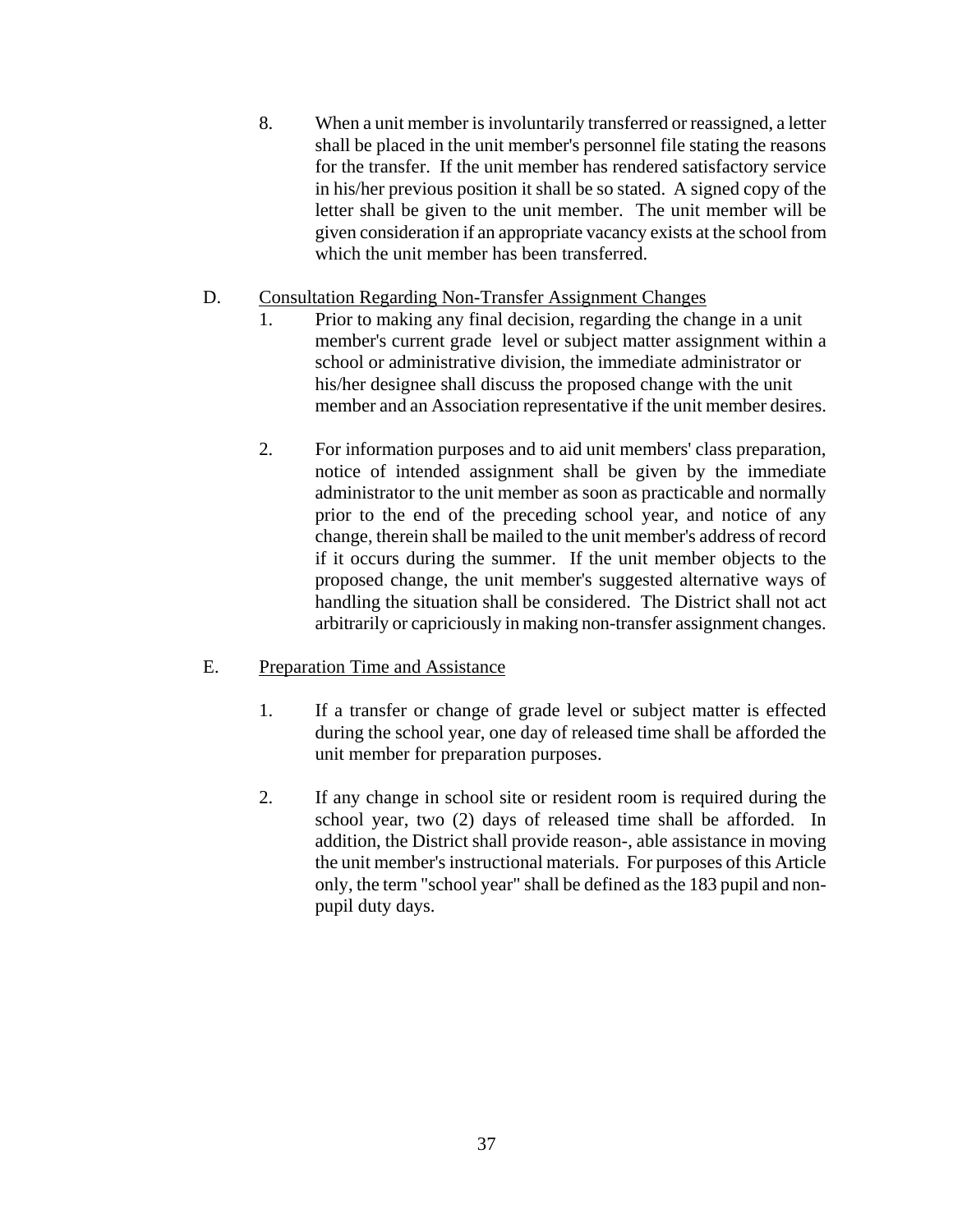### ARTICLE IX EVALUATION PROCEDURES

### A. Frequency of Evaluation

Probationary unit members shall be evaluated at least once each year. Permanent unit members shall be evaluated at least once every two years. Permanent unit members who have been employed for at least ten years; are highly qualified under NCLB; whose previous evaluation was rated satisfactory in all areas shall be evaluated at least every three years.

### B. Evaluator

The evaluator shall be the unit member's immediate supervisor and/or other management or supervisory employee who is so designated by the District. If the evaluator is to be anyone other than the unit member's immediate supervisor, the unit member shall be so notified no later than 30 days after the start of the contractual work year.

# C. Review of Evaluation Procedures

Evaluators shall, on or before the  $30<sup>th</sup>$  school day after the start of the contractual work year, hold one or more staff meetings to review the procedures for setting standards, techniques for assessment, and to review the evaluation calendar for the year.

### D. Procedures for Setting Standards and Assessment Methods

- 1. The evaluator and unit member shall attempt jointly to determine the unit member's performance objectives for the school year. This may be done annually for all unit members even though many permanent unit members may not be scheduled for formal evaluation that year. The objectives (POPs) shall be mutually agreed to on or before 45 days after the start of the contractual work year. Development of these objectives shall be completed by October 31. This deadline may be extended by mutual consent. Performance objectives should be stated in terms of the learner wherever appropriate, and may include specific instructional methods, activities and course content. Standardized test scores shall not be used as a basis of evaluation unless mutually agreed upon by the unit member and his/her evaluator.
- 2. If the unit member and evaluator cannot reach agreement on the standards or assessment methods, the evaluator shall initially determine the standards and assessment methods, and the unit member may appeal to the Superintendent, who may modify the evaluator's determination. If the unit member disagrees with the final determination, he/she may so note for the record, and attach to the final determination a statement of same.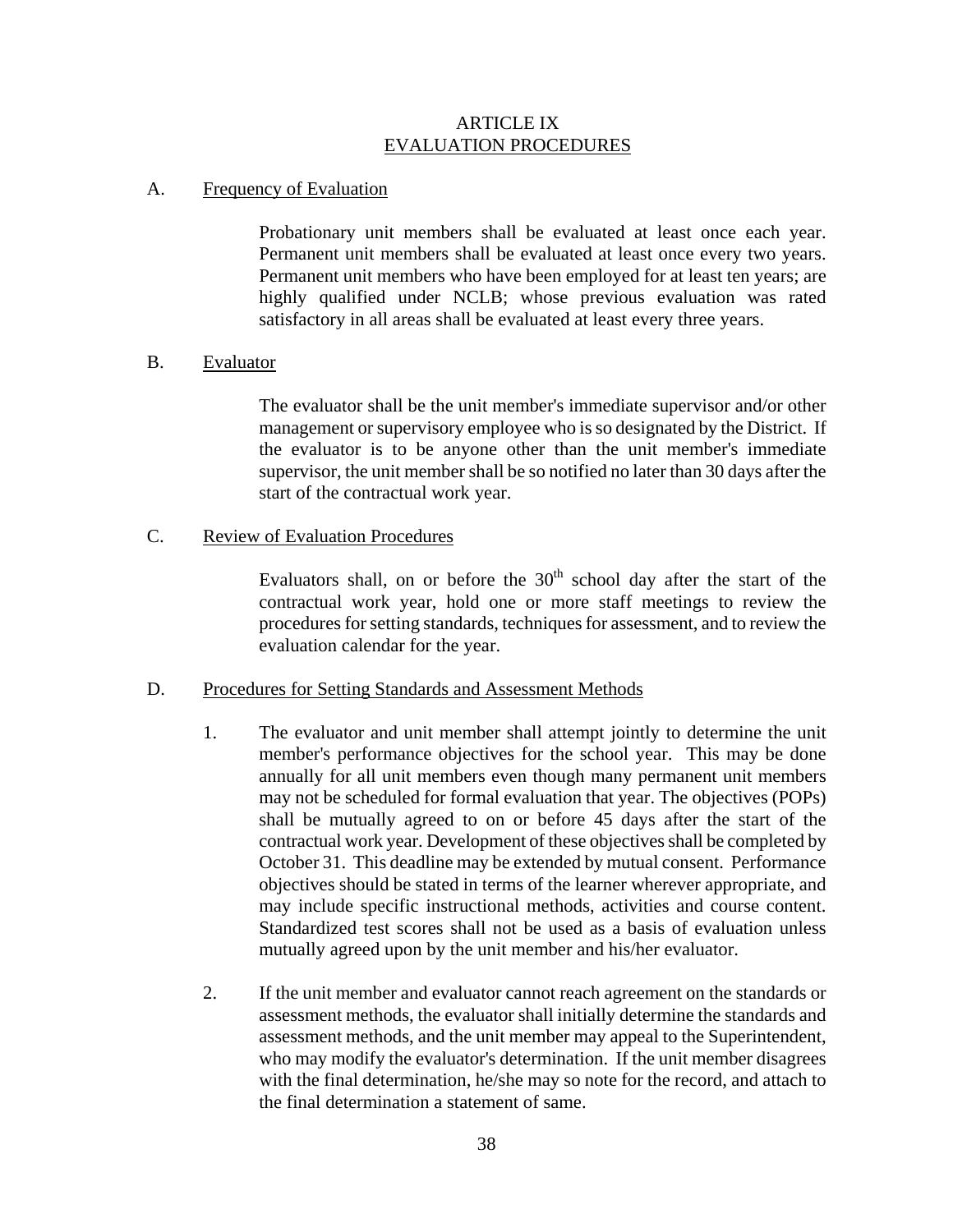- 3. The standards established shall be subject to review and possible revision during the school year at the request of either the unit member or the evaluator. The determination of any revision shall be in accordance with the above procedures.
- 4. The unit member shall have the right to identify any constraints which he/she believes may inhibit his/her ability to meet the objectives and standards established.
- 5. Non Classroom Teaching Unit Members. Paragraphs 1-4 above shall be modified, if applicable, to assess performance of non-classroom teachers based upon fulfillment of job responsibilities including standards of the profession where available.

# E. Procedures for Evaluation

- 1. The District and the Association agree that the purpose of the evaluation is to improve and strengthen the quality of instructional programs and services. Discipline and termination proceedings may in appropriate cases be undertaken as a part of or independently from these evaluation procedures.
- 2. The District retains the sole responsibility for the evaluation and assessment of performance of each unit member, subject only to the procedural requirements of this Article. Accordingly, no grievance arising under this Article shall challenge the substantive objectives, standards, or assessment techniques or evaluations determined by the evaluator or District, nor shall it contest the judgment of the evaluator; and grievances shall be limited to a claim that the procedures of this Article have been violated or applied in an arbitrary or capricious manner.
- 3. The evaluator may request a unit member to assist another unit member in need of assistance, and the Association encourages such voluntary assistance. However, unit members shall not formally evaluate another unit member.
- 4. The evaluator may observe a unit member's performance, at any time, and may evaluate a unit member's performance at any time. Observations shall be conducted in an open manner
	- a) Classroom teaching unit members each formal evaluation shall be preceded by classroom observations totaling at least sixty (60) minutes in length.
	- b) Non-classroom teaching unit members Each formal evaluation shall be preceded by at least two (2) observations, if appropriate, or by at least two (2) reviews of performance outcomes.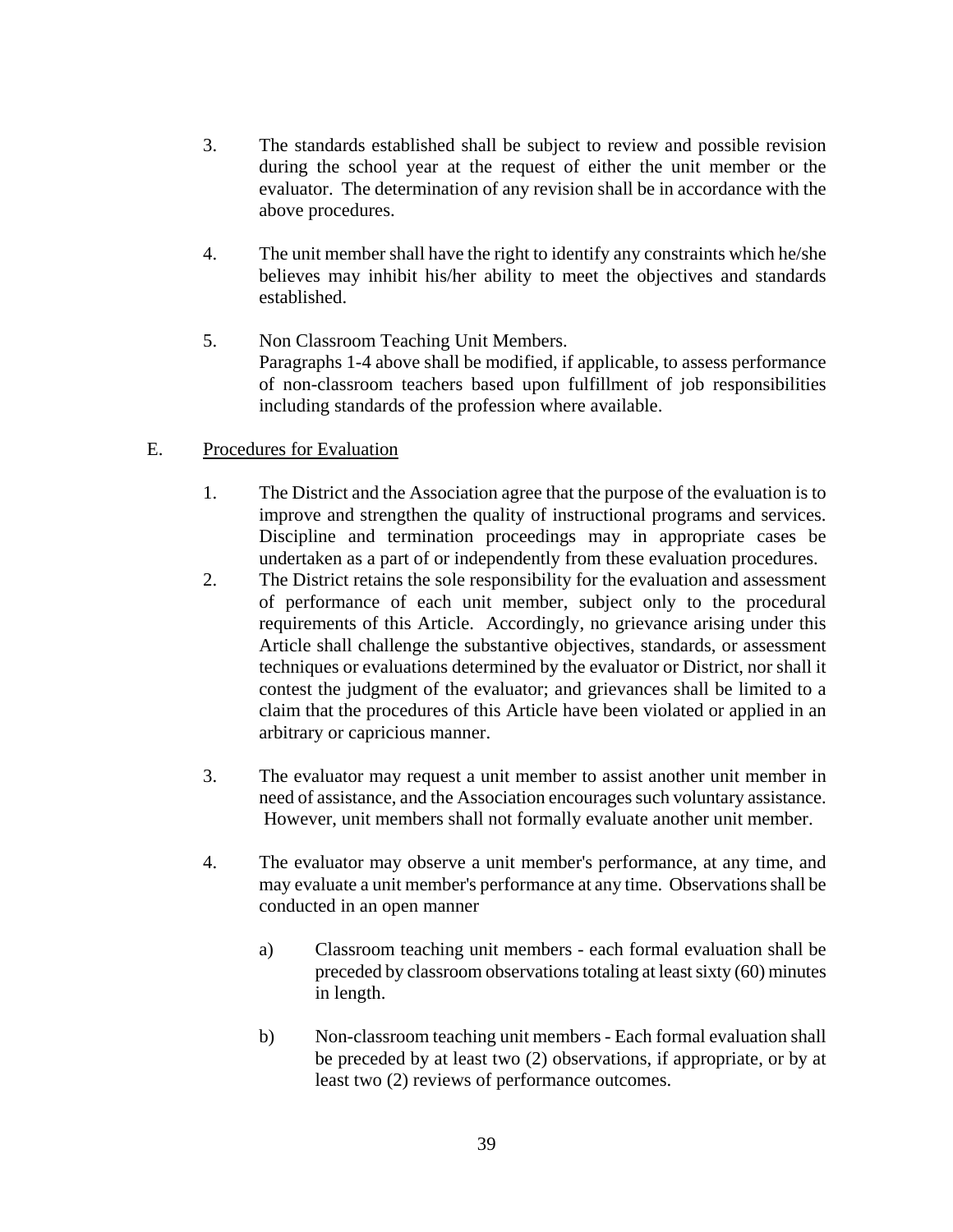Formal observations and reviews shall be followed by a timely conference between the evaluator and unit member to discuss the observation or review. This conference or review shall be held within five (5) working days. This deadline may be extended by mutual consent.

If during an informal or formal observation, a need for improvement is necessary, it shall be reviewed with the unit member. If there is no improvement within a reasonable period of time, the concern shall be reduced to writing and signed by the evaluator and unit member. The unit member has the right to submit a written response.

- 5. Suggestions for Improvement (Remediation Plan). When the evaluator indicates to a unit member that improvement is required, specific suggestions must be made in writing to include:
	- a) Areas where improvement is needed and specific suggestions for improvement;
	- b) Additional resources, if any, that are to be utilized to assist with improvement;
	- c) Evaluator's role in assisting the unit member; and
	- d) Techniques and time schedule for measurement and monitoring of improvement.
- 6. No later than thirty (30) days prior to the last student day of the school year in which the evaluation takes place, a written copy of the final evaluation shall be presented to the unit member.
- 7. Prior to the close of the school year a conference will be held between the unit member and his/her evaluator to discuss the summary evaluation. The unit member shall sign the completed evaluation form to acknowledge that he/she read it.
- 8. In cases of disagreement between the evaluator and unit member regarding the evaluations, the unit member may appeal to the Superintendent who may modify the final assessment made by the evaluator. If the unit member continues to object to the evaluation, he/she shall have a period of five (5) days following receipt of the final assessment to prepare and submit a written reaction in response to the evaluation. Such response will become a permanent attachment to the evaluation and be placed in the unit member's personnel file.
- 9. A unit member shall have a right to representation at any pre-evaluation or evaluation conference at which the unit member reasonably believes that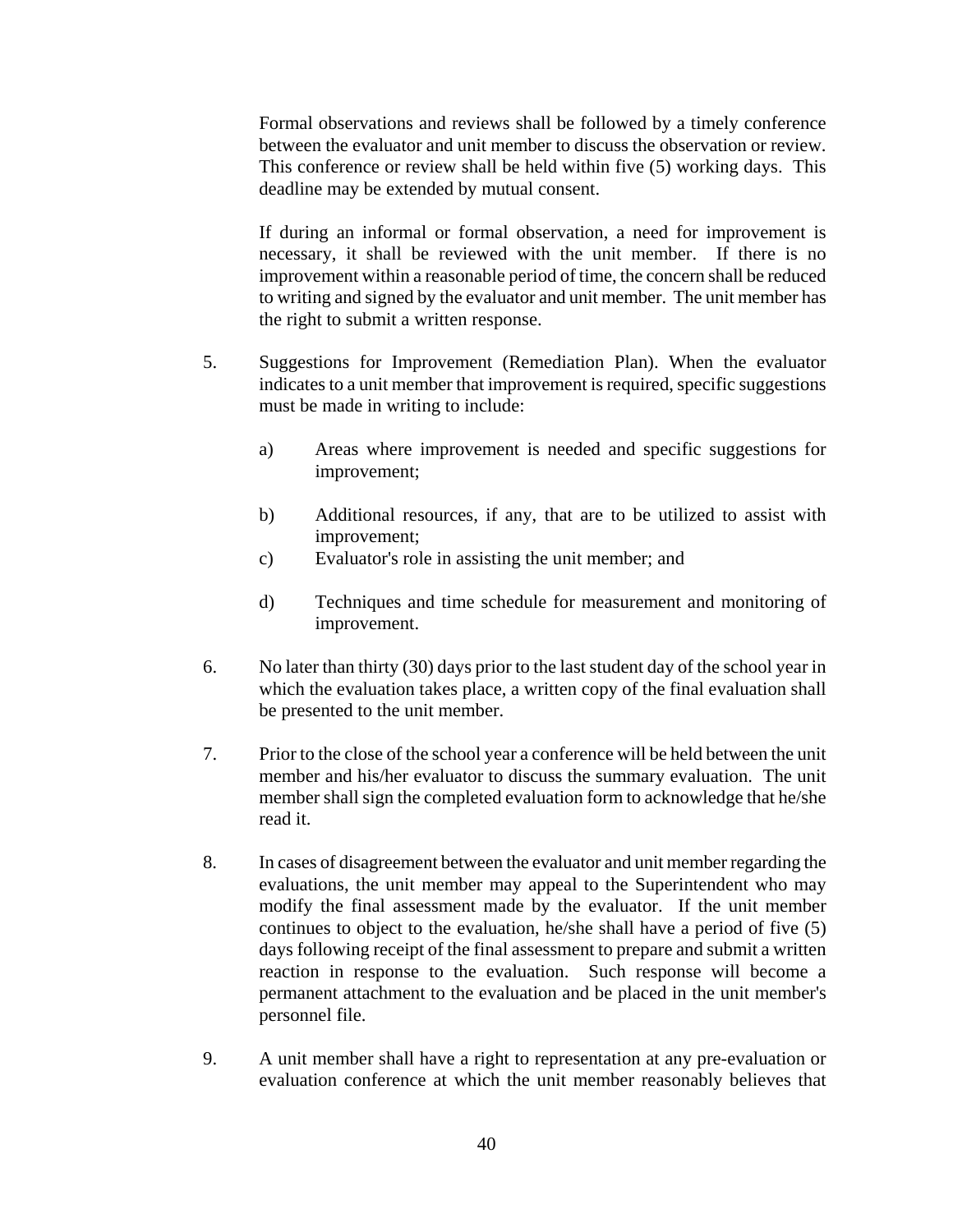he/she may be subject to discipline or that the conference may result in adverse personnel action.

F. Parent and Citizen Complaints

No negative evaluation of performance shall be predicated solely upon information or material of a derogatory or critical nature which has been received by the evaluator from non-District personnel.

### G. Personnel File Material

1. Records of all professional contacts of the evaluator and the unit member related to evaluations, such as observation reports, incident reports, parent comments, and the like, may be retained. Materials in personnel files of unit members which may serve as a basis for evaluation are to be made available for the inspection of the unit member involved upon request. However, the following confidential material is not to be available for inspection: Ratings, reports or records which (1) were obtained prior to the employment of the person involved, (2) were prepared by identifiable examination committee members, or (3) were obtained in connection with a promotional examination. After four years, detrimental materials shall be removed, upon a unit member's request, from the unit member's personnel file and placed in a sealed envelope, which, is not to be opened without the unit member's prior knowledge and approval, unless required, to release by law. Anyone viewing a unit member's personnel file shall sign their name, date and reason for access. This log shall be made available to the unit member upon request.

To be maintained in all personnel files:

- Sign-in sheet when a file is viewed
- Human Resource Checklist to maintain file to be initialed by H.R. employee when file is modified.

 Employees must set up an appointment to view their personnel file at least 24 hours in advance.

2. Information of a derogatory nature, except confidential material mentioned in the preceding paragraph, shall not be entered into the personnel file unless and until the unit member is given notice and an opportunity to review and comment thereon. A unit member shall have the right to enter, and have attached to any such derogatory statement, his/her own comments thereon. Such review shall take place during normal business hours, and the unit member shall be released from other than classroom duties for this purpose without salary reduction. The District shall make a reasonable investigation of such information, and shall not include information that such investigation shows to be false.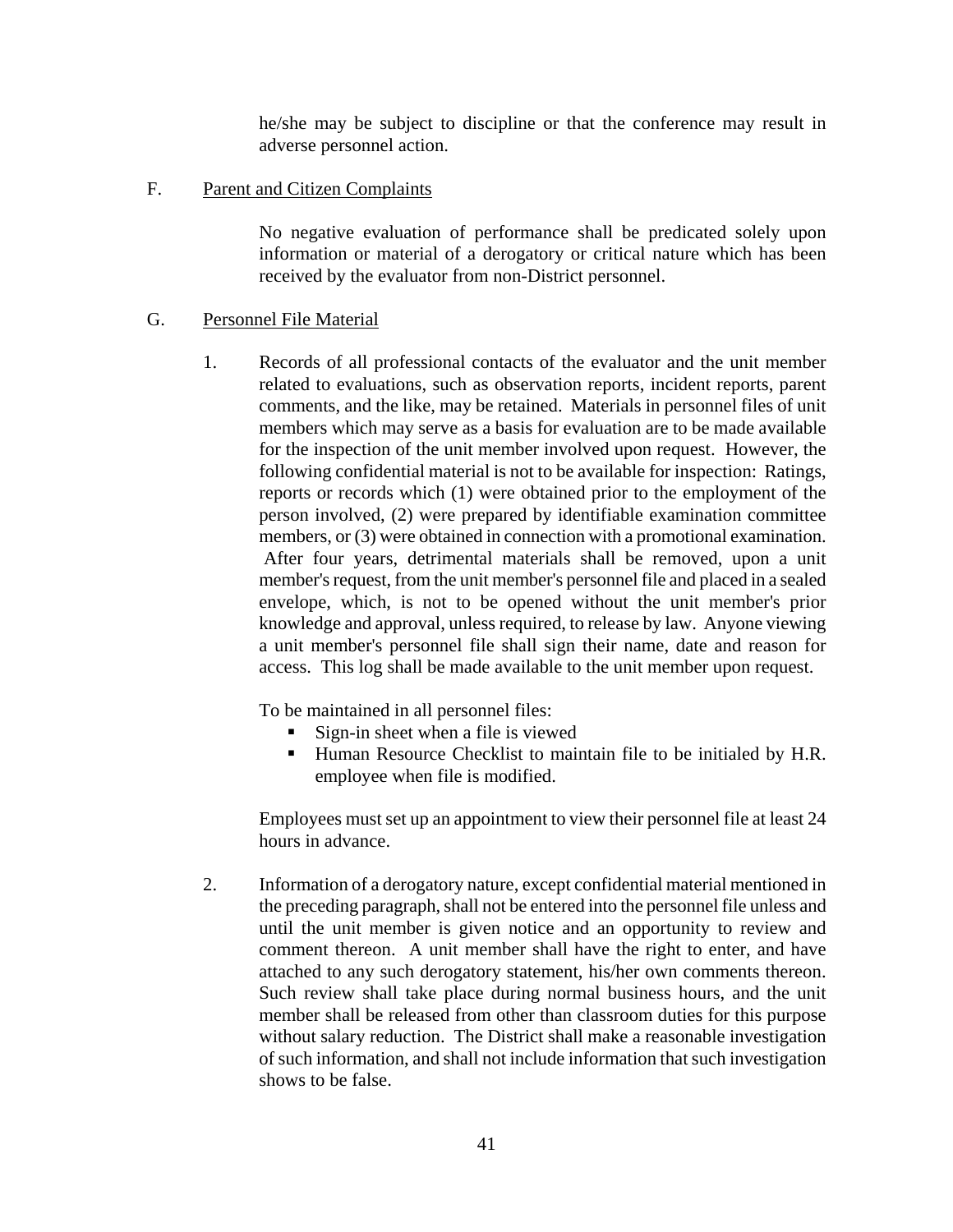- 3. A unit member may be accompanied by his/her representative at such time as he/she reviews the material in his/her personnel file. A unit member may give written authorization to his/her representative to review the material in his/her personnel file.
- 4. Detrimental materials older than four years may not be used in competency hearings.

### H. Lawful Non-School-Related Activities

Evaluation of the unit member's performance shall not be predicated upon lawful, non-school-related personal activities which have no impact on the unit member's job performance or effectiveness as an employee.

### I. Controversial Teaching Materials

No evaluation of classroom performance shall be predicated upon the unit member's use of "controversial" teaching materials provided that such materials are consistent with the age and maturity level of the affected student and with the District's educational and curriculum guidelines and policies.

#### ARTICLE X

### PEER ASSISTANCE AND REVIEW (PAR)

A. The San Gabriel Teachers Association (Association) and the San Gabriel Unified School District (District) strive to provide the highest possible quality of education to the students of San Gabriel. The parties believe that all permanent teachers, must focus on continuous improvement in their professional practice. Therefore, the parties agree to cooperate in the design and implementation of a program to improve instruction through peer assistance and professional accountability.

The PAR program encourages a cooperative relationship between the Consulting Teacher, Participating Teacher and the Principal with respect to the process of peer assistance and review. Teachers referred to the program are viewed as professionals who are entitled to have resources available to facilitate performance improvement.

- B. Peer Assistance and Review Panel (PRP)
	- 1. All members of the PAR Panel and all Consulting Teacher(s) shall be trained in process and procedures.
	- 2. The PAR Panel shall consist of five (5) members. There shall be two administrators chosen by the Superintendent and three teachers chosen by the Association for a term of two years. A panel member may be reappointed.

A vacancy shall be deemed to exist in the case of resignation, change of assignment, inability to serve or death. If such a vacancy occurs, a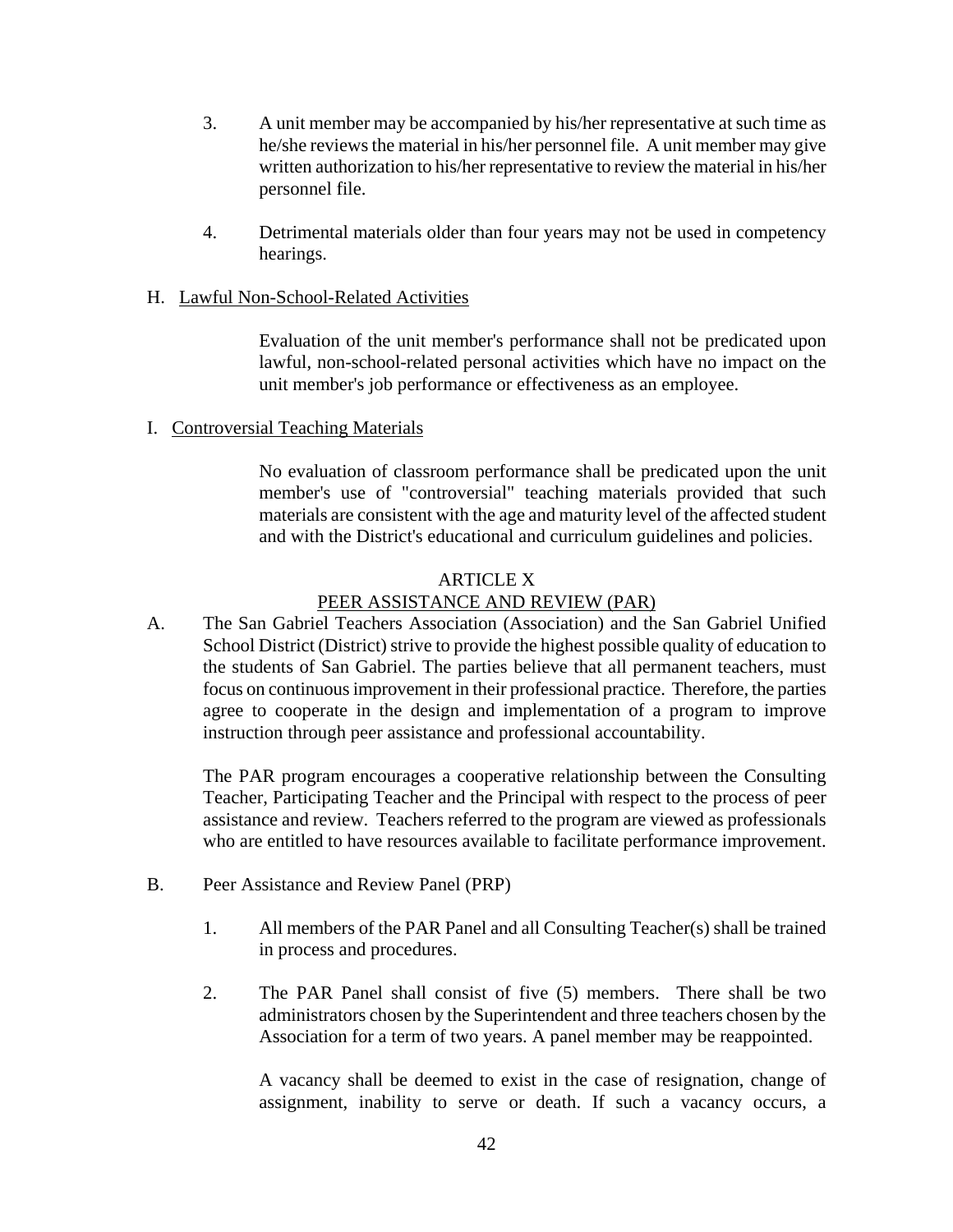replacement shall be chosen by the Superintendent or Association, whichever is applicable per terms of contract.

- 3. The PAR Panel shall establish the operational procedures of the Panel, including the method for the selection of a Chairperson.
- 4. The PAR Panel shall establish its own meeting schedule. To meet, two-thirds of the members of the PAR Panel shall be present. In order to carry out their responsibilities, members of the Panel shall be provided release time. If it is necessary to work beyond their regular workday, they shall be compensated at the District's certificated hourly rate of pay.
- 5. The PAR Panel shall be responsible for selecting Consulting Teachers (defined in Section D), evaluating Consulting Teachers, and cooperating with the District in designing the in-service training. Written confirmation of participation in the PAR program shall be provided by the PAR Panel to participating teachers, Principals or immediate supervisors, and Consulting Teachers.
- 6. The PAR Panel, either by consensus or majority vote, shall adopt Guidelines, including a suggested yearly budget presented to the Governing Board through the Superintendent for implementing the provisions of this Article. Said Guidelines shall be consistent with the provisions of the Agreement and the law, and to the extent that there is an inconsistency, the Agreement shall prevail and to the extent the agreement is inconsistent with the law, the law shall prevail. Based upon legislative modification or deletion of the peer assistance and review program, the Association and the District agree to negotiate the effects of these actions.
- 7. The PAR Panel will assign a Consulting Teacher to the participating teacher. The participating teacher has the right to meet with the PAR Panel to discuss the assignment of the Consulting Teacher within two weeks of notification.
- 8. It is intended that all documentation and information related to participation in the PAR Program be regarded as a personnel/confidential matter, and as such is subject to the personnel record exemption in Government Code 6250 et seq. No documentation other than the consulting teacher's Final Report to the Par Panel shall be placed in the personnel file. All supporting documentation is the property of the PAR Panel and shall be handled as confidential material.
- 9. The PAR Panel by May 1 shall make recommendations to the Governing Board through the Superintendent regarding participants in the program, including, forwarding to the Governing Board the names of individuals who after sustained assistance are not able to demonstrate satisfactory improvement.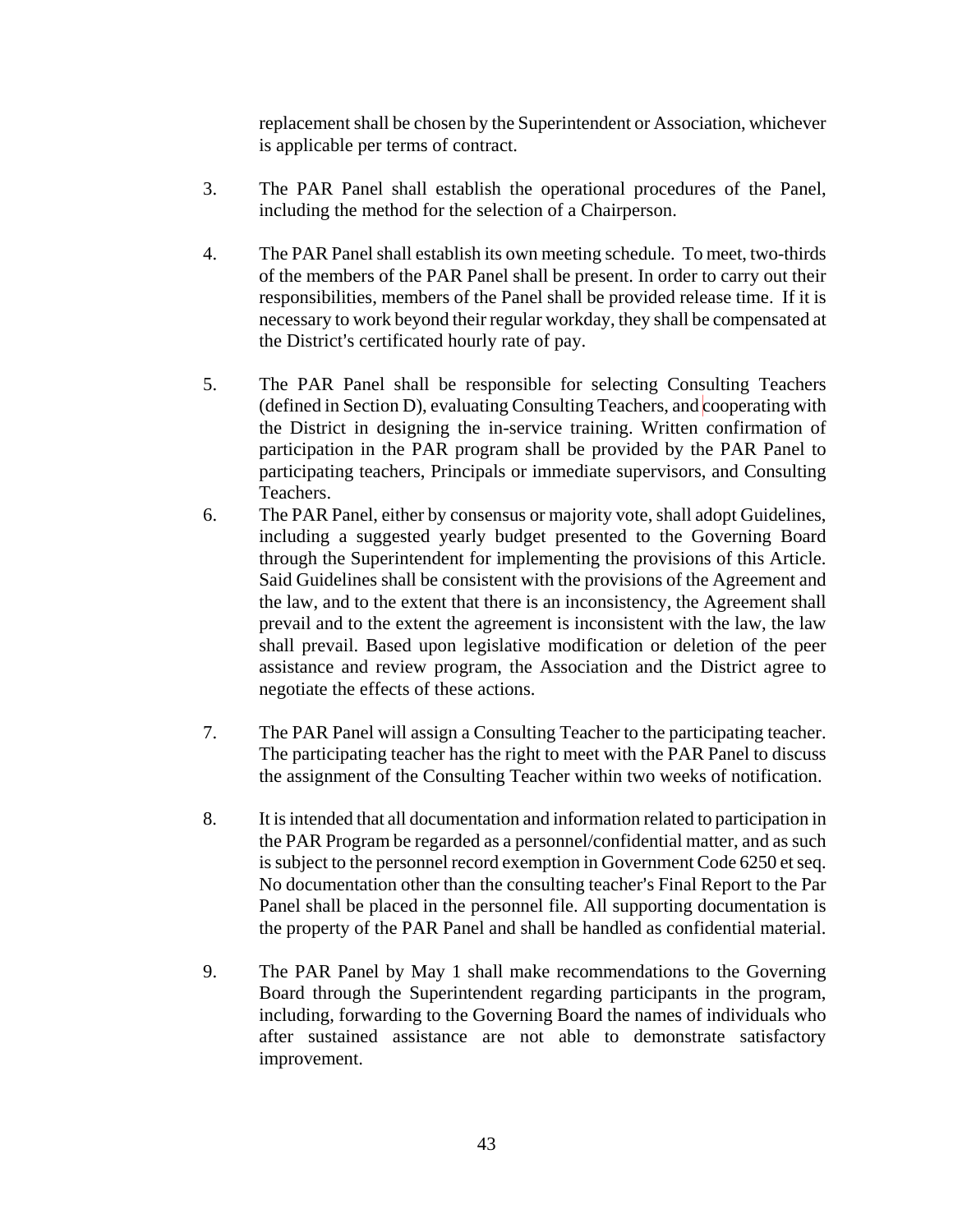- 10. The PAR Panel is required to evaluate annually the PAR Program. The Panel may submit annual recommendations for improvement to the Association and to the Governing Board through the Superintendent.
- 11. Expenditures for the PAR Program shall not exceed its allocated budget.
- C. Participating Teachers (PT)
	- D. A Participating Teacher is a unit member who receives assistance and coaching to improve instructional skills, classroom management, knowledge of subject matter, and related aspects of teaching. There are two (2) categories of Participating Teachers.
		- a) Referred Teacher Participants (RTP)
			- 1) Permanent unit members who receive an unsatisfactory evaluation on their Certificated Summary Evaluation Report, shall be referred to the PAR program.
			- 2) The decision of the principal to refer a permanent unit member to the PAR program shall not be subject to the grievance procedure.
		- 3) The Consulting Teacher shall provide assistance to the Participating Teacher for a minimum of one academic year. (This revision is effective July, 2005.) Consulting Teachers shall prepare at least 1 peer review report per school year on each teacher they assist. This report shall be submitted to the Participating Teacher, the Peer Review Panel, and the Principal of the Participating Teacher's school, no later than April 15. The Participating Teacher shall have the right to submit a written response to the Consulting Teacher's report, the right to request a meeting with the PAR Panel, and the right to be represented at this meeting.
		- 4) The results of the Participating Teacher's participation in the PAR Program may be used in the evaluation of the teacher pursuant to Education Code Section 44660 et seq.
	- b) Volunteer Teacher Participants (VT)
		- 1) A permanent member who seeks to improve his/her teaching performance may request that the PAR Panel assign a Consulting Teacher to provide peer assistance. It is understood that the purpose of such participation is to provide peer assistance and the Consulting Teacher will not play a role in the evaluation of the teaching performance of a Volunteer Teacher Participant. The VT may terminate his or her participation in the PAR Program at any time without a requirement to give a reason for said request.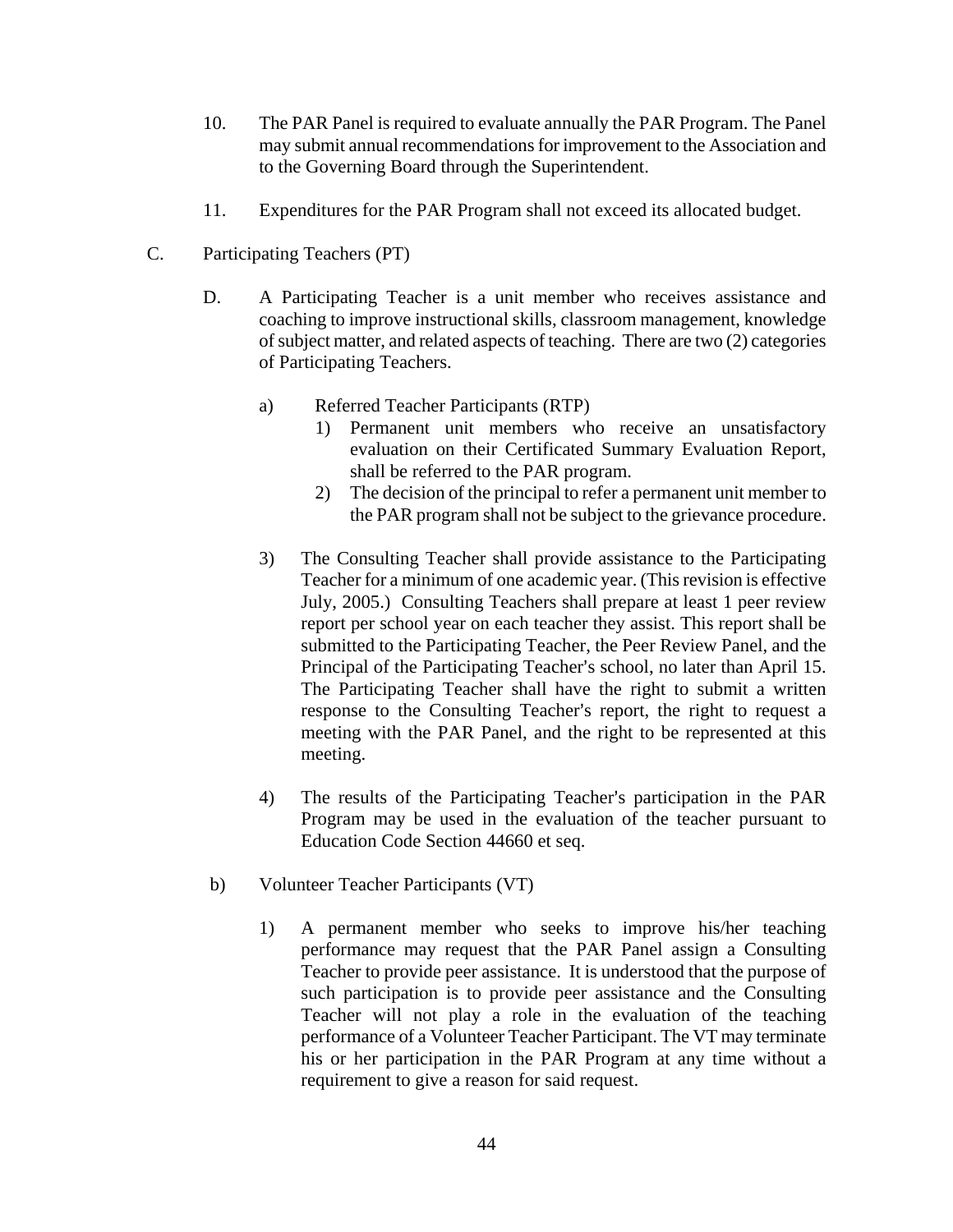- 2) Unless requested by the VT, information obtained by the Consulting Teacher while working with the VT can not be utilized in the evaluation process nor put in the teacher's personnel file.
- D. Consulting Teacher (CT)
	- 1 A Consulting Teacher is a permanent unit member who provides assistance to a Participating Teacher pursuant to the PAR Program. Consulting Teachers shall possess the following qualifications:
		- a) Valid California credential
		- b) At least four (4) years of recent experience in the District as a classroom teacher.
		- c) Demonstrated exemplary teaching ability.
		- d) Extensive knowledge and mastery of subject matter, instructional techniques and classroom management strategies necessary to meet pupil needs.
		- e) Ability to communicate effectively both orally and in writing.
		- f) Ability to work cooperatively and effectively with others.
	- 2 A Consulting Teacher provides assistance to a participating teacher in improving instructional performance. This assistance shall typically include:
		- a) Multiple observations of the Participating Teacher during periods of classroom instruction.
		- b) Meeting and consulting with the Principal/designee concerning a referred Participating Teacher.
		- c) Demonstrating good practice to the Participating Teacher.
		- d) Using resources to assist the Participating Teacher.
		- e) Monitoring the progress of the Participating Teacher and maintaining a written record.
		- f) Making two (2) status reports and on final report to the PAR Panel for a Referred Participating Teacher. These reports will be based on the initial written plan developed with the Participating Teacher.
	- 3. In order to fill a position of Consulting Teacher, a notice of vacancy will be posted at all sites and in the District Office. In addition to submitting an application form, each applicant is required to submit at least three references from individuals who have direct knowledge of the applicant's abilities to be a Consulting Teacher, one of which has to be an administrator.
	- 4. Consulting Teachers shall be selected by a majority vote of the PAR Panel after one or more representatives of the PAR Panel have conducted a site visitation and a classroom observation of all final candidates.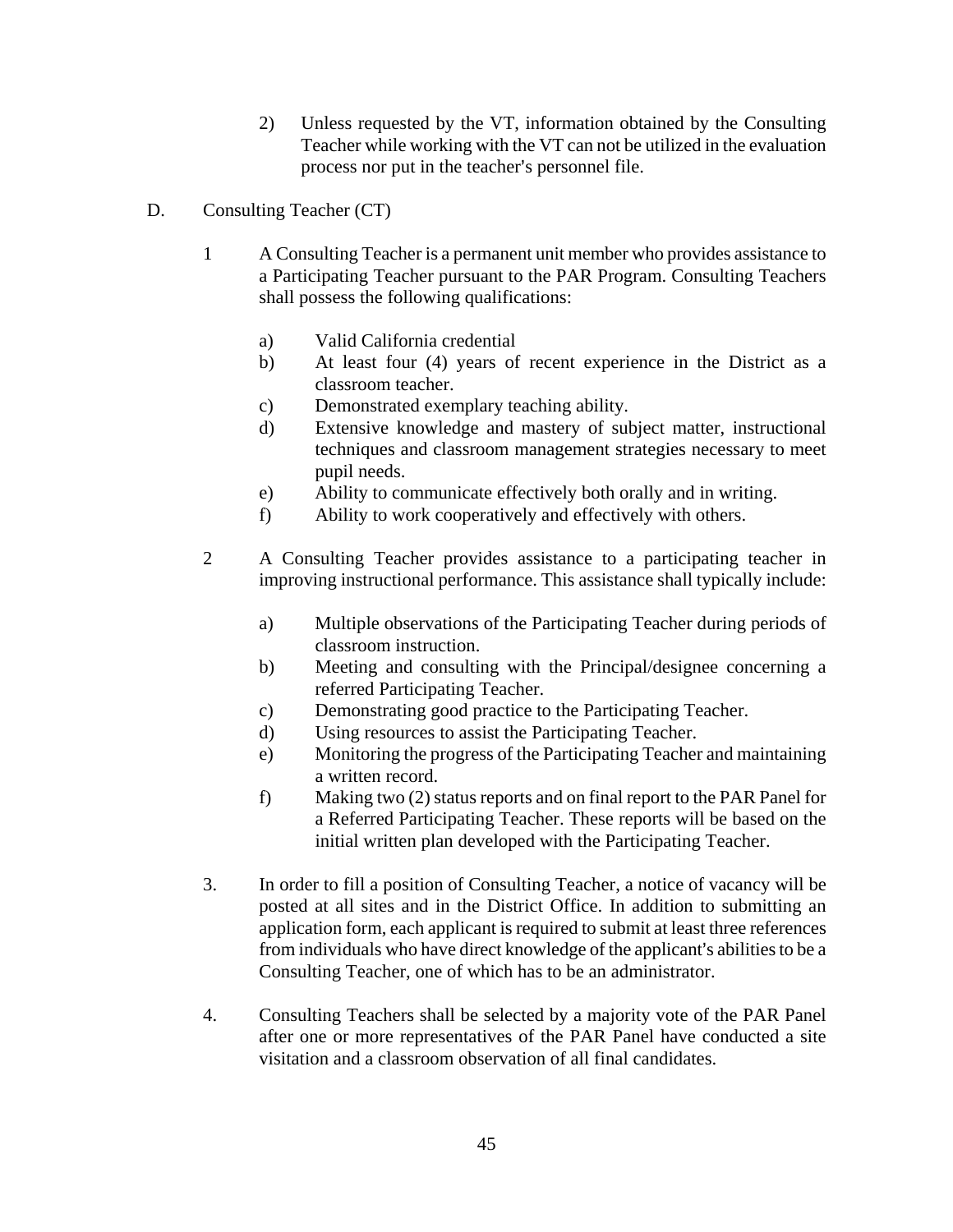- 5. Consulting Teachers shall be trained to both offer peer assistance and to understand the specific functions of the PAR Program. The Panel shall monitor and evaluate the effectiveness of the Consulting Teacher and shall make decisions regarding their continuation in the program. The PAR Panel may remove a Consulting Teacher from the position at any time because of the specific needs of the PAR Program, inadequate performance of the Consulting Teacher or other just cause. Prior to the effective date of such removal, the PAR Panel shall provide the Consulting Teacher with a written statement of the reasons for the removal, and, at the request of the Consulting Teacher, shall meet with him/her to discuss the reasons.
- 6. The number of Consulting Teachers in any school year shall be determined by the PAR Panel based upon participation in the PAR Program, the budget available and other relevant considerations. Release time shall be provided.
- 7. The term of a Consulting Teacher shall be for the period of time determined by the PAR Panel.
- 8. In the event that a Consulting Teacher is required to work beyond the regular work year, he/she shall receive the District's hourly pay for all additional time pre-approved by the Superintendent or designee.
- 9. Prior to working with a participating teacher, the consulting teacher shall meet with the principal or designee to review and discuss the referred participating teacher's areas of need.
- 10. At the request of the Participating Teacher or the Consulting Teacher, the PAR Panel may assign a different Consulting Teacher to work with the Participating Teacher at any time.
- 11. Subsequent to receipt of an unsatisfactory evaluation in any area(s) (on or about May 10), a consulting teacher shall be assigned on or about June 1.
- 12. By the end of the contractual work year, the Consulting Teacher shall have met with the Participating Teacher. The Principal shall provide the Consulting Teacher with a copy of the Participating Teacher's Summary Evaluation, and other pertinent written documentation. The Consulting Teacher shall meet with the Participating Teacher and develop a written plan regarding Consulting Teacher assistance.

# ARTICLE XI ZIPPER

A. In the event of conflict between the terms of this Agreement and any Board Policies, procedures, or individual contracts of employment, the terms of this Agreement shall prevail.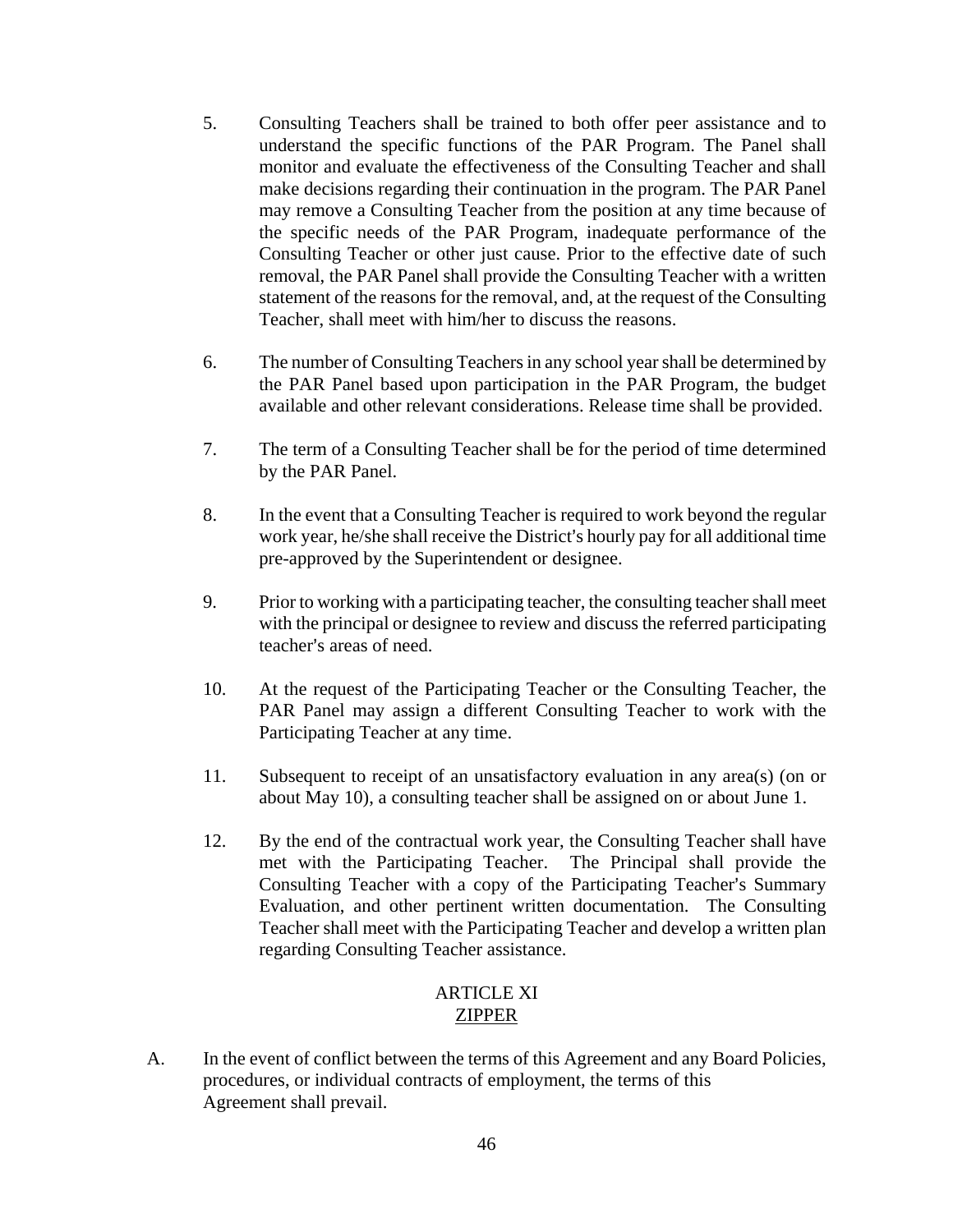B. The Association agrees that this Agreement is intended to cover all matters relating to wages, hours and all other terms and conditions of employment, and that during the term of the Agreement neither the District nor the Association will be required to meet and negotiate on any further matters affecting these or any other subjects unless mutually agreeable in writing.

#### ARTICLE XII SEPARABILITY AND SAVINGS

- A. If any provision of this Agreement should be held invalid by operation of law or by any tribunal of competent jurisdiction, or if compliance with or enforcement of any provision should be restrained by any tribunal of competent jurisdiction pending a final determination as to its validity, the remainder of this Agreement or the application of such Article or section as to persons or circumstances, other than those to which it has been held invalid or as to which compliance with or enforcement of has been restrained, shall not be affected thereby.
- B. If any such decision or change in law occurs, the parties hereto shall, upon request within ten (10) working days, commence meeting and negotiating with respect to the means of compliance therewith.

#### ARTICLE XIII CLASS SIZE

- A. The District shall make reasonable efforts to meet the following pupil/teacher ratios, subject to the constraints of staff availability and qualifications, plant and classroom limitations, student transportation problems, avoidance of double sessions, special pupil needs such as concentrations of educationally disadvantaged students, innovations in methods and program and financial ability:
	- 1. Kindergarten: no class size exceeding 33.
	- 2. Grades 1-3: no class size exceeding 32.
	- 3. Grades 4-5: no class size exceeding 35.
	- 4. Combined grades K-1 or 3-4 shall be covered by the primary ratio.
	- 5. Middle school Grades 6-8: no class size exceeding 36.
	- 6. High School Grades 9-12: no class size exceeding 36.
	- 7. Special education classes maximum per class for educationally handicapped 12 or as provided by Code.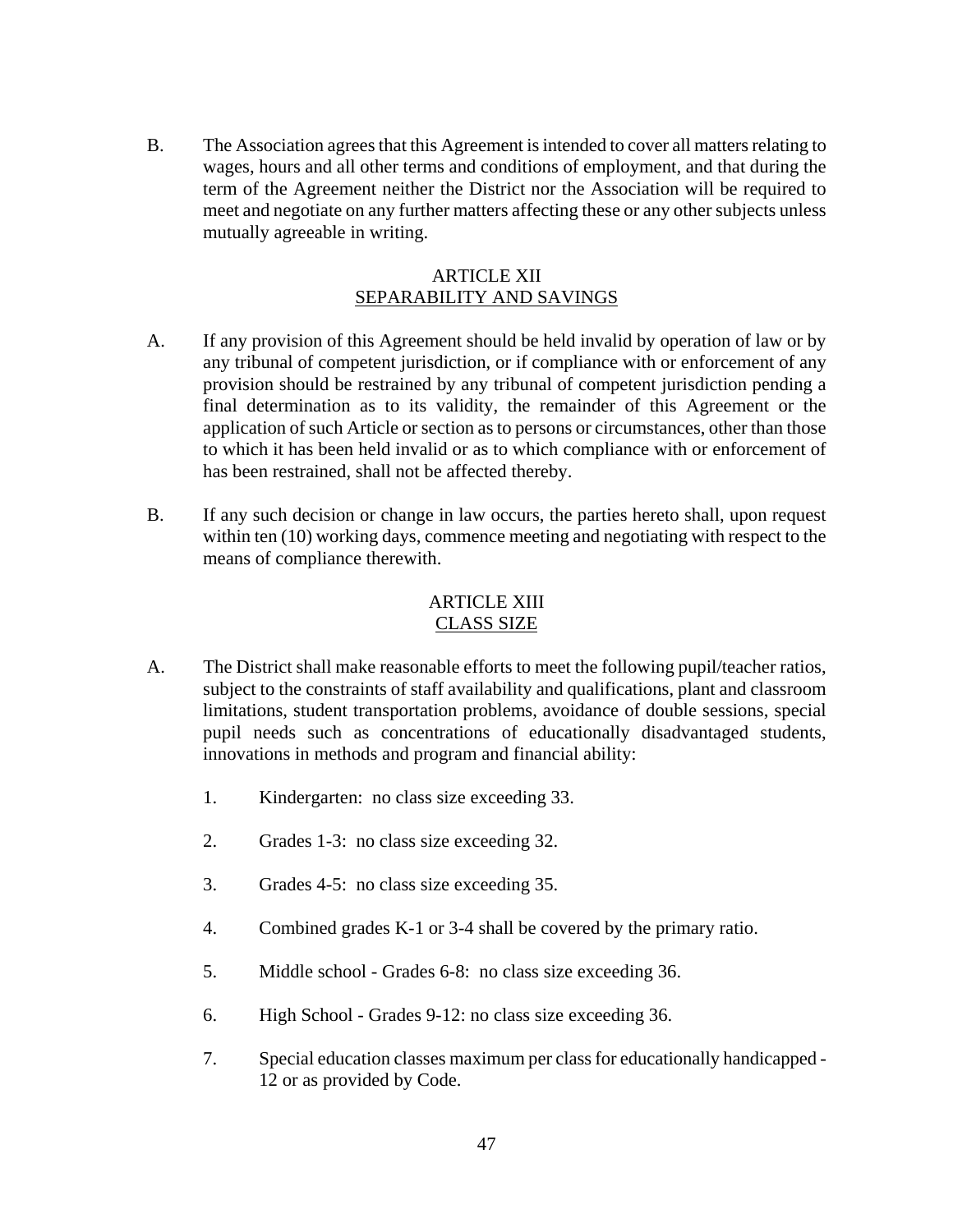- B. Excluded from the above ratios are classes in physical education, instrumental or vocal music, situations in which two or more individual classes are assembled together for special instructional purposes, modular or team teaching situations, any other similar situations, and also any "over-ratio" class for which the teacher or faculty involved has made a written waiver request.
- C. If a unit member reports in writing to the Superintendent (or designee) that his/her class exceeds the above maximums, the District shall ensure compliance with the maximums within fifteen (15) working days, excluding the first four weeks of school and first four weeks after winter break which shall be twenty (20) working days, (first three weeks of each semester for Gabrielino High School) from the date said notice is received by the Superintendent (or designee).

# ARTICLE XIV SPECIALIZED HEALTH CARE PROCEDURES

It is the intent of the District to utilize trained non-bargaining unit personnel, and bargaining unit personnel who volunteer to be trained, to provide or conduct specialized health care procedures including, but not limited to dispensing medication, catherizations, credé, diapering, injections, ileostomies, colostomies, gastrostomies tracheotomy, suction, oxygen, gavage feeding and draining. Bargaining unit personnel may be utilized to provide these services under emergency situations.

- A. An emergency shall include a life threatening or serious health condition that requires immediate implementation of a specialized health care procedure.
- B. Each school site shall develop a designated health care plan for each student that requires specialized health care. Each plan shall identify a primary health care provider and two alternative providers to insure that back-up providers are available when needed.
- C. A pre-placement meeting shall take place at the local site with employees who will be directly involved with a student who needs specialized health care services to discuss the implementation of the specialized health care procedures.

# **ARTICLE XV** SAFETY AND TEACHING CONDITIONS

A. The District shall make a reasonable effort to provide employment and a place of employment which is as safe as the nature of the employment and assigned duties reasonably permit. A unit member shall not be required to perform duties under conditions which pose an immediate and serious threat of serious bodily harm to the unit member, provided that he or she has exhausted all reasonable means within his or her discretion to remedy the situation.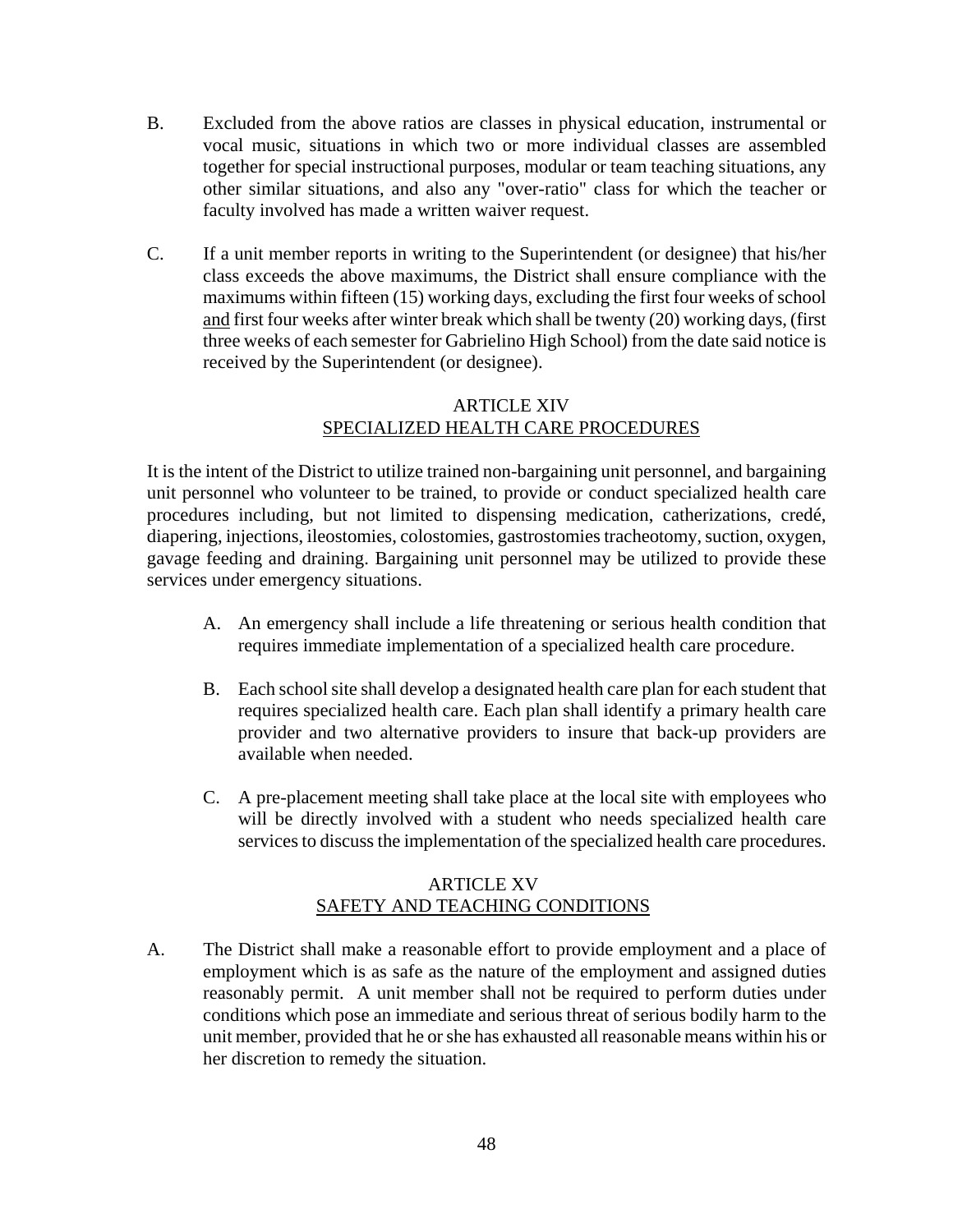B. A copy of any Board policies or administrative procedures then in effect regarding student discipline, corporal punishment and suspensions shall be made available to each unit member, and updated as changes occur.

# ARTICLE XVI TEACHER SUPPORT PROGRAMS

The San Gabriel Teachers Association (SGTA) and the San Gabriel Unified School District (SGUSD) mutually agree to implement a District wide training and support program, for all newly hired teachers who qualify for an SB2042 preliminary credential. For preliminary or professional clear Ryan credential holders, the program shall be voluntary.

The program for Beginning Teacher Assistance shall be the Beginning Teacher Support and Assessment (BTSA) Induction Program for those who qualify. An appropriate support program will be provided for those beginning teachers who do not qualify for BTSA (Intern, Emergency Permit, or Waiver).

### ARTICLE XVII SALARY SCHEDULES AND RULES

# A. Salary

The 2012-2013 salary schedule shall be increased by 1% effective July 1, 2012. The hourly rate shall be increased by the same percentage as the 2012-2013 salary schedule.

# B. General

- 1. The salary schedule for the 2012-2013 school year is appended to this Agreement as Appendix A and incorporated herein by reference. This schedule is based on a ratio of 2:1 (F13:A1). An expanded schedule indicating the ratio at each step and column is attached hereto as Appendix B.
- 2. Unit members who serve less than the required annual number of working days for regular full-time personnel in their classification shall receive salary in the ratio that the number of days actually served bears to the total number of annual working days for that classification. Notwithstanding the above, unit members who serve for one full school semester shall receive not less than one half the annual salary applicable to their column and step.
- 3. Salary warrants for regular unit members shall continue to be issued on or about the last working day of each month, with appropriate deductions.
- 4. Mandatory deductions from gross earnings are those required by law and include Federal and State income tax and State Teachers Retirement System.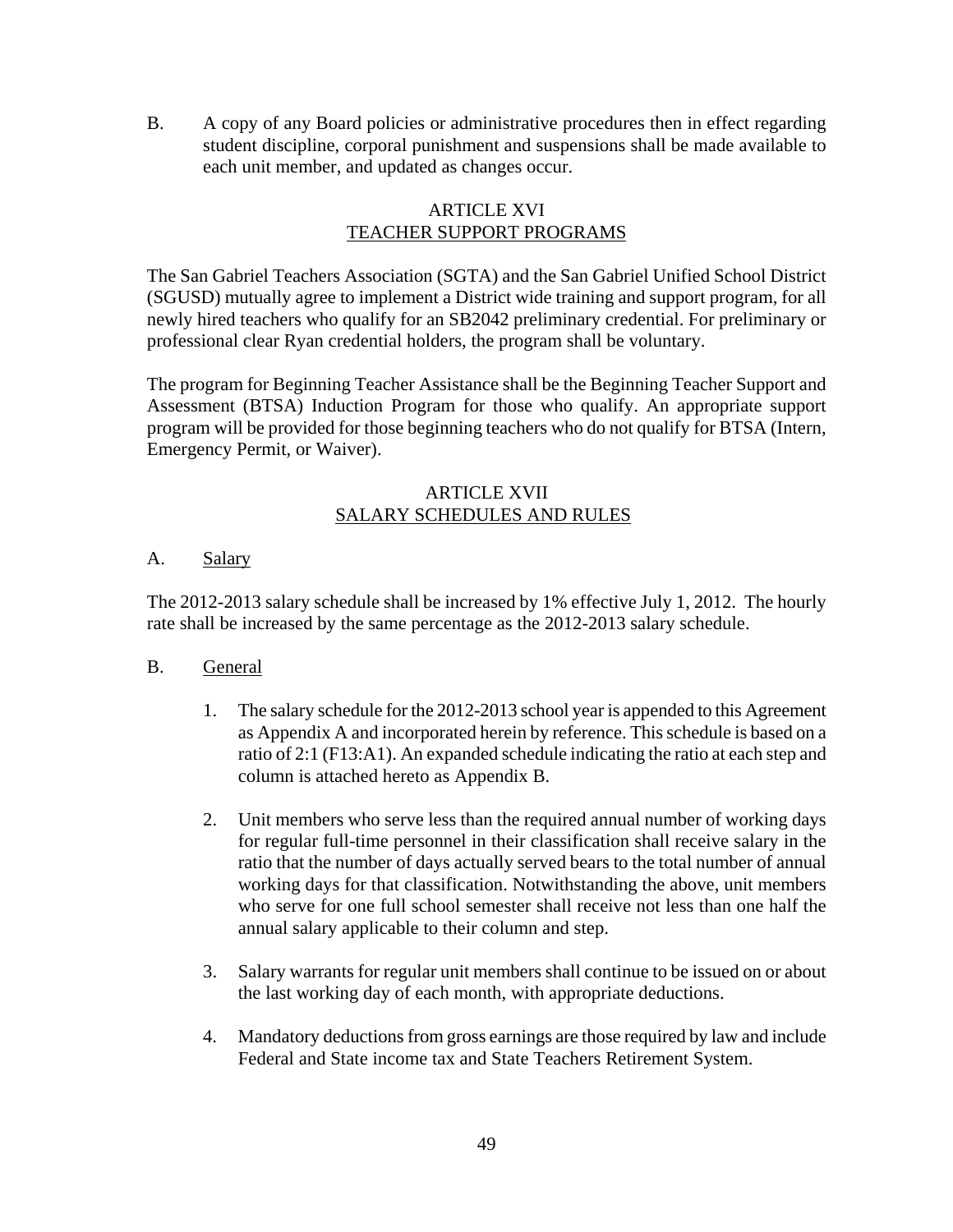- 5. Optional deductions are those deductions the unit member may elect to have taken from his/her gross earnings. Such deductions are made for items and services that are, from time to time, made available to unit members by Board action. Optional deductions must be initiated in writing by the unit member. This authorization shall remain in effect continuously until the District receives from the unit member written notice withdrawing the authorization for the deduction.
- 6. Some of the provisions herein may represent changes from previous salary rules. It is the intention of the parties that such changes operate prospectively only, and that any salary settings or credits which were properly received should not be disturbed.

### C. Initial Placement on Schedules

1. Credit for service outside the District shall be allowed on the salary schedule at the rate of one increment (step) for one year of comparable public school service within the past eight (8) years up to a maximum of four (4) increments. For unit members whose first date of paid service is after September 1, 1985, credit shall be allowed for such service within the past ten years up to a maximum of eight (8) increments except that, for unit members whose first date of paid service is after September 1, 1989, credit shall be allowed for such service within the past fifteen (15) years up to a maximum of twelve (12) increments. For unit members whose first date of paid service is after July 1, 2002, a maximum of five (5) years of private school experience for step increment on the salary schedule shall be accepted, provided the private school is state-accredited, and the unit members in question held a valid Bachelor's degree at the time of teaching.

For school nurses whose first date of paid service is after July 1, 2006, credit shall be allowed for paid service in hospital and other nursing assignment up to a maximum of twelve (12) increments.

- 2. Employment as a day-to-day substitute shall not be used in computing years of service for salary placement or advancement.
- 3. All course work approved for initial placement must be verified by official transcripts. Obtaining official transcripts is the responsibility of the unit member. All transcript verifications must be received within 30 days of the signing of the unit member's initial contract. Failure to do so will result in the District's withholding salary warrants until such documents are received. Earned degrees received and units of study in an accredited institution of higher learning shall be allowed for initial placement and subsequent horizontal movement on the salary schedule as provided hereinafter.
- 4. Units earned prior to bachelor's degree shall not be considered for salary placement.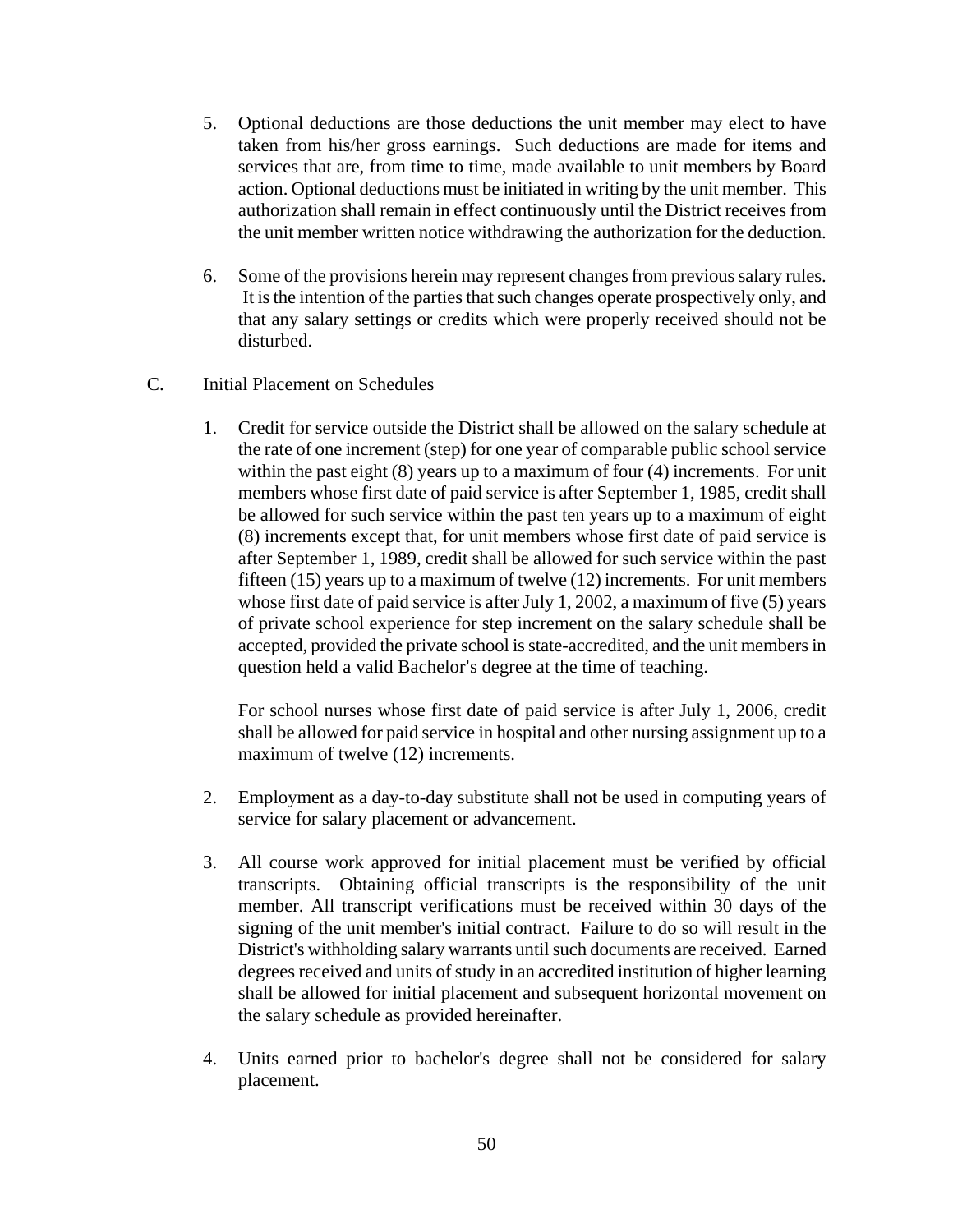- 5. The accreditation status of college, university, or private school at the time of the unit member's enrollment shall prevail. Previous or subsequent accreditation shall not be considered.
- 6. Permanent status unit members who resign and are subsequently reemployed within thirty-nine (39) calendar months from the time of last paid service shall be restored to their previous schedule status.

# D. Vertical Movement

- 1. All unit members shall advance one vertical step on the salary schedule for each year of service, except those whose placement is at the maximum step for their class. In order to qualify as a year of service, the unit member must have served at least 75% of the regularly assigned annual days of service for that year.
- 2. In no case shall a unit member advance more than one salary step per year, even if he/she was earlier frozen at a particular step due to failure to meet the previously existing unit requirement.
- 3. Salary steps shall be based upon accredited years of service rather than service in the District. Accredited service shall include both the years of experience credit granted upon initial placement and the years of actual District service, subject to the 39-month-reemployment limitation of Section B of this Article.

### E. Horizontal Movement

- 1. Course credit for salary placement and movement shall be given only for approved post-graduate, upper division or graduate course work taken at fouryear colleges, universities or graduate schools which are accredited by a regional accrediting commission comparable in status to the Western Association of Schools and Colleges. Credit will not be given for duplication of course work.
- 2. Course credit for salary advancement purposes shall be given only for subject matter courses which are in the field of education, academic areas, Districtapproved masters' programs or State-approved credential programs. If a unit member desires prior approval for course credit, he/she may submit a request for such approval to the Superintendent, and the Superintendent shall provide a prompt response.
- 3. Semester hours (units) as defined by the particular accredited college or university will be acceptable for placement on the salary schedule. Quarter hours (units) shall be converted to semester hours (units) by multiplying the total of such hours (units) by two thirds.
- 4. Unit members requesting reclassification from one column to another column shall be required to file such requests in writing on forms provided by the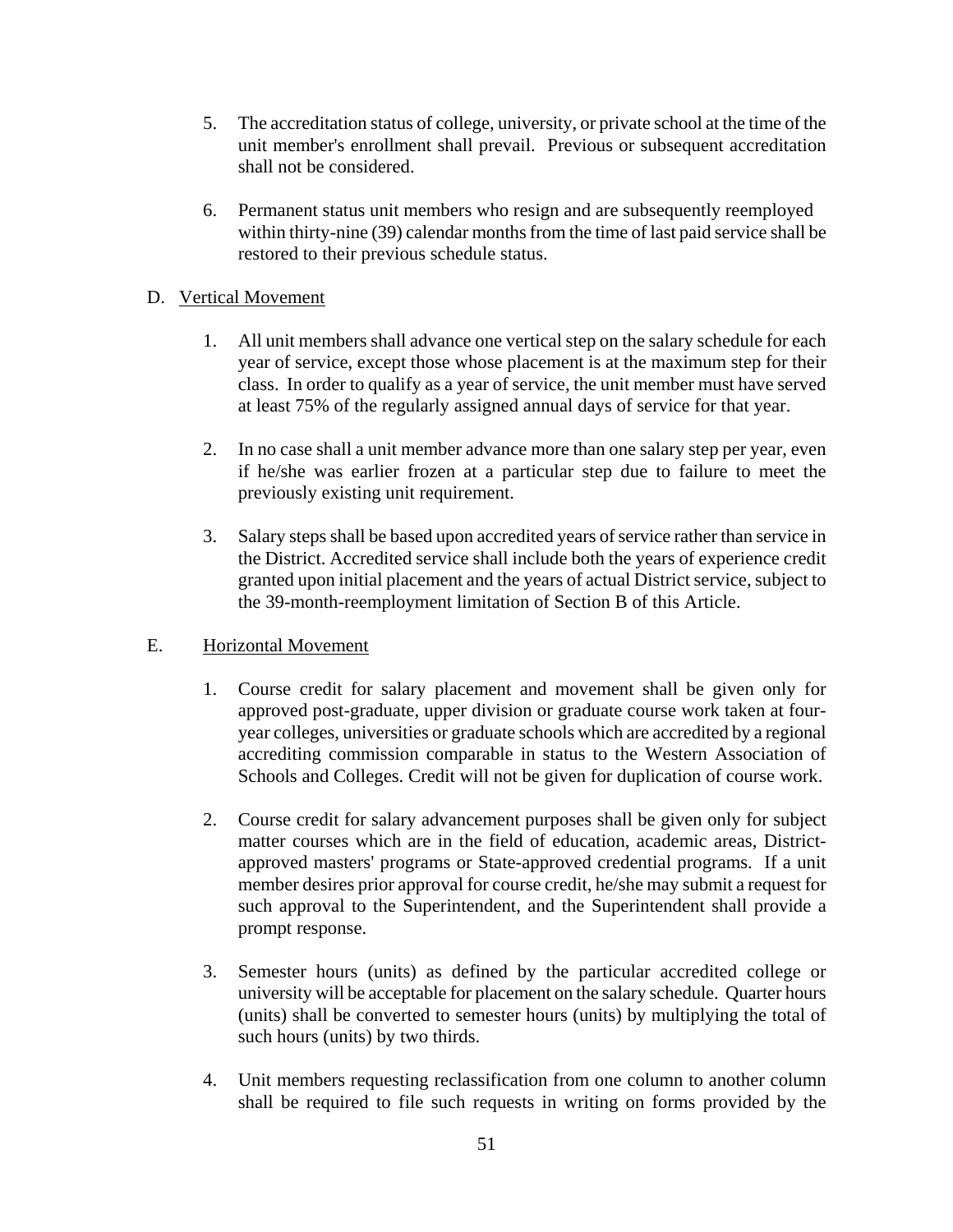District. In addition to filing such forms it is the responsibility of the unit member to provide the District with official college or university transcripts. The burden of proof of units taken shall be with the unit member. When such reclassification application has been properly submitted and official transcripts have been received and verified by the District, reclassification shall take place in the following manner: if received and verified on or before the 15th of the month, reclassification shall be effective the first day of the following month. If received and verified after the 15th of the month, reclassification shall be effective the first day of the second following month.

- 5. The burden of proof of training, experience, possession of credentials and other required documents shall lie with the unit member, both for initial placement and for advancement.
- 6. Audit courses will not be accepted as training credits valid for salary schedule placement or advancement. Credit will not be accepted for course work taken in the armed services, except as it was taken in conjunction with an accredited college or university and can be verified through official transcripts. Course credit will not normally be given for travel courses, but in exceptional circumstances where the course appears to be of particular academic quality and value to both the unit member and the District, approval may be granted.
- 7. If a unit member believes that participation in a lower division course will be of direct benefit to the District and that a similar benefit is not available at an upper division or graduate course level, he/she may petition the District for a waiver. Such waiver, if granted at the discretion of the District, would allow the units so approved to be counted for advancement on the salary schedule. Prior to the date of enrollment in such lower division courses for salary advancement credit, the unit member must make formal application to the District and receive written approval in the form of the aforementioned waiver. The unit member shall have the option of salary credit or reimbursement for all expenses for any class required by the District.

### ARTICLE XVIII HEALTH AND WELFARE BENEFITS

- A. Effective January 1, 2004, the District's allocation per full time member shall be based on the median price family medical, family delta care USA and family vision. A unit member employed in less than l00 percent of a full-time position shall be entitled to medical benefits in the same percentage his or her employment bears to full-time employment. Family dental and vision benefits shall be fully funded.
- B. The District and the Association shall mutually select the carriers and coverage to be offered to unit members.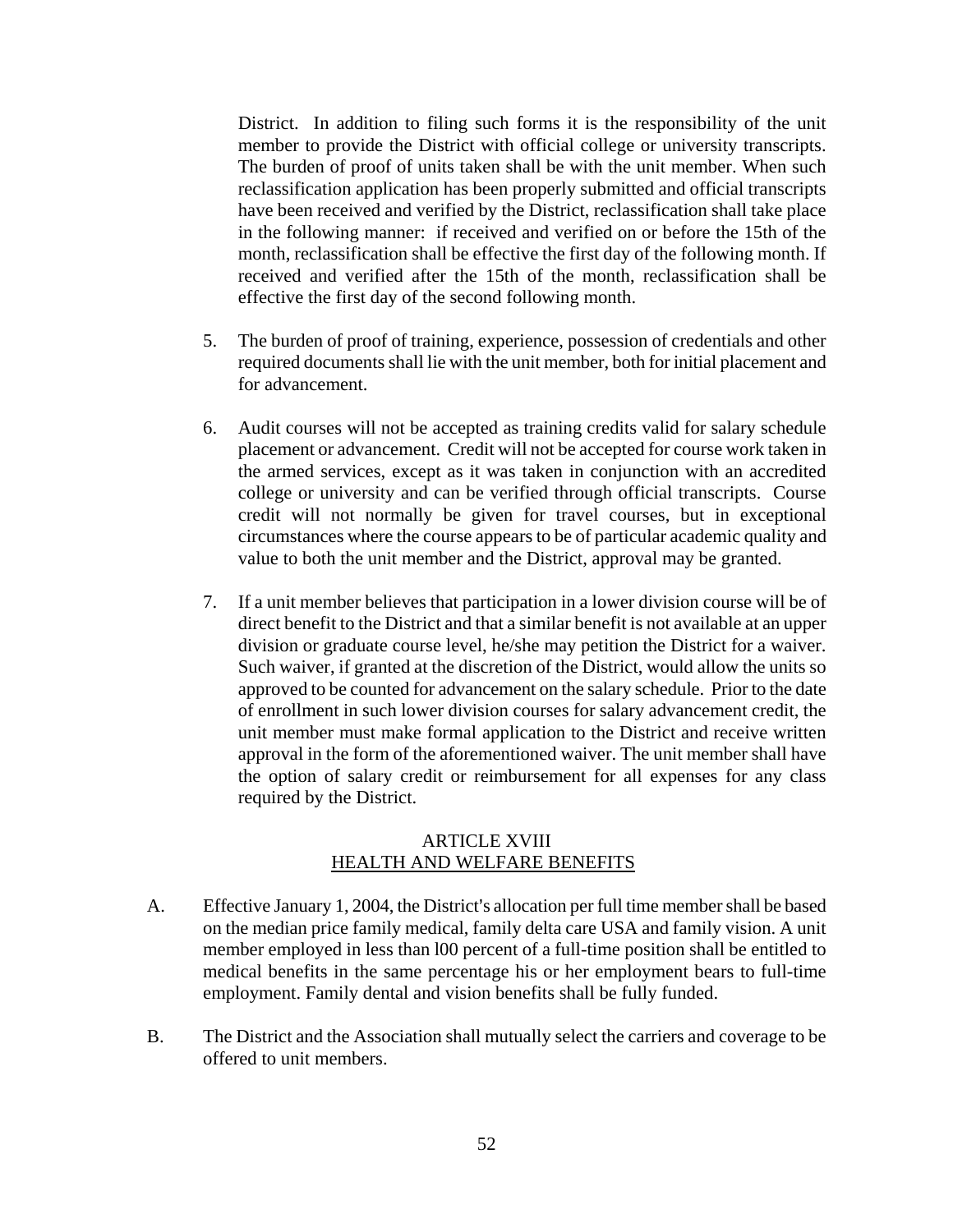- C. Each unit member shall have medical coverage or submit proof of comparable medical coverage. Proof shall be a membership card and benefit information.
- D. Unit members who work a complete school year shall be covered by the applicable plan effective through the last day of September. Unit members employed prior to the first day of the school year shall have insurance benefits commence with the first day of September. Unit members who are employed subsequent to the first day of the school year shall have insurance benefits commence with the next succeeding pay period. Unit members who terminate their employment prior to the close of the school year shall be covered through the last day of the month in which the termination occurs. Unit members who voluntarily terminate employment with the District on the last day of the school year, by resignation, or retirement, shall continue to be covered through September 30 by the plans in which they have participated.
- E. Retired unit members may participate in the medical benefits program provided that:
	- 1. The unit member has been employed by the District in paid status for 10 of the past 12 years immediately preceding retirement, and;
	- 2. The unit member is covered under the negotiated medical insurance plan at the time of retirement.
	- 3. The coverage available to each retired unit member may include dependent health coverage, if requested.
	- 4. The retired unit member is charged the District rate for the carrier selected cost and payment will be made by a monthly deduction from his/her retirement check.
	- 5. Dental and/or vision coverage for either the retired unit member or his or her dependents is available under COBRA.

#### ARTICLE XIX SUMMER SCHOOL

- A. Definitions Summer School shall include the instructional programs taught at school sites beyond the District's instructional year and outside the teacher's contractual school year.
- B. Posting of Positions

Notice of summer school positions shall be posted at each school site no later than May 15 of each year. The Association shall be provided a copy. Applications for summer school shall be accepted for ten (10) working days after initial posting. No positions shall be filled prior to expiration of the ten (10) day period. These timelines may be adjusted to less than ten (10) days if positions are created within fifteen (15) or less days of the beginning of summer school.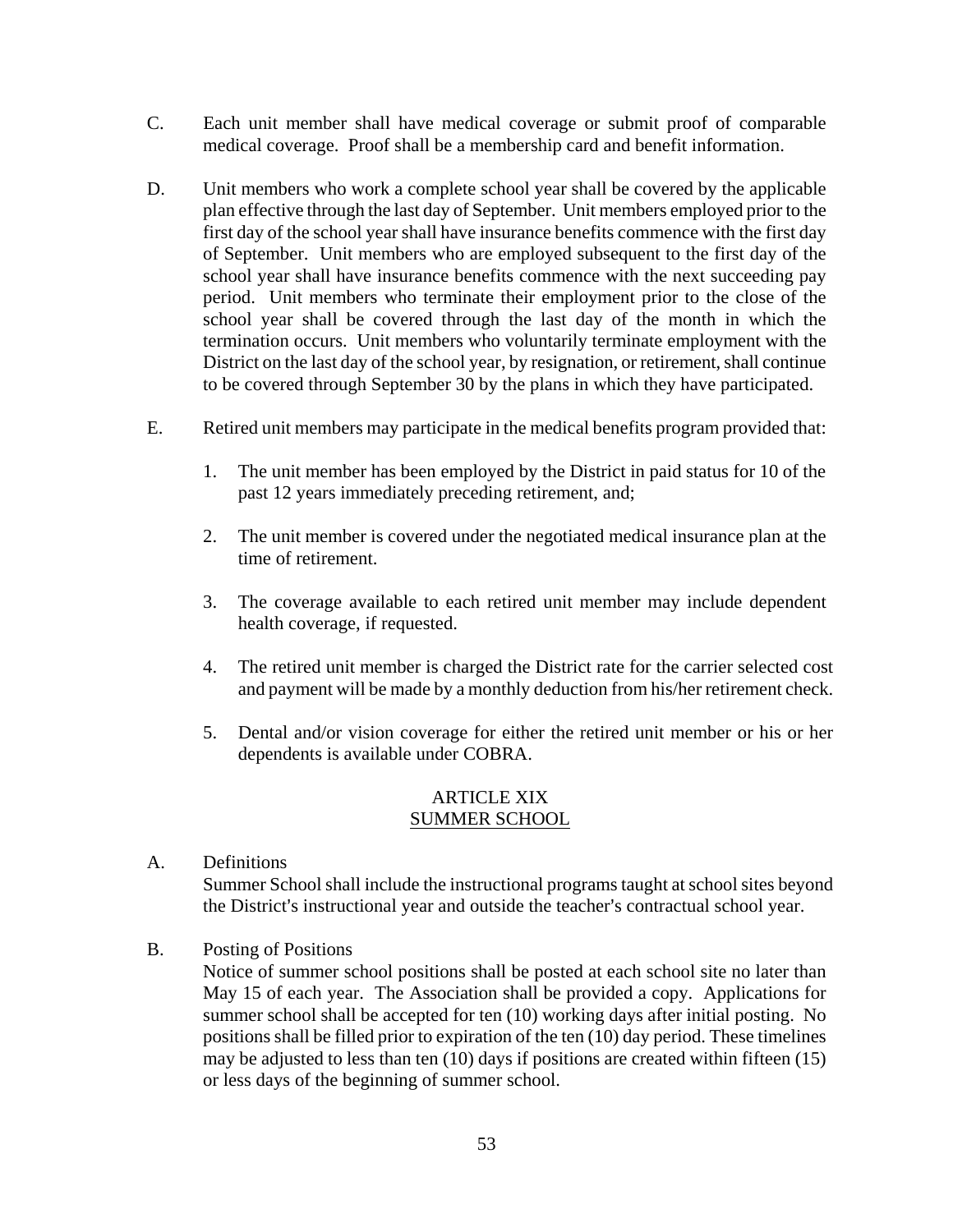- C. Selection Criteria
	- 1. The District is responsible for developing a description of duties, requirements, and qualifications for each position that shall be included in the posted notice. A proper credential is required to be considered for summer school teaching.
	- 2. District employees shall be considered before applicants outside the District.
	- 3. Summer School Program pay shall be the established hourly rate.
	- 4. If a course is canceled due to insufficient enrollment, and the class is subsequently reinstated, the original teacher assigned shall be offered reinstatement.
- D. Summer School Sick Leave

District employees shall earn and utilize sick leave as described in Article VI, Leaves of Absence, c. Sick Leave, (d).

E. This article shall apply to all positions funded at the State Summer School rate.

# ARTICLE XX JOB SHARING

- A. Unit members may submit to the Superintendent for Board of Education consideration and approval one-year job sharing proposals. The board retains the discretion to approve or not to approve any such proposal.
- B. All job sharing proposals shall provide as follows:
	- 1. The proportion of time or days to be assigned to each participant.
	- 2. Salary and benefits shall be prorated in proportion to the time or days assigned.
	- 3. Each partner will substitute for his/her absent partner whenever possible so that the program suffers minimal disruption. In such instance, the absent partner will not utilize sick leave.
	- 4. Each partner will request a personal leave of absence for one year from one-half of his/her position no later that April 1 the year prior to taking the leave of absence, except for emergencies and/or other unusual circumstances. The District will grant such a leave of absence.
	- 5. The job sharing assignment will be for one school year. If one partner decides to leave the assignment during the year, the remaining partner will either assume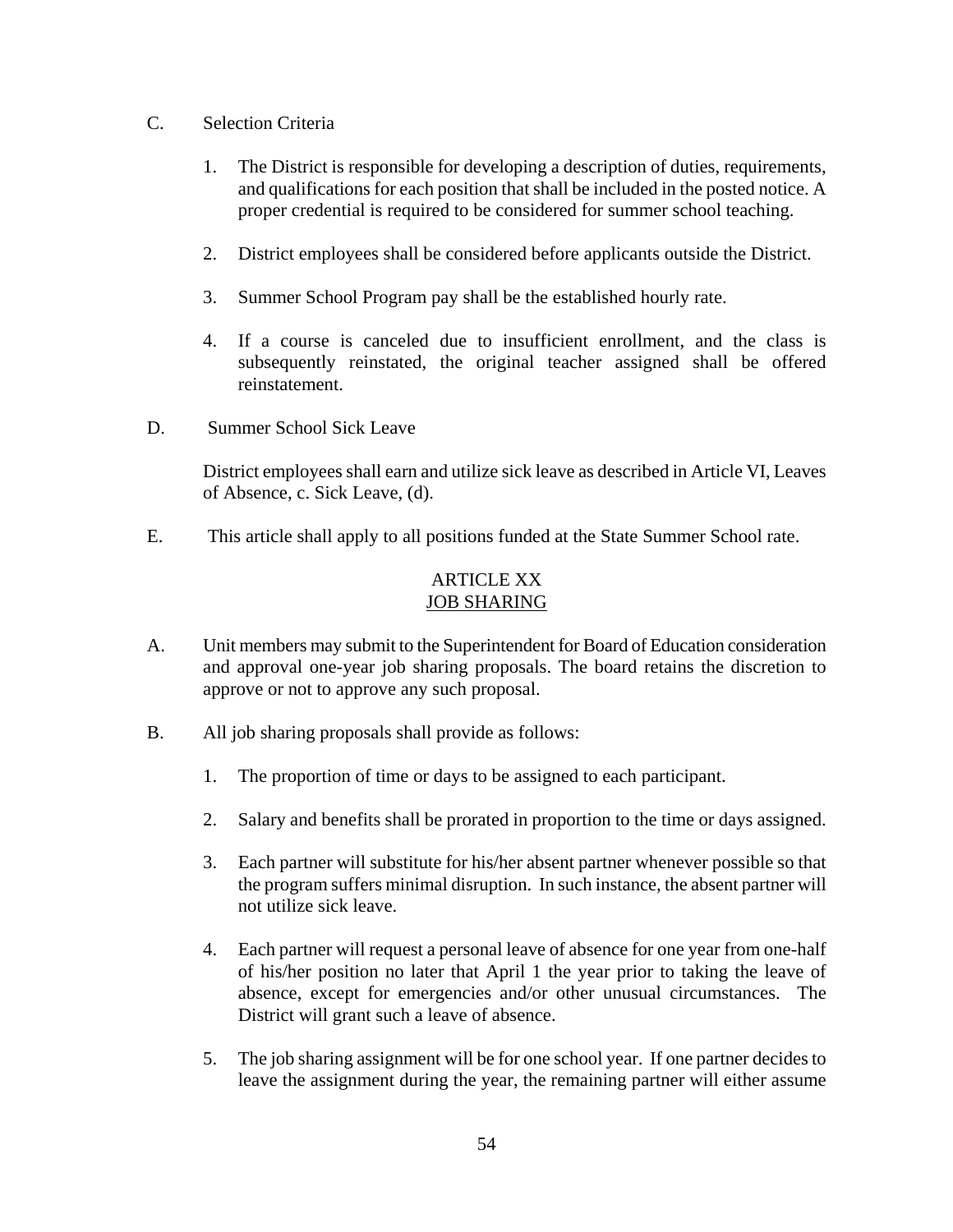the full-time assignment or request a full-time leave of absence, at his/her discretion.

6. Each job sharing proposal will be for one school year.

# ARTICLE XXI DURATION

# A. Duration

One year agreement from July 1, 2012 to June 30, 2013 with a reopener for Health and Welfare, calendar and one additional Article for each party. Negotiations for the 2013-2014 shall begin after March 15, 2013.

### B. Successor Agreement

Negotiations for a successor Agreement shall begin on or after February 1, subject only to compliance with applicable public disclosure requirements.

# XXII EARLY RETIREMENT PLAN

# General Description of the Plan

Participation in the program is voluntary and is an employee option. By March  $1<sup>st</sup>$  all employees who wish to participate shall submit a written request.

Terms and conditions contained in the Early Retirement Program are subject to negotiations on an annual basis.

In order to be eligible to participate in the Early Retirement Plan, an employee must meet the following requirements:

- 1. Be a certificated employee.
- 2. Be a member of the State Teachers Retirement Systems (STRS) and/or be a member of PERS and a full-time teacher.
- 3. Be between the minimum STRS retirement age and 65 years of age.
- 4. Have served a minimum of 10 years of consecutive service as a certificated employee in the San Gabriel Unified School District.
- 5. Be a regular full time employee (Part-time teachers, substitute teachers, home teachers and hourly personnel are not eligible).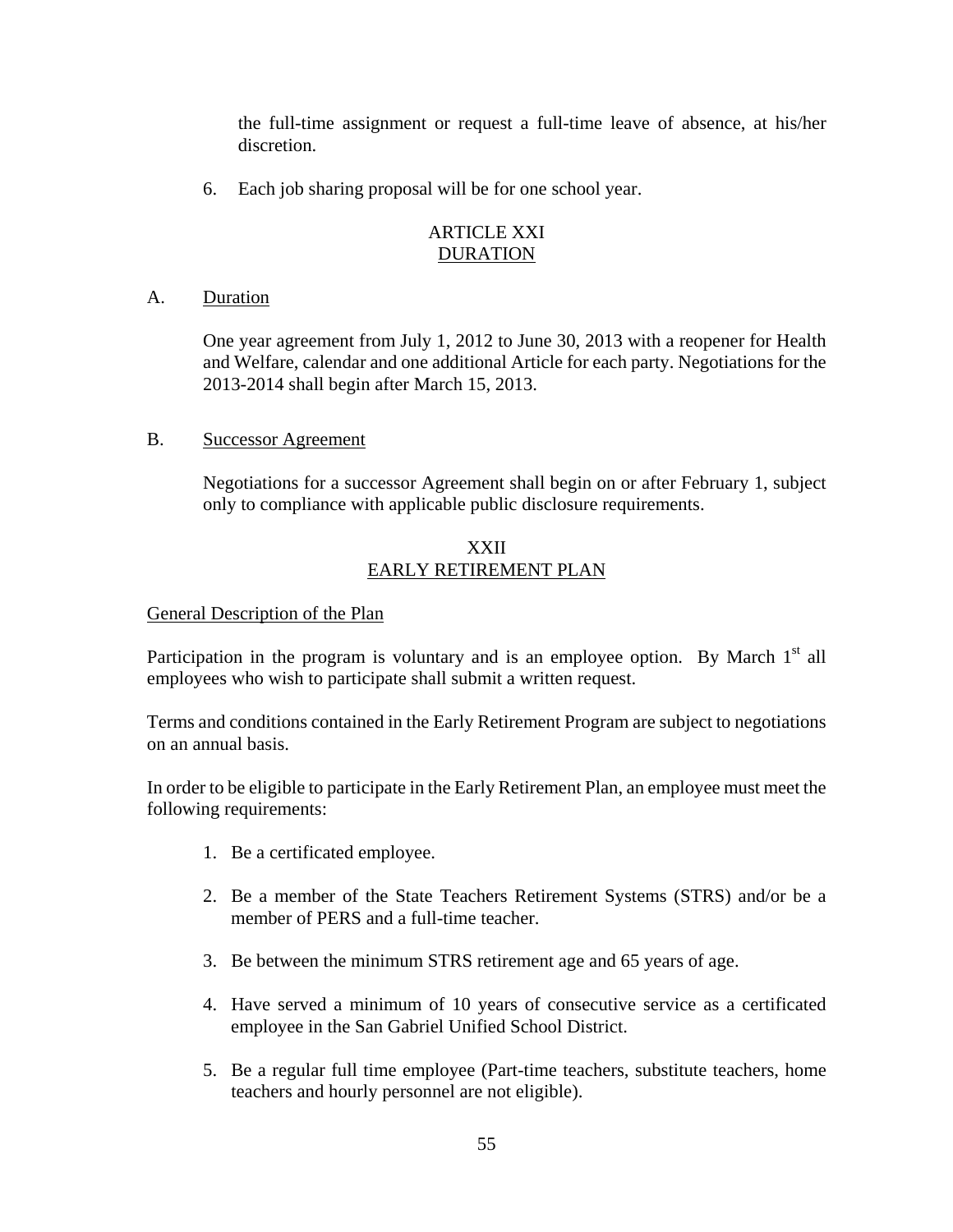Leave of Absence, unpaid, shall not be counted when computing the number of years served. Sabbatical Leaves shall be counted as though the employee had been on the job. Only those months in which the employee has worked or been in paid status a major portion shall be counted. Ten months of service equals one year.

Participants in this program and the District will enter into a written contract or agreement for the furnishing of services as an early retiree. The terms and conditions contained in the Agreement will be effective for a period of five years or to age 65. The five year limitations shall not apply to the health insurance.

The early retirement stipend for each year shall be based on the rate contracted for at the time of retirement. Currently, this rate is \$5,000.00 per year.

Participants' services shall supplement the existing educational program and staff and shall not replace certificated personnel.

Participants shall not be assigned as substitute teachers.

Retirees shall be required to work 25 days each school year. Pay for services of less than the number of required days will be pro-rated in relation to the days worked. The District will meet its contractual obligation relative to pay and number of days of work provided that the participant also fulfills her/his contractual obligation.

At age  $65$ , or upon completion of the 5 year contract, the "early retiree" shall revert to "retiree" status and shall be entitled to any and all privileges accorded to retirees.

If participants and Board mutually agree to cancel the contract before the five-year period is completed or before early retiree reaches the age of 65, the participant shall, nevertheless, be entitled to any and all privileges accorded to regular retirees.

Employees contemplating early retirement under this plan shall inform the District on or before March  $1<sup>st</sup>$  of any year by means of a letter of resignation conditional upon participation in this Plan. An agreement shall thereupon be entered into by and between the employee and the District prior to the effective date of the retirement.

A certificated employee who decides to participate in the Early Retirement Plan shall enter into an Agreement with the District subject to the following conditions and further conditions contained in the Agreement itself:

# A. Eligibility

- 1. Age
	- a. Between the minimum STRS retirement age and 65 years of age.
- 2. Years of Service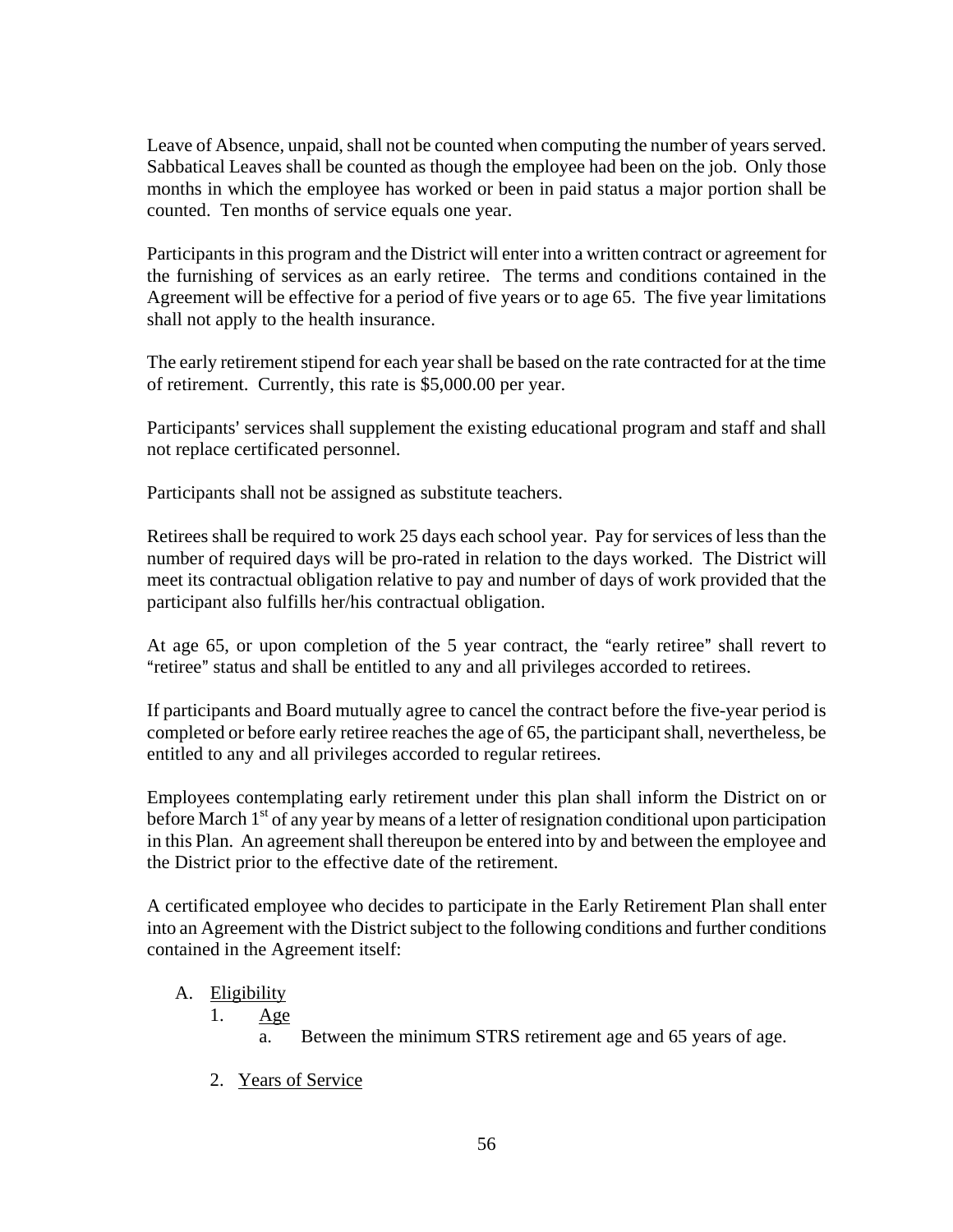- a. 10 consecutive years in the San Gabriel School District as a full time regular certificated employee.
- 3. Minimum Salary
	- a. Latest annual salary shall have been not less than Column II, Step 10, or its equivalent in dollars.
- B. Days of Work Required
	- 1. Twenty-five (25) days of service shall be rendered to the District. A day shall be equivalent to the regular teaching day.
- C Maximum Agreement 5 years or to the end of the school year in which the retiree reaches age 65, whichever comes first.
- D. Medical/Dental Insurance

If permitted by carrier, retiree may belong to the District approved medical and/or dental programs at the retiree's own expense. It is the retiree's responsibility to see that premium payments are in the District Business Office on the specified dates. This benefit may be continued by the participant after expiration or other termination of the Agreement.

# XXIII REDUCED SERVICE PLAN

Reduced Services Employment Plan

A. Reduced services employment shall consist of the:

Equivalent of one-half the number of days of service required of the unit member.

- B. A unit member must have reached the age of 55 years prior to reduced services employment. The unit member must have been employed full time in a position requiring certification for at least 10 years of which the immediately preceding 5 years were full-time employment.
- C. A unit member shall be paid a salary which is one-half of the salary that would have been earned had the unit member not elected to exercise the option of reduced services employment. The unit member's State Teachers Retirement System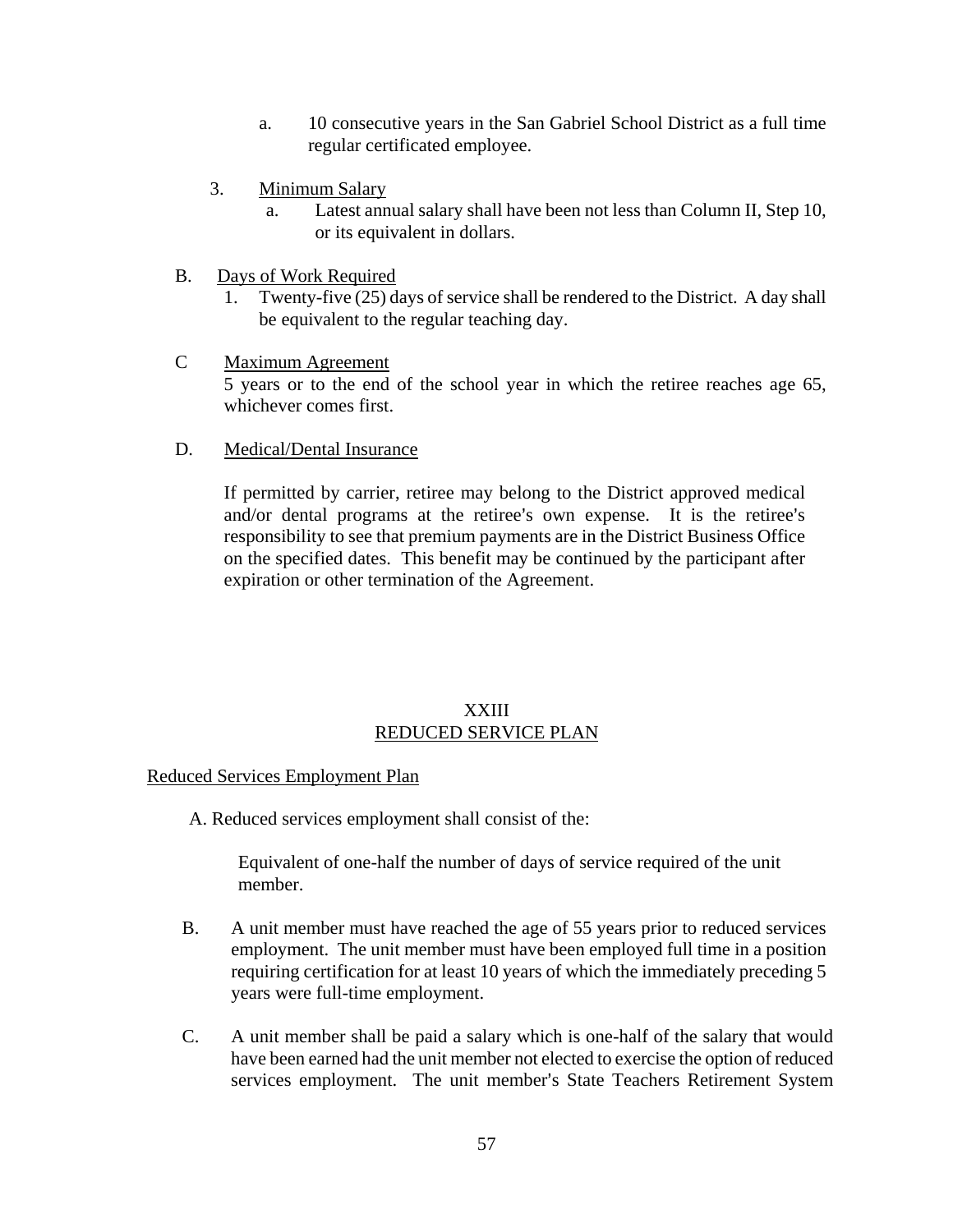contribution paid by both the District and the unit member shall be the same as if the unit member taught full-time.

- D. The District shall provide participating unit members with health and welfare benefits as though they were full-time employees.
- E. A unit member shall annually file application for reduced services employment with the Human Resource office by March  $1<sup>st</sup>$  for the following school year.
- F. The District shall inform the unit members as to approval of his/her application by June 30. Approval shall include consideration of the following:
	- 1. Ability of the District to hire a "Highly Qualified Teacher" to share an assignment.
	- 2. Ability to provide quality instruction.
	- 3. Ability to obtain a current unit member if needed, to share an assignment. (Two (2) unit members on reduced service may not share an assignment.)

The District shall not withhold approval of proposals unreasonably, and should the District deny the application, the specific rationale for such denial shall be provided in writing to the unit member.

G. Annual approval up to a maximum of five (5) years may be permitted.

DATED: May 7, 2013

SAN GABRIEL TEACHERS ASSOCIATION

By

William Wong San Gabriel Teachers Association  $By$ 

 Chanda Strom San Gabriel Teachers Association

 $\mathbf{B}\mathbf{v}$ 

 Erik Burruss San Gabriel Teachers Association

By

Francois Polifroni San Gabriel Teachers Association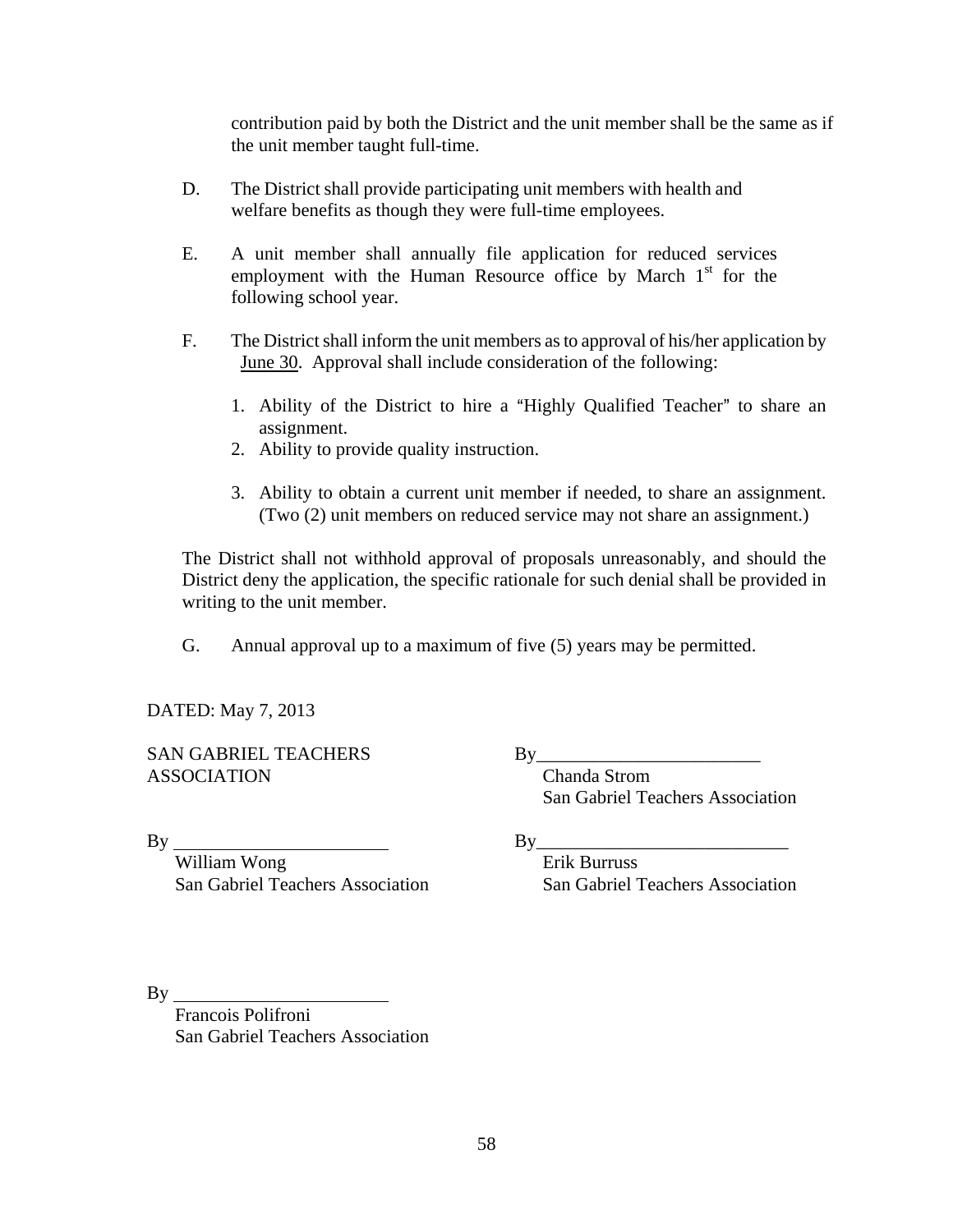# THE SAN GABRIEL UNIFIED SCHOOL DISTRICT

By Anna Molinar, Assistant Superintendent, Human Resources

By

 John Herren Director II, Student Support

By\_\_\_\_\_\_\_\_\_\_\_\_\_\_\_\_\_\_\_\_\_\_\_\_

 David Yoshihara Superintendent

 $By$ 

 Stephanie Bucey San Gabriel Teachers Association

 $By$ 

 Jennifer Trapp San Gabriel Teachers Association